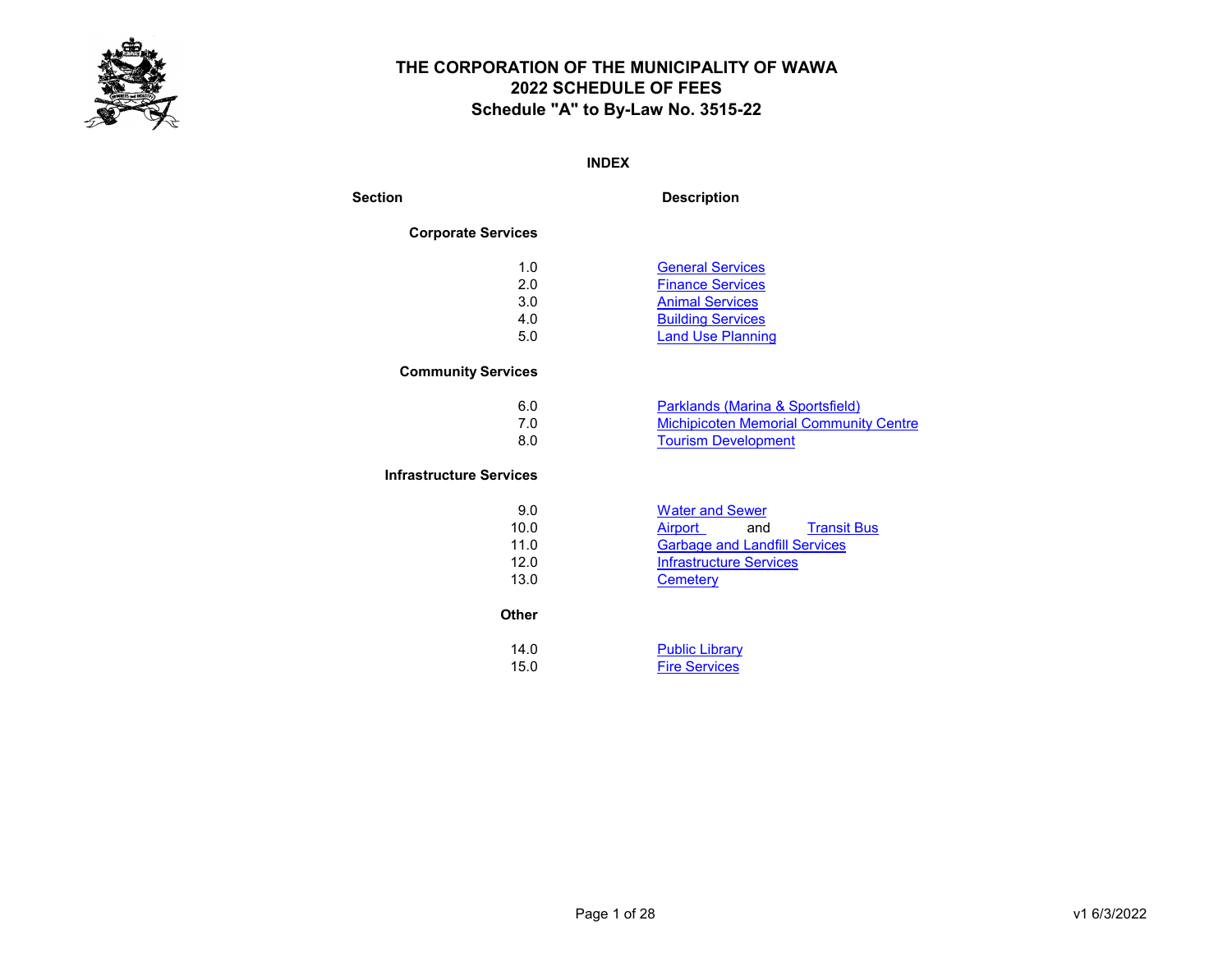

| Section                   |       |                      | <b>Fee Detail</b>                                                                                                       | Unit    | <b>Resident</b> | <b>HST</b>               | <b>Resident TI</b> | Non-Resident | <b>HST</b> | Non-Res.Tl. |  |
|---------------------------|-------|----------------------|-------------------------------------------------------------------------------------------------------------------------|---------|-----------------|--------------------------|--------------------|--------------|------------|-------------|--|
| <b>Corporate Services</b> |       |                      |                                                                                                                         |         |                 |                          |                    |              |            |             |  |
|                           |       | 1.0 General Services |                                                                                                                         |         |                 |                          |                    |              |            |             |  |
|                           |       |                      |                                                                                                                         |         |                 |                          |                    |              |            |             |  |
|                           | $1.1$ |                      | <b>Commissioner of Oaths</b>                                                                                            |         |                 |                          |                    |              |            |             |  |
|                           |       | 1.1.1                | <b>Commissioner of Oath</b>                                                                                             | Each    | 13.27           | 1.73                     | 15.00              | 22.12        | 2.88       | 25.00       |  |
|                           |       | 1.1.2                | Commissioner of Oath - Pension Forms                                                                                    | No Cost |                 |                          |                    |              |            |             |  |
|                           |       | 1.1.3                | <b>Document Certification</b>                                                                                           | Each    | 5.31            | 0.69                     | 6.00               | 22.12        | 2.88       | 25.00       |  |
|                           | $1.2$ | <b>Marriages</b>     |                                                                                                                         |         |                 |                          |                    |              |            |             |  |
|                           |       | 1.2.1                | Marriage Ceremony (Includes Council Chambers<br>rental) Monday-Friday, 9am to 4pm                                       | Each    | 250.00          | $\overline{\phantom{a}}$ | 250.00             | 250.00       |            | 250.00      |  |
|                           |       | 1.2.2                | Marriage Ceremony Witness (provided in Council<br>Chambers only)                                                        | Each    | 25.00           |                          | 25.00              | 25.00        |            | 25.00       |  |
|                           |       | 1.2.3                | Marriage Ceremony includes Council Chambers<br>rental, Friday 5pm-7pm and Saturday 1pm-3<br>pm. With 48 Hours Notice    | Each    | 300.00          | $\blacksquare$           | 300.00             | 300.00       |            | 300.00      |  |
|                           |       | 1.2.4                | Marriage Ceremony includes Council Chambers,<br>Friday 5pm-7pm and Saturday 1pm-3 pm. With Less<br>than 48 Hours Notice | Each    | 400.00          |                          | 400.00             | 400.00       |            | 400.00      |  |
|                           |       | 1.2.5                | Cancellation Fee after Consultation                                                                                     | Each    | 100.00          | $\blacksquare$           | 100.00             | 110.00       |            | 110.00      |  |
|                           |       | 1.2.6                | Location Fee - Townsite                                                                                                 | Each    | 25.00           | $\blacksquare$           | 25.00              | 25.00        |            | 25.00       |  |
|                           |       | 1.2.7                | Location Fee - Outside of Townsite of Wawa (within<br>boundary) (plus mileage)                                          | Each    | 25.00           | $\overline{\phantom{0}}$ | 25.00              | 25.00        |            | 25.00       |  |
|                           |       | 1.2.8                | Location Fee - Outside of Municipal Boundary (plus<br>mileage)                                                          | Each    | 75.00           | $\blacksquare$           | 75.00              | 75.00        |            | 75.00       |  |
|                           |       | 1.2.9                | Mileage Fee - Outside of Wawa Townsite or<br><b>Municipal Boundary</b>                                                  | km      | 0.55            | $\blacksquare$           | 0.55               | 0.55         |            | 0.55        |  |
|                           |       | 1.2.10               | Marriage License                                                                                                        | Each    | 125.00          | $\blacksquare$           | 125.00             | 125.00       |            | 125.00      |  |
|                           | 1.3   | <b>Fax Charges</b>   |                                                                                                                         |         |                 |                          |                    |              |            |             |  |
|                           |       | 1.3.1                | Receiving                                                                                                               | Page    | 3.10            | 0.40                     | 3.50               | 3.98         | 0.52       | 4.50        |  |
|                           |       | 1.3.2                | Sending                                                                                                                 | Page    | 5.31            | 0.69                     | 6.00               | 5.75         | 0.75       | 6.50        |  |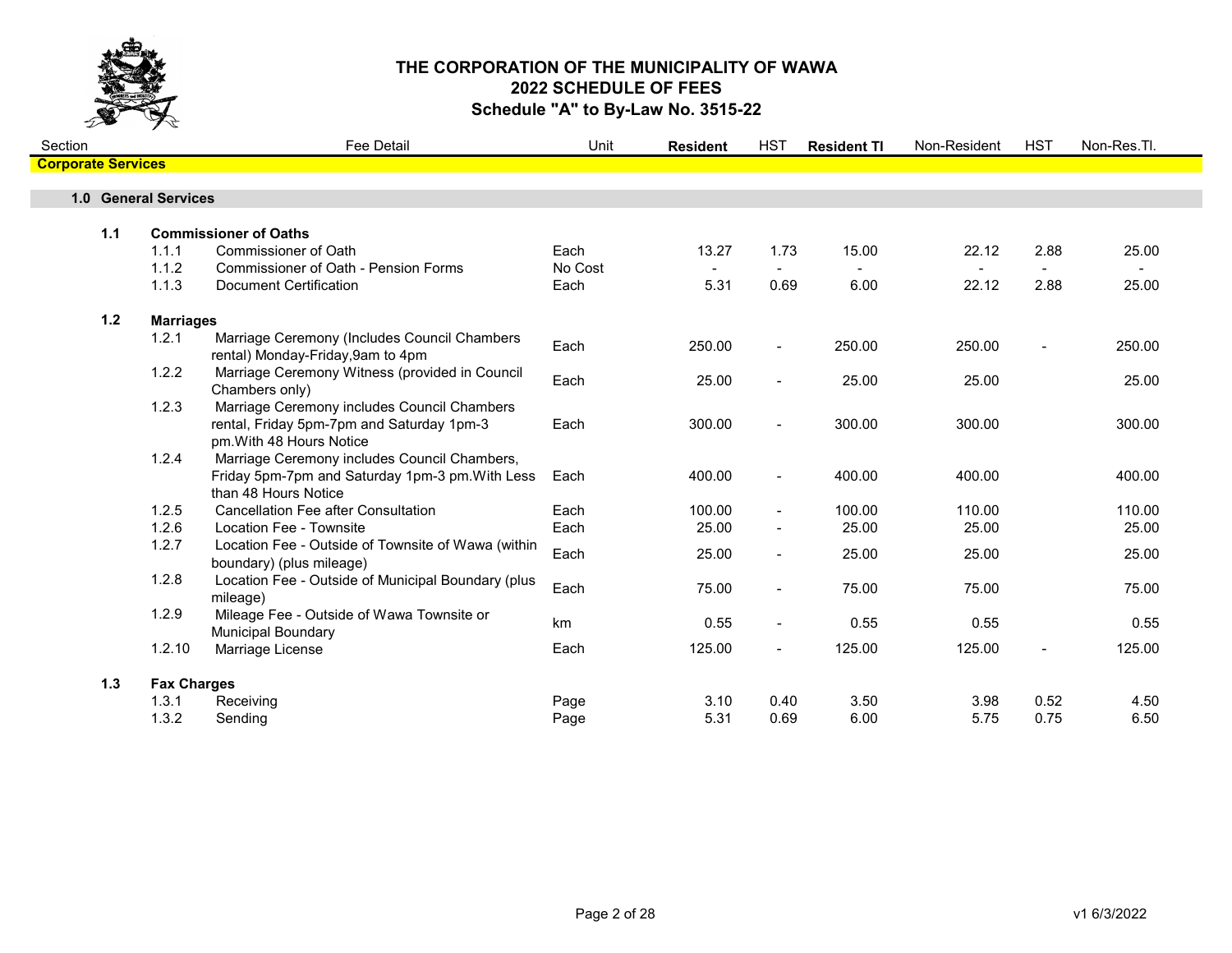

| Section |     |                      | Fee Detail                                                             | Unit          | <b>Resident</b> | <b>HST</b>     | <b>Resident TI</b> | Non-Resident | <b>HST</b>     | Non-Res.Tl.    |
|---------|-----|----------------------|------------------------------------------------------------------------|---------------|-----------------|----------------|--------------------|--------------|----------------|----------------|
|         |     |                      | 1.0 General Services (continued)                                       |               |                 |                |                    |              |                |                |
|         |     |                      |                                                                        |               |                 |                |                    |              |                |                |
|         | 1.4 |                      | <b>Photocopy Costs</b>                                                 |               |                 |                |                    |              |                |                |
|         |     | 1.4.1                | Private - Black Ink - 8.5 x 11 (letter)                                | Copy per Side | 0.53            | 0.07           | 0.60               | 0.58         | 0.08           | 0.66           |
|         |     | 1.4.2                | Private - Colour ink - 8.5 x 11 (letter)                               | Copy per Side | 1.55            | 0.20           | 1.75               | 1.71         | 0.22           | 1.93           |
|         |     | 1.4.3                | Private - Sticker Paper - Black Ink - 8.5 x 11 (letter)                | Copy per Side | 1.06            | 0.14           | 1.20               | 1.16         | 0.15           | 1.31           |
|         |     | 1.4.4                | Private - Sticker Paper - Colour ink - 8.5 x 11 (letter)               | Copy per Side | 3.10            | 0.40           | 3.50               | 3.42         | 0.44           | 3.86           |
|         |     | 1.4.5                | Private - Black Ink - 8.5 x 14 (legal)                                 | Copy per Side | 0.75            | 0.10           | 0.85               | 0.83         | 0.11           | 0.93           |
|         |     | 1.4.6                | Private - Colour ink - 8.5 x 14 (legal)                                | Copy per Side | 2.17            | 0.28           | 2.45               | 2.39         | 0.31           | 2.70           |
|         |     | 1.4.7                | Private - Sticker Paper - Black Ink - 8.5 x 14 (legal)                 | Copy per Side | 1.50            | 0.20           | 1.70               | 1.66         | 0.22           | 1.88           |
|         |     | 1.4.8                | Private - Sticker Paper - Colour ink - 8.5 x 14 (legal)                | Copy per Side | 4.34            | 0.56           | 4.90               | 4.78         | 0.62           | 5.40           |
|         |     | 1.4.9                | Private - Black Ink - 11 x 17 (tabloid)                                | Copy per Side | 1.06            | 0.14           | 1.20               | 1.17         | 0.15           | 1.32           |
|         |     | 1.4.10               | Private - Colour ink - 11 x 17 (tabloid)                               | Copy per Side | 3.10            | 0.40           | 3.50               | 3.41         | 0.44           | 3.85           |
|         |     | 1.4.11               | Private - Sticker Paper - Black Ink - 11 x 17 (tabloid)                | Copy per Side | 2.12            | 0.28           | 2.40               | 2.34         | 0.30           | 2.64           |
|         |     | 1.4.12               | Private - Sticker Paper - Colour ink - 11 x 17 (tabloid) Copy per Side |               | 6.20            | 0.81           | 7.01               | 6.82         | 0.89           | 7.71           |
|         |     | 1.4.13               | Private - 18" x 24"                                                    | Copy per Side | 5.00            | 0.65           | 5.65               | 5.50         | 0.72           | 6.22           |
|         |     | 1.4.14               | Private - Sticker Paper - 18" x 24"                                    | Copy per Side | 10.00           | 1.30           | 11.30              | 11.00        | 1.43           | 12.43          |
|         |     | 1.4.14               | Private - 24" x 36"                                                    | Copy per Side | 7.50            | 0.98           | 8.48               | 8.25         | 1.07           | 9.32           |
|         |     | 1.4.15               | Private - Sticker Paper - 24" x 36"                                    | Copy per Side | 15.00           | 1.95           | 16.95              | 16.50        | 2.15           | 18.65          |
|         |     | 1.4.16               | Private - 36" x 48"                                                    | Copy per Side | 10.00           | 1.30           | 11.30              | 11.00        | 1.43           | 12.43          |
|         |     | 1.4.17               | Private - Sticker Paper - 36" x 48"                                    | Copy per Side | 20.00           | 2.60           | 22.60              | 22.00        | 2.86           | 24.86          |
|         |     | 1.4.18               | Non-Profit Organization. Must supply paper - Black                     |               |                 |                |                    |              |                |                |
|         |     |                      | Ink only. Must be management approved in                               |               |                 |                |                    |              |                |                |
|         |     |                      | advance.Staff to do actual copying.Surcharge may                       | Copy per Side |                 |                |                    | 0.43         | 0.06           | 0.49           |
|         |     |                      | apply for large jobs.                                                  |               |                 |                |                    |              |                |                |
|         |     | 1.4.19               | Non-Profit Organization. Must supply paper - Colour                    |               |                 |                |                    |              |                |                |
|         |     |                      | Ink. Must be management approved in advance.                           | Copy per Side | 0.10            | 0.01           | 0.11               | 0.50         | 0.07           | 0.57           |
|         |     |                      | Surcharge may apply for large jobs.                                    |               |                 |                |                    |              |                |                |
|         |     |                      |                                                                        |               |                 |                |                    |              |                |                |
|         | 1.5 | <b>Subscriptions</b> |                                                                        |               |                 |                |                    |              |                |                |
|         |     | 1.5.1                | Council Minutes (Paper)                                                | Annual        | 28.57           | 3.71           | 32.28              | 31.43        | 4.09           | 35.52          |
|         |     | 1.5.2                | Council Minutes - E-Mail Requests                                      | Each          | $\sim$          | $\blacksquare$ |                    | $\sim$       | $\blacksquare$ | $\blacksquare$ |
|         |     | 1.5.3                | Council Agenda (Paper)                                                 | Annual        | 152.38          | 19.81          | 172.19             | 161.90       | 21.05          | 182.95         |
|         |     | 1.5.4                | Council Meeting Packages - Media Less than 50pgs                       | Each          | 5.00            | 0.65           | 5.65               | 5.30         | 0.69           | 5.99           |
|         |     | 1.5.5                | Council Meeting Packages - Media More than 50pgs Each                  |               | 25.00           | 3.25           | 28.25              | 26.50        | 3.45           | 29.95          |
|         |     | 1.5.6                | Council Agenda Backup Material - one-sided                             | Page          | 0.57            | 0.07           | 0.64               | 0.60         | 0.08           | 0.68           |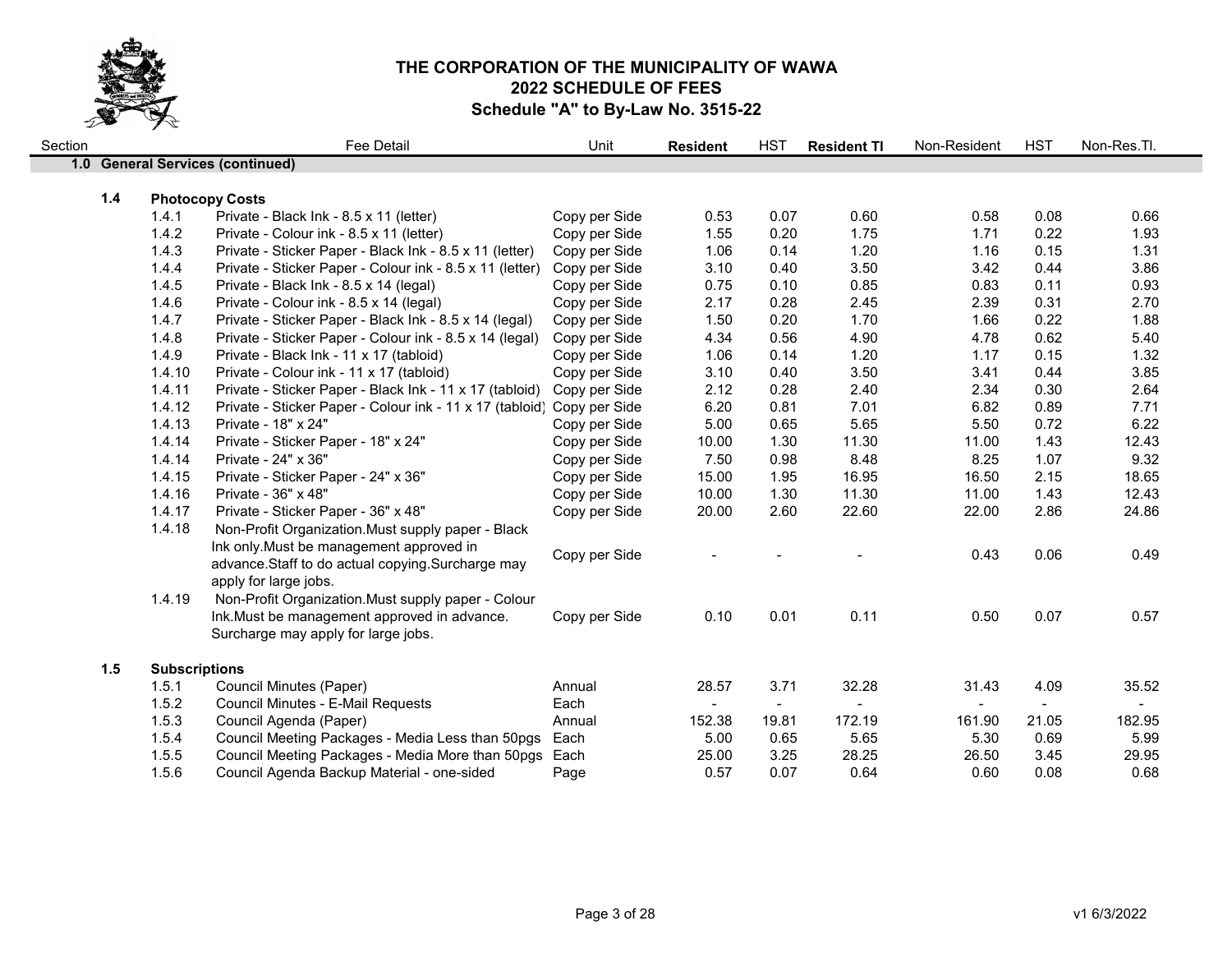

| Section |     |                      | <b>Fee Detail</b>                                                                                                    | Unit          | <b>Resident</b> | <b>HST</b>               | <b>Resident TI</b> | Non-Resident | <b>HST</b>               | Non-Res.Tl. |
|---------|-----|----------------------|----------------------------------------------------------------------------------------------------------------------|---------------|-----------------|--------------------------|--------------------|--------------|--------------------------|-------------|
|         |     |                      | 1.0 General Services (continued)                                                                                     |               |                 |                          |                    |              |                          |             |
|         |     |                      |                                                                                                                      |               |                 |                          |                    |              |                          |             |
|         | 1.6 |                      | Freedom of Information (R.R.O. 1990, Reg. 823: GENERAL - MFIPPA 1990, M.56)                                          |               |                 |                          |                    |              |                          |             |
|         |     | 1.6.1                | <b>Application Fee</b>                                                                                               | Request       | 5.00            | $\blacksquare$           | 5.00               | 5.00         | $\blacksquare$           | 5.00        |
|         |     | 1.6.2                | Search Time                                                                                                          | per 1/4 hr    | 7.50            | $\sim$                   | 7.50               | 7.50         |                          | 7.50        |
|         |     | 1.6.3                | Record Preparation                                                                                                   | per 1/4 hr    | 7.50            | $\blacksquare$           | 7.50               | 7.50         | $\blacksquare$           | 7.50        |
|         |     | 1.6.4                | Photocopies/Computer Printouts-Black Ink                                                                             | Page per Side | 0.20            |                          | 0.20               | 0.20         | $\blacksquare$           | 0.20        |
|         |     | 1.6.5                | <b>Computer Programming</b>                                                                                          | per 1/4 hr    | 15.00           | $\blacksquare$           | 15.00              | 15.00        | $\blacksquare$           | 15.00       |
|         |     | 1.6.6                | Media Storage Device (ie. CD/USB)                                                                                    | Each          | 10.00           | $\blacksquare$           | 10.00              | 10.00        | $\blacksquare$           | 10.00       |
|         | 1.7 |                      | <b>Accountability and Transparency</b>                                                                               |               |                 |                          |                    |              |                          |             |
|         |     | 1.7.1                | Code of Conduct Complaint Application                                                                                | Request       | 50.00           |                          | 50.00              | 50.00        | $\overline{\phantom{a}}$ | 50.00       |
|         |     | 1.7.2                | Ombudsman Investigation Application                                                                                  | Request       |                 |                          |                    |              |                          |             |
|         | 1.8 |                      | <b>Special Agreements</b>                                                                                            |               |                 |                          |                    |              |                          |             |
|         |     | 1.8.1                | A non-exhaustive list available from Revenue Services in the Finance Department or can access specific by-law files. |               |                 |                          |                    |              |                          |             |
|         |     |                      |                                                                                                                      |               |                 |                          |                    |              |                          |             |
|         | 1.9 | <b>Miscellaneous</b> |                                                                                                                      |               |                 |                          |                    |              |                          |             |
|         |     | 1.9.1                | Goose Pins                                                                                                           | Each          | 1.38            | 0.18                     | 1.56               | 1.59         | 0.21                     | 1.80        |
|         |     | 1.9.2                | Goose Pins - Businesses Promotion Only With<br>Council Approval                                                      | Each          | At Cost         |                          | At Cost            | 1.59         | 0.21                     | 1.80        |
|         |     | 1.9.3                | Coffee Costs - Town Hall, 3 Maple St                                                                                 | Daily         | 33.00           | $\sim$                   | 33.00              | 35.00        | $\blacksquare$           | 35.00       |
|         |     | 1.9.4                | Meeting Room Rental - 3 Maple Street                                                                                 | Day           | 75.00           | 9.75                     | 84.75              | 100.00       | 13.00                    | 113.00      |
|         |     | 1.9.5                | <b>Council Chamber Rental</b>                                                                                        | Day           | 60.00           | $\overline{\phantom{a}}$ | 60.00              | 65.00        | $\overline{\phantom{a}}$ | 65.00       |
|         |     | 2.0 Finance Services |                                                                                                                      |               |                 |                          |                    |              |                          |             |
|         |     |                      |                                                                                                                      |               |                 |                          |                    |              |                          |             |
|         | 2.1 |                      | <b>Accounts Receivable Invoices</b>                                                                                  |               |                 |                          |                    |              |                          |             |
|         |     | 2.1.1                | Interest on Outstanding Accounts (Non-Tax)                                                                           | Monthly       | 1.50%           | $0.00\%$                 | 1.50%              | 1.50%        | 0.00%                    | 1.50%       |
|         | 2.2 |                      | <b>Lottery Licenses</b>                                                                                              |               |                 |                          |                    |              |                          |             |
|         |     | 2.2.1                | <b>Break Open Tickets</b>                                                                                            | Prize Value   | 3.00%           | $\overline{\phantom{a}}$ | 3.00%              |              |                          |             |
|         |     | 2.2.2                | Raffles                                                                                                              | Prize Value   | 3.00%           |                          | 3.00%              |              |                          |             |
|         |     | 2.2.3                | <b>Bingos</b>                                                                                                        | Event         | 11.00           | $\overline{\phantom{a}}$ | 11.00              |              |                          |             |
|         |     |                      |                                                                                                                      |               |                 |                          |                    |              |                          |             |

m.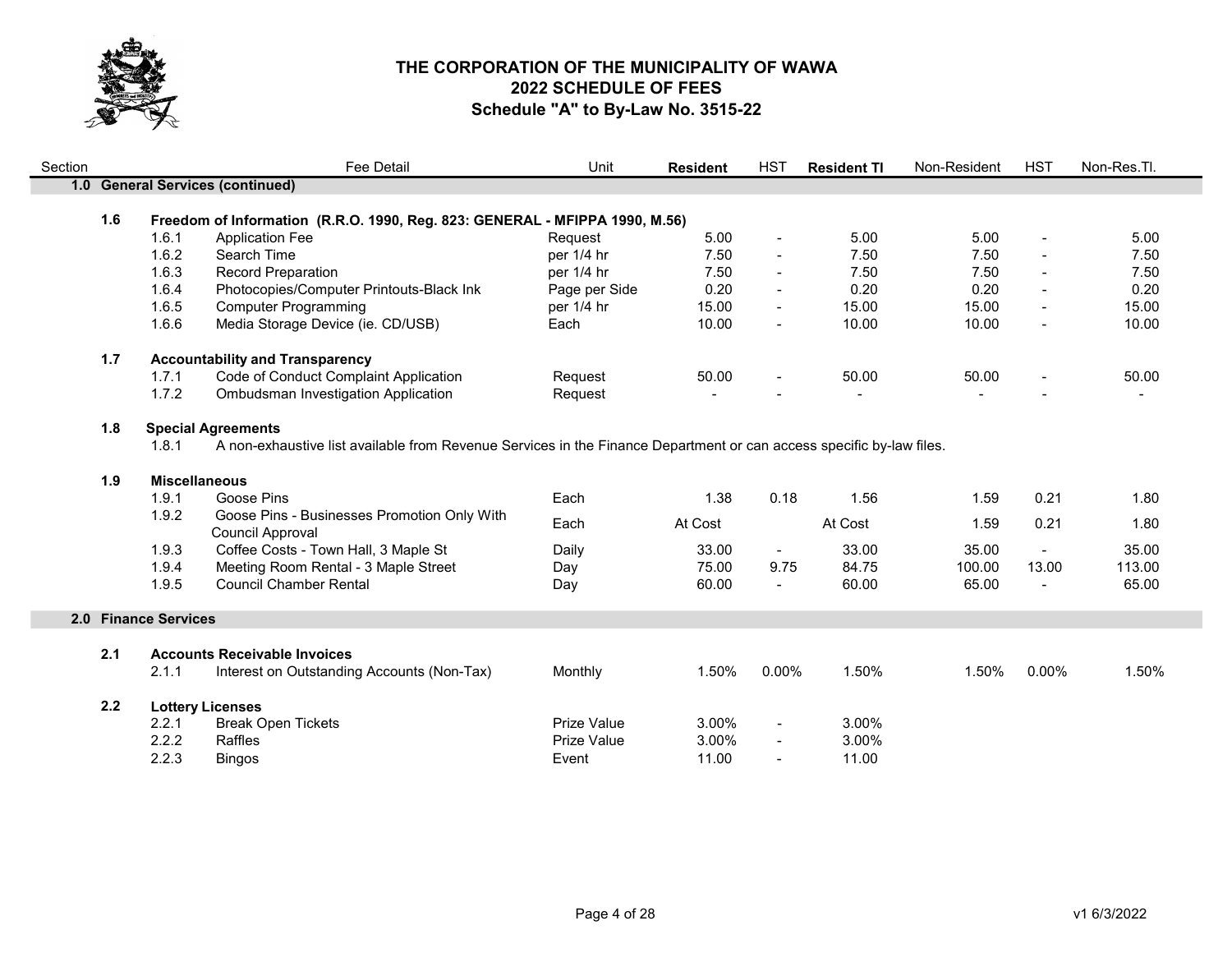

| Section |     |        | <b>Fee Detail</b>                                    | Unit           | <b>Resident</b> | <b>HST</b>               | <b>Resident TI</b> | Non-Resident | <b>HST</b>                   | Non-Res.Tl. |
|---------|-----|--------|------------------------------------------------------|----------------|-----------------|--------------------------|--------------------|--------------|------------------------------|-------------|
|         |     |        | 2.0 Finance Services (continued)                     |                |                 |                          |                    |              |                              |             |
|         |     |        |                                                      |                |                 |                          |                    |              |                              |             |
|         | 2.3 |        | <b>Business Licenses</b>                             |                |                 |                          |                    |              |                              |             |
|         |     | 2.3.1  | All Trades and Businesses - First time applic        | Annual         | 120.00          | $\overline{\phantom{a}}$ | 120.00             |              |                              |             |
|         |     | 2.3.2  | All Trades and Businesses-Each year thereafter       | Annual         | 60.00           | $\overline{\phantom{a}}$ | 60.00              |              |                              |             |
|         |     | 2.3.3  | <b>Refreshment Stands and Vehicles</b>               | Annual         | 160.00          | $\overline{\phantom{a}}$ | 160.00             |              |                              |             |
|         |     | 2.3.4  | Vending Cart, Wagon, Vehicle Basket                  | Annual         | 160.00          | $\overline{\phantom{a}}$ | 160.00             |              |                              |             |
|         |     | 2.3.5  | <b>Temporary Vendor License</b>                      | 1-3 Day        | 30.00           | $\overline{\phantom{a}}$ | 30.00              | 30.00        | $\qquad \qquad \blacksquare$ | 30.00       |
|         |     | 2.3.6  | <b>Temporary Vendor License</b>                      | Week           | 50.00           |                          | 50.00              | 50.00        |                              | 50.00       |
|         |     | 2.3.7  | <b>Temporary Vendor License</b>                      | Monthly        | 100.00          | $\overline{\phantom{a}}$ | 100.00             | 100.00       | $\blacksquare$               | 100.00      |
|         |     | 2.3.8  | <b>Temporary Vendor License</b>                      | Annual         | 800.00          | $\blacksquare$           | 800.00             | 800.00       | $\blacksquare$               | 800.00      |
|         |     | 2.3.9  | Wawa Goose Nest Market                               | Weekend        | $\blacksquare$  |                          |                    | 30.00        | $\blacksquare$               | 30.00       |
|         | 2.4 |        | <b>Property Taxes and Water &amp; Sewer Services</b> |                |                 |                          |                    |              |                              |             |
|         |     | 2.4.1  | Tax Certificate - Property Taxes & Water/Sewer       | Each           | 75.00           | $\overline{\phantom{a}}$ | 75.00              |              |                              |             |
|         |     | 2.4.2  | <b>Tax Extension Agreement Fee</b>                   | Each           | 200.00          | $\blacksquare$           | 200.00             |              |                              |             |
|         |     | 2.4.3  | Interest on Outstanding Accounts (Taxes)             | Monthly        | 1.25%           | $\overline{\phantom{a}}$ | 1.25%              |              |                              |             |
|         |     | 2.4.4  | Interest on Outstanding Accounts (Water/Sewer)       | After Due Date | 5.00%           | $\blacksquare$           | 5.00%              |              |                              |             |
|         | 2.5 |        | <b>Taxi Cabs and Fares</b>                           |                |                 |                          |                    |              |                              |             |
|         |     | 2.5.1  | Taxi Cabs - 1st Car                                  | Car            | 63.00           | $\overline{\phantom{a}}$ | 63.00              |              |                              |             |
|         |     | 2.5.2  | Taxi Cabs - 2nd Car and every car thereafter         | Car            | 31.50           | $\overline{\phantom{a}}$ | 31.50              |              |                              |             |
|         |     | 2.5.3  | <b>Taxi Cab Drivers</b>                              | Person         | 12.50           | $\overline{\phantom{a}}$ | 12.50              |              |                              |             |
|         |     | 2.5.4  | Taxi Cab Drivers - License Transfer                  | Person         | 10.00           | $\blacksquare$           | 10.00              |              |                              |             |
|         |     | 2.5.5  | Taxi Cab Fares (Drop Rate)                           | 1st 2/14 km    | 4.42            | 0.57                     | 4.99               |              |                              |             |
|         |     |        |                                                      | Each 1/14 km   |                 |                          |                    |              |                              |             |
|         |     | 2.5.6  | Taxi Cab Fares (Drop Rate)                           | thereafter     | 0.09            | 0.01                     | 0.10               |              |                              |             |
|         |     | 2.5.7  | Taxi Cab Fares (Drop Rate)                           | 1st km         | 6.19            | 0.80                     | 6.99               |              |                              |             |
|         |     | 2.5.8  | Taxi Cab Fares (Drop Rate)                           | km after first | 1.77            | 0.23                     | 2.00               |              |                              |             |
|         |     | 2.5.9  | Taxi Cab Fares (Time Rate)                           | Hour           | 35.40           | 4.60                     | 40.00              |              |                              |             |
|         |     | 2.5.10 | Limousines                                           | Hour           | 100.00          | $\blacksquare$           | 100.00             |              |                              |             |
|         |     | 2.5.11 | Breach of Provisions of By-Law                       | Each           | 200.00          |                          | 200.00             |              |                              |             |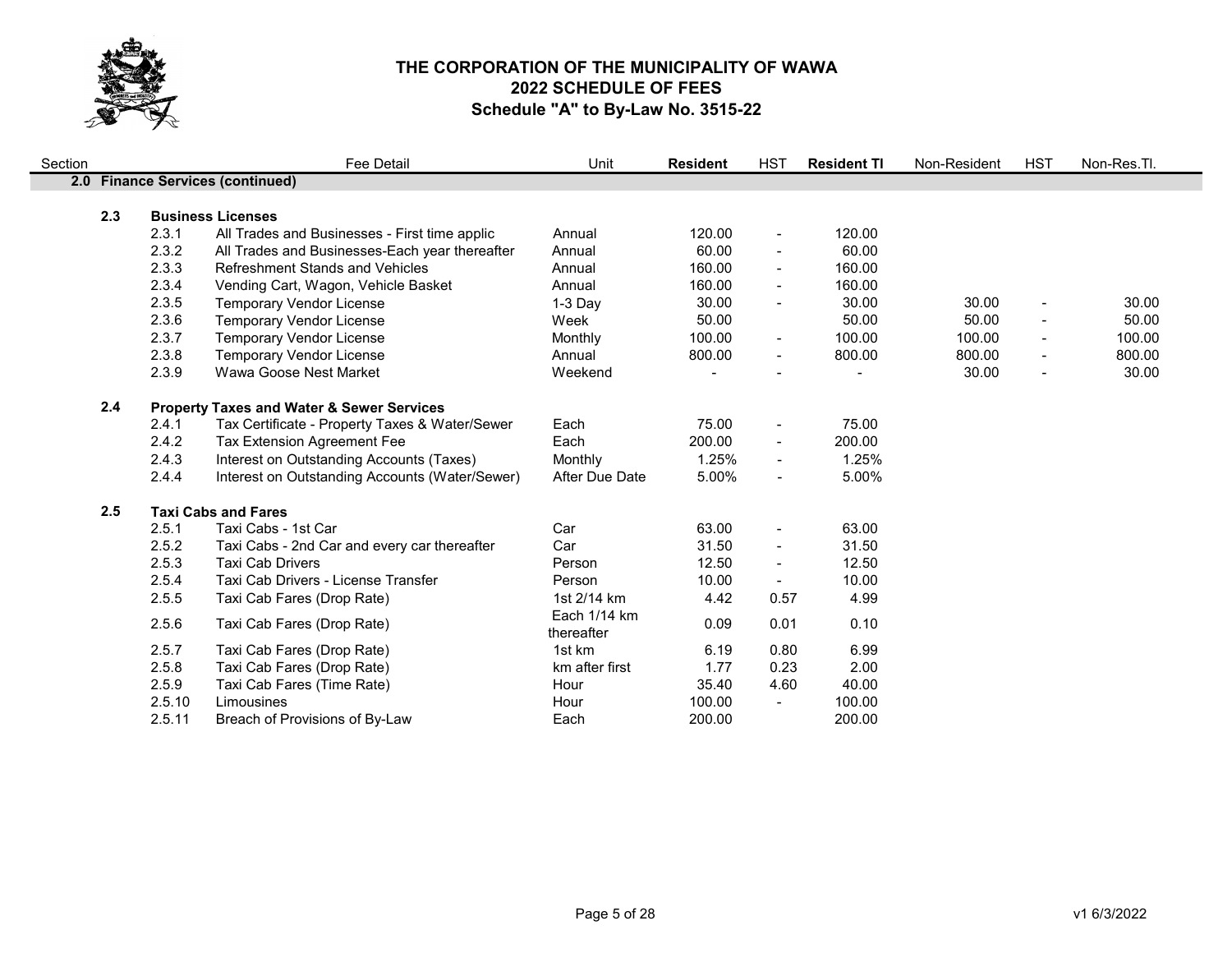

| Section |     |                      | Fee Detail                                                                                                                 | Unit           | <b>Resident</b> | HST                      | <b>Resident TI</b> | Non-Resident | <b>HST</b> | Non-Res.Tl. |
|---------|-----|----------------------|----------------------------------------------------------------------------------------------------------------------------|----------------|-----------------|--------------------------|--------------------|--------------|------------|-------------|
|         |     |                      | 2.0 Finance Services (continued)                                                                                           |                |                 |                          |                    |              |            |             |
|         | 2.6 | <b>Miscellaneous</b> |                                                                                                                            |                |                 |                          |                    |              |            |             |
|         |     | 2.6.1                | NSF Service Charge                                                                                                         | Each           | 45.00           |                          | 45.00              |              |            |             |
|         |     | 2.6.2                | Proposal / RFP / Tender Packages                                                                                           | Each           | 26.28           | 3.42                     | 29.70              |              |            |             |
|         |     | 2.6.3                | Tax Sale Tender Packages                                                                                                   | Each           | 10.00           | 1.30                     | 11.30              |              |            |             |
|         |     | 2.6.4                | Refund under \$50 account balance                                                                                          | Each Acct      | 25.00           | $\blacksquare$           | 25.00              |              |            |             |
|         |     | 2.6.5                | Account Transfer Fee (payment applied to                                                                                   | 1st            | n/c             | $\blacksquare$           | n/c                |              |            |             |
|         |     |                      | incorrect account by customer)                                                                                             | Each after     | 20.00           | $\overline{\phantom{a}}$ | 20.00              |              |            |             |
|         |     | 2.6.6                | Municipal Labour Rate                                                                                                      | Each           |                 | ves                      |                    |              |            |             |
|         |     |                      | Shall be the rate of the position plus 120% of the rate of the position. This shall apply to all departments. Taxes extra. |                |                 |                          |                    |              |            |             |
|         |     | 2.6.7                | <b>Municipal Materials Rate</b>                                                                                            | Each           |                 | yes                      |                    |              |            |             |
|         |     |                      | Shall be the cost of the materials plus 40% handling charge. This shall apply to all departments. Taxes extra.             |                |                 |                          |                    |              |            |             |
|         |     | 2.6.8                | Credit Card Fee applied to total payment amount                                                                            | \$0-\$99       |                 |                          |                    |              |            |             |
|         |     |                      |                                                                                                                            | \$100-\$499    |                 |                          | 2.50%              |              |            |             |
|         |     |                      |                                                                                                                            | \$500 and over |                 |                          | 3.50%              |              |            |             |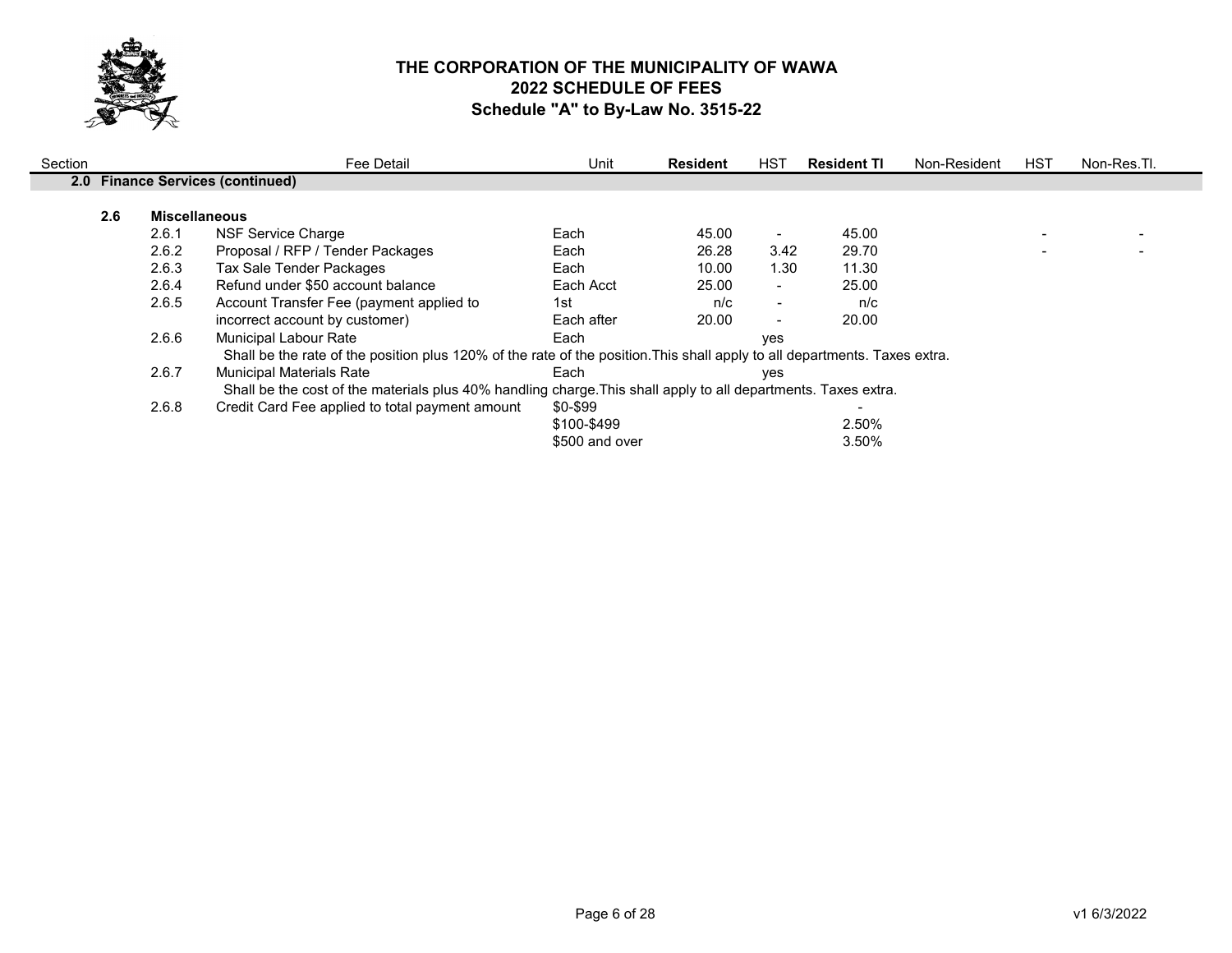

| Section |     |                     | Fee Detail                                                         | Unit         | <b>Resident</b> | <b>HST</b>     | <b>Resident TI</b> | Non-Resident | <b>HST</b>     | Non-Res.Tl. |
|---------|-----|---------------------|--------------------------------------------------------------------|--------------|-----------------|----------------|--------------------|--------------|----------------|-------------|
|         |     | 3.0 Animal Services |                                                                    |              |                 |                |                    |              |                |             |
|         |     |                     |                                                                    |              |                 |                |                    |              |                |             |
|         | 3.1 | <b>Licenses</b>     |                                                                    |              |                 |                |                    |              |                |             |
|         |     | 3.1.1               | Puppy - (8 mos. or younger)                                        | Annual       | 15.00           | $\blacksquare$ | 15.00              |              |                |             |
|         |     | 3.1.2               | Dog - Neutered / Spayed (Prior to April 30)                        | Annual       | 15.00           | $\overline{a}$ | 15.00              |              |                |             |
|         |     | 3.1.3               | Dog - Neutered / Spayed (After April 30)                           | Annual       | 35.00           | $\blacksquare$ | 35.00              |              |                |             |
|         |     | 3.1.4               | Dog - Unneutered / Unspayed (Prior to Apr 30)                      | Annual       | 25.00           | $\blacksquare$ | 25.00              |              |                |             |
|         |     | 3.1.5               | Dog - Unneutered / Unspayed (After to Apr 30)                      | Annual       | 60.00           | $\blacksquare$ | 60.00              |              |                |             |
|         |     | 3.1.6               | Dog - Age Requirement Fee (sec. 2.04)                              | After Sept.1 | 5.00            | $\blacksquare$ | 5.00               |              |                |             |
|         |     | 3.1.7               | <b>Cat License</b>                                                 | Each         | 5.00            |                | 5.00               |              |                |             |
|         |     | 3.1.8               | Kennel License                                                     | Annual       | 30.00           | $\blacksquare$ | 30.00              |              |                |             |
|         |     | 3.1.9               | Replacement Tag                                                    | Each         | 5.00            | $\blacksquare$ | 5.00               |              |                |             |
|         |     | 3.1.10              | New Resident with Proof of Previous Tag                            | Each         | 5.00            | $\blacksquare$ | 5.00               |              |                |             |
|         | 3.2 | <b>Impound Fees</b> |                                                                    |              |                 |                |                    |              |                |             |
|         |     | 3.2.1               | First Offence - Licensed Pet                                       | Each         | 75.00           | $\blacksquare$ | 75.00              |              |                |             |
|         |     | 3.2.2               | Second Offence - Licensed Pet                                      | Each         | 125.00          | $\blacksquare$ | 125.00             |              |                |             |
|         |     | 3.2.3               | Additional Offences - Licensed Pet                                 | Each         | 175.00          |                | 175.00             |              |                |             |
|         |     | 3.2.4               | First Offence - Unlicensed Pet PLUS cost of a                      |              |                 |                |                    |              |                |             |
|         |     |                     | License (see above 3.1)                                            | Each         | 75.00           | $\blacksquare$ | 75.00              |              |                |             |
|         |     | 3.2.5               | Boarding Fees includes all costs for sheltering and                | Each/Day     | 75.00           | $\blacksquare$ | 75.00              |              |                |             |
|         |     |                     | vet care                                                           |              |                 |                |                    |              |                |             |
|         | 3.3 |                     | Set Fine Schedule - Provincial Offenses Act - (See By Law)         |              |                 |                |                    |              |                |             |
|         |     | 3.3.1               | Fail to provide clean and sanitary environment for                 | Each         |                 |                |                    |              |                |             |
|         |     |                     | animal $(3.1(a))$                                                  |              | 105.00          |                | 105.00             | 105.00       |                | 105.00      |
|         |     | 3.3.2               | Fail to provide an animal adequate and appropriate                 | Each         | 105.00          | $\blacksquare$ | 105.00             | 105.00       |                | 105.00      |
|         |     |                     | care (3.1 (b))                                                     |              |                 |                |                    |              |                |             |
|         |     | 3.3.3               | Keep animal tethered on a rope, chain or similar                   |              |                 |                |                    |              |                |             |
|         |     |                     | restraining device less than three (3) meters in<br>length $(4.2)$ | Each         | 105.00          | $\blacksquare$ | 105.00             | 105.00       |                | 105.00      |
|         |     | 3.3.4               | Keep animal tethered through the choke collar,                     |              |                 |                |                    |              |                |             |
|         |     |                     | choke chain or prolonged collar forms part of the                  | Each         | 105.00          | $\blacksquare$ | 105.00             | 105.00       | $\blacksquare$ | 105.00      |
|         |     |                     | tether $(4.3)$                                                     |              |                 |                |                    |              |                |             |
|         |     | 3.3.5               | Fail to register dog (7.1 (a))                                     | Each         | 105.00          | $\blacksquare$ | 105.00             | 105.00       | $\blacksquare$ | 105.00      |
|         |     | 3.3.6               | Fail to affix dog identification tag on dog (7.1.(c))              | Each         | 105.00          | $\blacksquare$ | 105.00             | 105.00       | $\blacksquare$ | 105.00      |
|         |     | 3.3.7               | Permit dog to run at large (10)                                    | Each         | 105.00          | $\blacksquare$ | 105.00             | 105.00       | $\blacksquare$ | 105.00      |
|         |     | 3.3.8               | Permit dog to trespass on signed public park (13)                  | Each         | 105.00          |                | 105.00             | 105.00       |                | 105.00      |
|         |     | 3.3.9               | Leash exceeds three (3) meters (14)                                | Each         | 105.00          |                | 105.00             | 105.00       |                | 105.00      |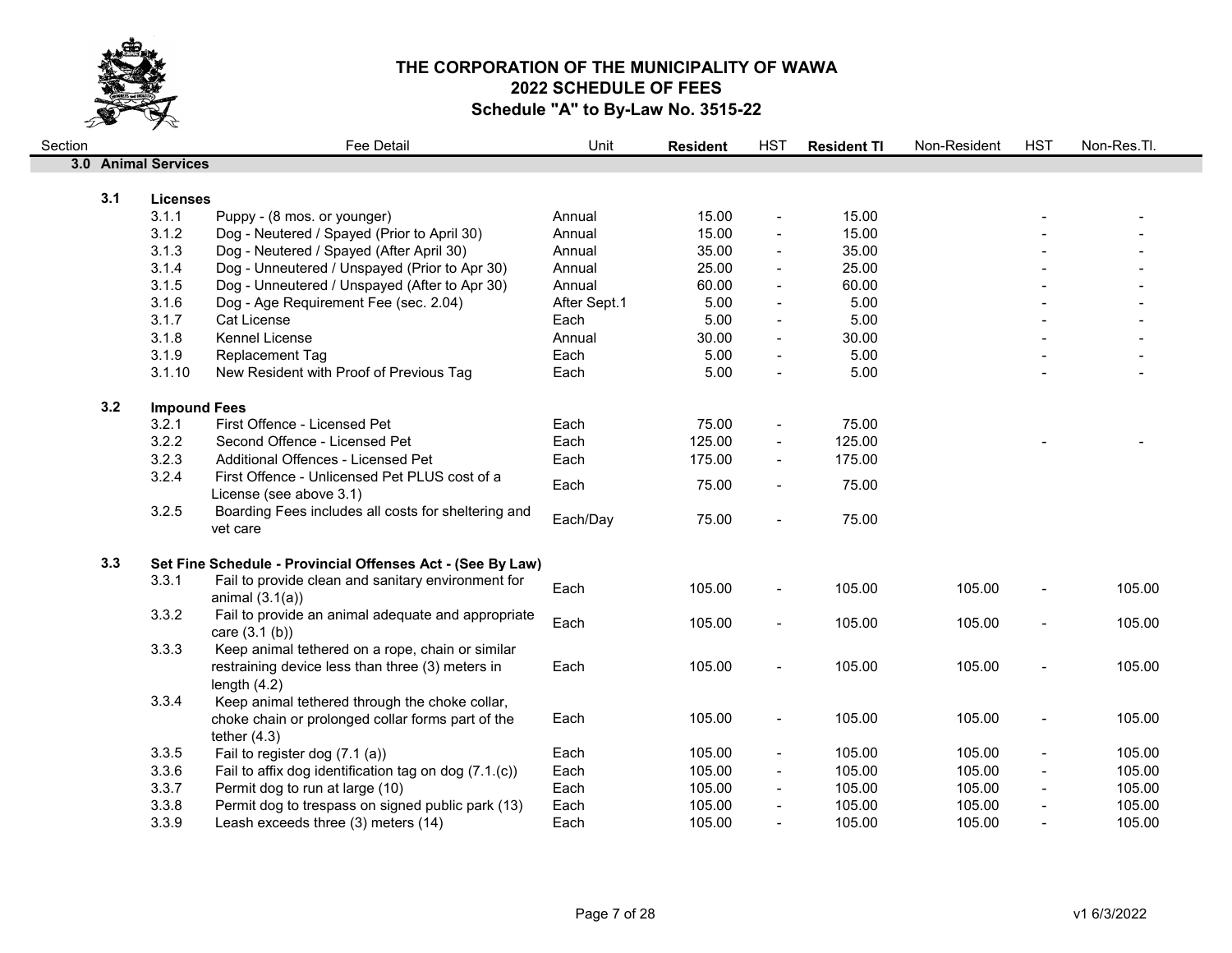

| Section |                                 | Fee Detail                                                                                 | Unit         | <b>Resident</b>  | HST                                        | <b>Resident TI</b> | Non-Resident     | <b>HST</b>                                     | Non-Res.Tl.      |
|---------|---------------------------------|--------------------------------------------------------------------------------------------|--------------|------------------|--------------------------------------------|--------------------|------------------|------------------------------------------------|------------------|
|         | 3.0 Animal Services (continued) |                                                                                            |              |                  |                                            |                    |                  |                                                |                  |
|         | 3.3.10<br>3.3.11                | Fail to contain dog with leash (15)<br>Permit dog to bite or attack a person (26)          | Each<br>Each | 105.00<br>105.00 | $\blacksquare$<br>$\blacksquare$           | 105.00<br>105.00   | 105.00<br>105.00 | $\blacksquare$<br>$\blacksquare$               | 105.00<br>105.00 |
|         | 3.3.12                          | Permit dog to bite or attack a domestic animal (26)                                        | Each         | 105.00           | $\blacksquare$                             | 105.00             | 105.00           | $\overline{\phantom{a}}$                       | 105.00           |
|         | 3.3.13<br>3.3.14                | Vicious dog - Fail to muzzle (28 (a))<br>Vicious dog - Fail to contain (28 (a))            | Each<br>Each | 105.00<br>105.00 | $\blacksquare$                             | 105.00<br>105.00   | 105.00<br>105.00 | $\blacksquare$                                 | 105.00<br>105.00 |
|         | 3.3.15                          | Vicious dog - Fail to properly leash (28 (b))                                              | Each         | 105.00           | $\blacksquare$<br>$\overline{\phantom{a}}$ | 105.00             | 105.00           | $\blacksquare$<br>$\blacksquare$               | 105.00           |
|         | 3.3.16                          | Vicious dog - Fail to notify of change of ownership<br>(30)                                | Each         | 105.00           | $\blacksquare$                             | 105.00             | 105.00           | $\blacksquare$                                 | 105.00           |
|         | 3.3.17                          | Vicious dog - Fail to notify change of residence (30)                                      | Each         | 105.00           | $\blacksquare$                             | 105.00             | 105.00           | $\blacksquare$                                 | 105.00           |
|         | 3.3.18<br>3.3.19                | Fail to remove excrement left by dog (36)<br>Fail to dispose of excrement (37)             | Each<br>Each | 105.00<br>105.00 | $\blacksquare$<br>$\overline{\phantom{a}}$ | 105.00<br>105.00   | 105.00<br>105.00 | $\blacksquare$<br>$\blacksquare$               | 105.00<br>105.00 |
|         | 3.3                             | Set Fine Schedule - Provincial Offenses Act - (See By Law) (cont)                          |              |                  |                                            |                    |                  |                                                |                  |
|         | 3.3.20                          | Permit dog on parkland or part thereof where dogs<br>are prohibited (41)                   | Each         | 105.00           | $\blacksquare$                             | 105.00             | 105.00           | $\blacksquare$                                 | 105.00           |
|         | 3.3.21                          | Permit dog on parkland within 5m of playground<br>structure, wading pool or spray pad (42) | Each         | 105.00           | $\blacksquare$                             | 105.00             | 105.00           | $\blacksquare$                                 | 105.00           |
|         | 3.3.22<br>3.3.23                | Keep more than three (3) dogs (48)<br>Permit dog to cause noise (56)                       | Each<br>Each | 105.00<br>105.00 | $\blacksquare$<br>$\overline{\phantom{0}}$ | 105.00<br>105.00   | 105.00<br>105.00 | $\blacksquare$<br>$\qquad \qquad \blacksquare$ | 105.00<br>105.00 |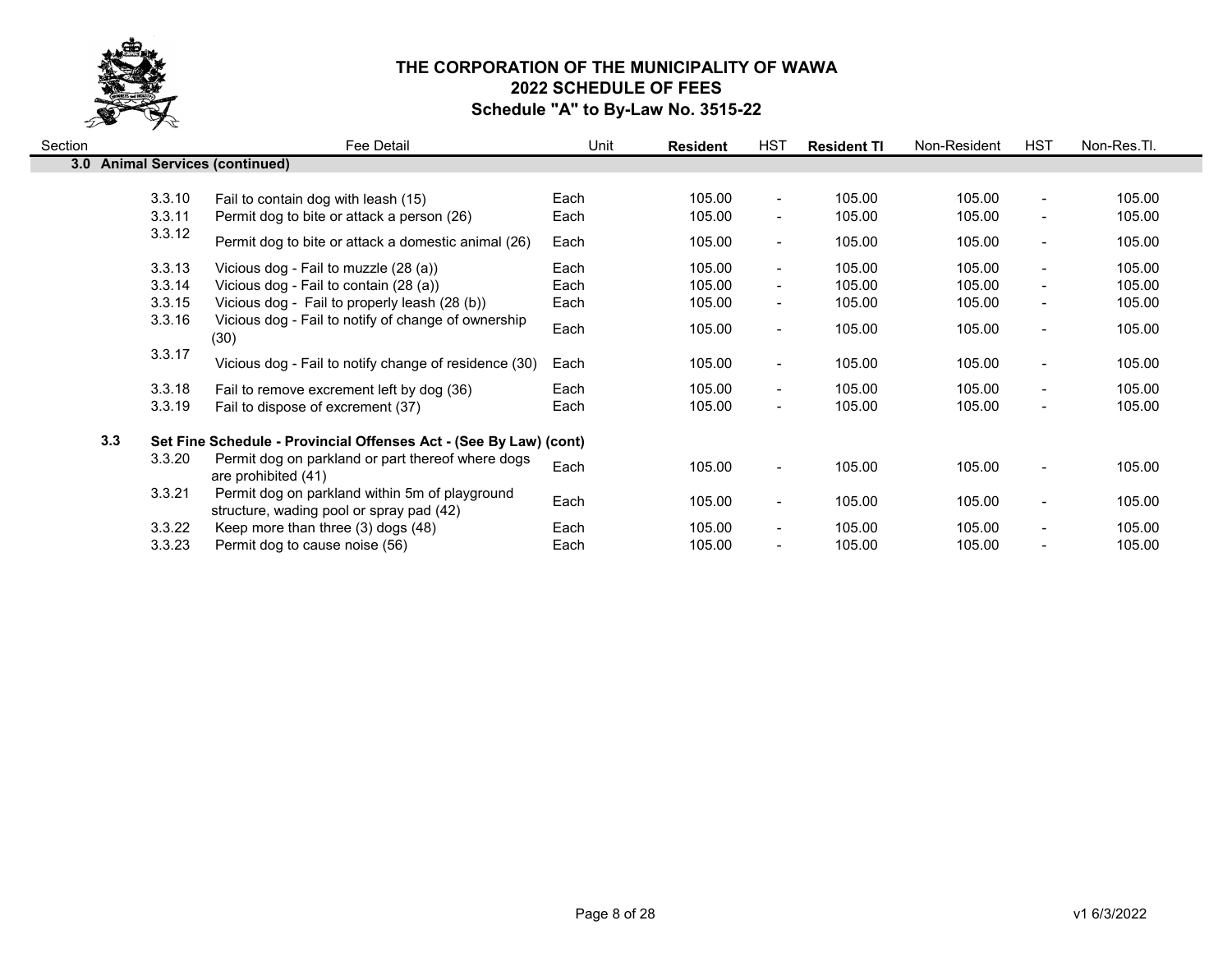

| Section |      |                              | Fee Detail                                                                  | Unit    | <b>Resident</b> | <b>HST</b>               | <b>Resident TI</b> | Non-Resident | <b>HST</b> | Non-Res.Tl. |
|---------|------|------------------------------|-----------------------------------------------------------------------------|---------|-----------------|--------------------------|--------------------|--------------|------------|-------------|
|         |      | <b>4.0 Building Services</b> |                                                                             |         |                 |                          |                    |              |            |             |
|         | 4.1  |                              |                                                                             |         |                 |                          |                    |              |            |             |
|         |      | 4.1.1                        | <b>Building Permits</b><br>First \$1,000 "prescribed value" of construction | Value   | 50.00           | $\overline{a}$           | 50.00              |              |            |             |
|         |      | 4.1.2                        | Each Additional \$1,000 thereafter                                          | Value   | 10.00           |                          | 10.00              |              |            |             |
|         |      |                              |                                                                             |         |                 |                          |                    |              |            |             |
|         | 4.2  |                              | <b>Demolition Permits</b>                                                   |         |                 |                          |                    |              |            |             |
|         |      | 4.2.1                        | <b>Single Family Dwelling</b>                                               | Each    | 75.00           | $\blacksquare$           | 75.00              |              |            |             |
|         |      | 4.2.2                        | All other buildings/structures                                              | Each    | 100.00          |                          | 100.00             |              |            |             |
|         | 4.3  |                              | <b>Plumbing Permits</b>                                                     |         |                 |                          |                    |              |            |             |
|         |      | 4.3.1                        | <b>First Fixture</b>                                                        | Fixture | 50.00           | $\overline{\phantom{0}}$ | 50.00              |              |            |             |
|         |      | 4.3.2                        | <b>Additional Fixtures</b>                                                  | Fixture | 10.00           | $\overline{a}$           | 10.00              |              |            |             |
|         |      |                              |                                                                             |         |                 |                          |                    |              |            |             |
|         | 4.4  |                              | Partial Permit - Fee for entire permit applies - See 4.1                    |         |                 |                          |                    |              |            |             |
|         | 4.5  |                              | <b>Conditional Permits</b>                                                  |         |                 |                          |                    |              |            |             |
|         |      | 4.5.1                        | Conditional Permit Fee - See 4.1                                            |         |                 |                          |                    |              |            |             |
|         |      | 4.5.2                        | Deposit for legal & registration fees                                       | Each    | 550.00          | $\blacksquare$           | 550.00             |              |            |             |
|         |      |                              |                                                                             |         |                 |                          |                    |              |            |             |
|         | 4.6  | <b>HVAC Permit</b>           |                                                                             |         |                 |                          |                    |              |            |             |
|         |      | 4.6.1                        | Part 9 Buildings                                                            | Each    | 55.00<br>215.00 | $\blacksquare$           | 55.00              |              |            |             |
|         |      | 4.6.2                        | Part 3 Building                                                             | Each    |                 |                          | 215.00             |              |            |             |
|         | 4.7  |                              | <b>Change of Use Permit</b>                                                 | Each    | 75.00           | $\blacksquare$           | 75.00              |              |            |             |
|         |      |                              |                                                                             |         |                 |                          |                    |              |            |             |
|         | 4.8  |                              | <b>Occupancy Permit</b>                                                     | Each    | 75.00           | $\blacksquare$           | 75.00              |              |            |             |
|         | 4.9  |                              | <b>Construction started prior to permit</b>                                 | Value   | Fee doubles     |                          |                    |              |            |             |
|         |      |                              |                                                                             |         |                 |                          |                    |              |            |             |
|         | 4.10 | <b>Refunds</b>               |                                                                             |         |                 |                          |                    |              |            |             |
|         |      | 4.10.1                       | Application filed - administrations only have been                          | % fee   | 75%             |                          |                    |              |            |             |
|         |      | 4.10.2                       | completed<br>Application filed - administration & zoning functions          |         |                 |                          |                    |              |            |             |
|         |      |                              | only have been performed                                                    | % fee   | 75%             |                          |                    |              |            |             |
|         |      | 4.10.3                       | Application filed - administration, zoning & plan                           |         |                 |                          |                    |              |            |             |
|         |      |                              | examination functions have been performed                                   | % fee   | 50%             |                          |                    |              |            |             |
|         |      | 4.10.4                       | Application filed, permit issued & no field                                 |         |                 |                          |                    |              |            |             |
|         |      |                              | inspections have been performed subsequent to                               | % fee   | 40%             |                          |                    |              |            |             |
|         |      | 4.10.5                       | permit issuance<br>Additional deduction for each field inspection that      |         |                 |                          |                    |              |            |             |
|         |      |                              |                                                                             |         |                 |                          |                    |              |            |             |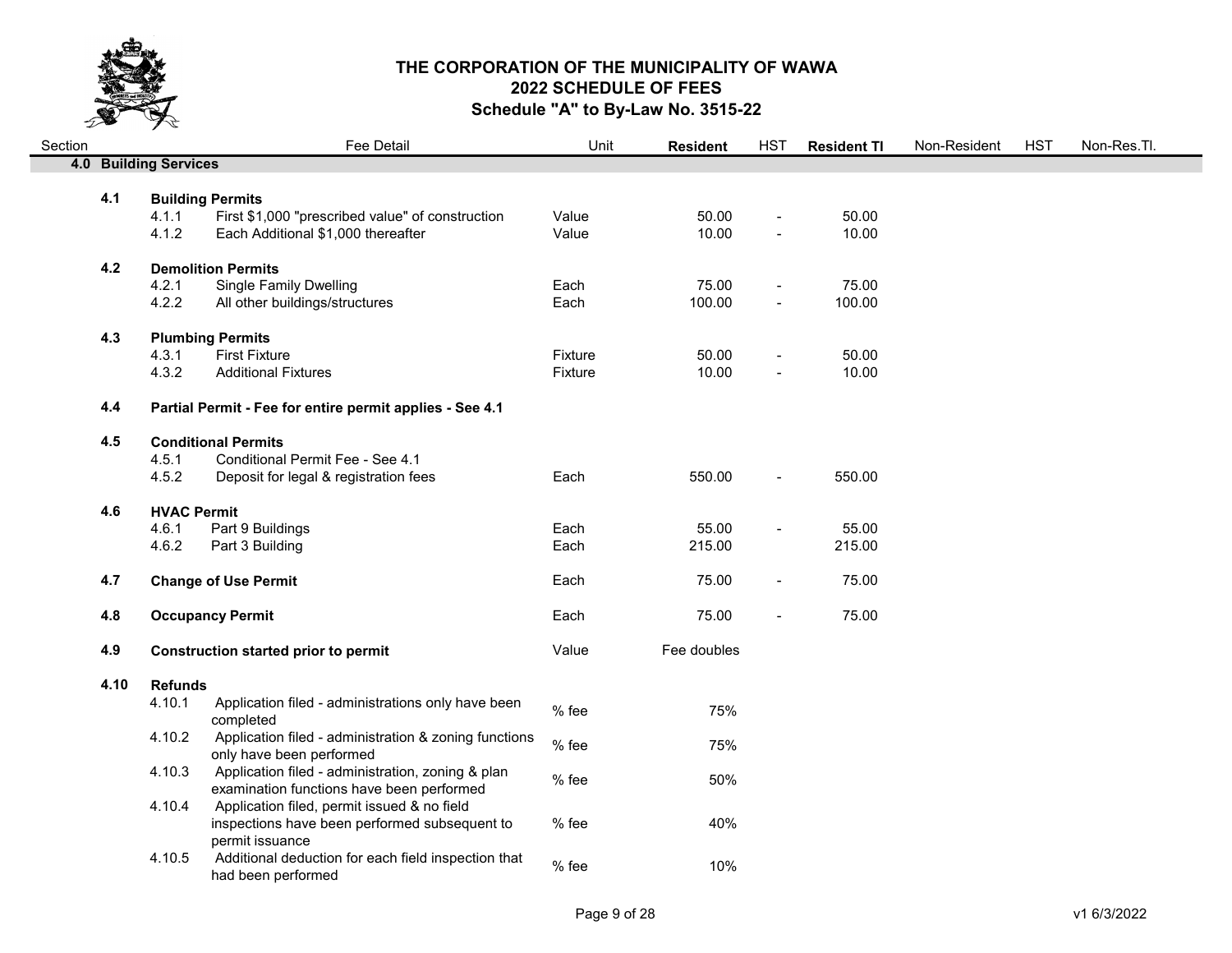

| Section |      |                      | <b>Fee Detail</b>                                                                                                                                                          | Unit    | <b>Resident</b> | <b>HST</b>               | <b>Resident TI</b> | Non-Resident | <b>HST</b> | Non-Res.Tl. |
|---------|------|----------------------|----------------------------------------------------------------------------------------------------------------------------------------------------------------------------|---------|-----------------|--------------------------|--------------------|--------------|------------|-------------|
|         |      |                      | 4.0 Building Services (continued)                                                                                                                                          |         |                 |                          |                    |              |            |             |
|         |      | 4.10.6               | Permit value at less than the minimum fee set out in<br>4.1 or after 6 mo. Of the completion and/or<br>abandonment of the project or for permits that have<br>been revoked | % fee   | 0%              |                          |                    |              |            |             |
|         | 4.11 | <b>Miscellaneous</b> |                                                                                                                                                                            |         |                 |                          |                    |              |            |             |
|         |      | 4.11.1               | Inspection Fee                                                                                                                                                             | Each    | 65.00           | $\overline{\phantom{a}}$ | 65.00              |              |            |             |
|         |      | 4.11.2               | Renewal Fee Permit                                                                                                                                                         | Each    | 65.00           | $\sim$                   | 65.00              |              |            |             |
|         |      | 4.11.3               | Stop Work Order                                                                                                                                                            | Each    | 180.00          | $\blacksquare$           | 180.00             |              |            |             |
|         |      | 4.11.4               | Order to Comply                                                                                                                                                            | Each    | 90.00           | $\blacksquare$           | 90.00              |              |            |             |
|         |      | 4.11.5               | Compliance Letter                                                                                                                                                          | Each    | 75.00           |                          | 75.00              |              |            |             |
|         |      | 4.11.6               | Authorization Letter - Algoma Power Request                                                                                                                                | Each    | 60.00           | $\blacksquare$           | 60.00              |              |            |             |
|         |      | 4.11.7               | Research Property Maps - API Application                                                                                                                                   | Each    | 60.00           | $\overline{\phantom{a}}$ | 60.00              |              |            |             |
|         | 4.12 |                      | <b>Sign Permits (See By Law)</b>                                                                                                                                           |         |                 |                          |                    |              |            |             |
|         |      | 4.12.1               | First Square Meter                                                                                                                                                         | Size    | 50.00           | $\blacksquare$           | 50.00              |              |            |             |
|         |      | 4.12.2               | Each Additional Square Meter thereafter                                                                                                                                    | Meter   | 10.00           | $\blacksquare$           | 10.00              |              |            |             |
|         |      | 4.12.3               | Alterations                                                                                                                                                                | Each    | 50.00           | $\blacksquare$           | 50.00              |              |            |             |
|         | 4.13 |                      | Fence Permits (See By Law)                                                                                                                                                 |         |                 |                          |                    |              |            |             |
|         |      | 4.13.1               | Residential                                                                                                                                                                |         |                 |                          |                    |              |            |             |
|         |      |                      | 4.13.1.1 First 100 L. Ft. of fence                                                                                                                                         | Minimum | 50.00           | $\overline{\phantom{a}}$ | 50.00              |              |            |             |
|         |      | 4.13.2               | 4.13.1.2 Each Additional 100 L. Ft. thereafter<br>All other                                                                                                                | Value   | 10.00           | $\blacksquare$           | 10.00              |              |            |             |
|         |      |                      | 4.13.2.1 First 100 L. Ft. of fence                                                                                                                                         | Minimum | 90.00           | $\blacksquare$           | 90.00              |              |            |             |
|         |      |                      | 4.13.2.2 Each Additional 100 L. Ft. thereafter                                                                                                                             | Value   | 20.00           | $\blacksquare$           | 20.00              |              |            |             |
|         | 4.14 |                      | <b>Property Standards (See By Law)</b>                                                                                                                                     |         |                 |                          |                    |              |            |             |
|         |      | 4.14.1               | Application Maintenance Complaint Rental Units                                                                                                                             | Each    | 60.00           | $\overline{\phantom{a}}$ | 60.00              |              |            |             |
|         |      | 4.14.2               | Landlord Request to Review - Comply with Order                                                                                                                             | Each    | 100.00          | $\blacksquare$           | 100.00             |              |            |             |
|         |      | 4.14.3               | Each Additional Inspection -Comply with Order                                                                                                                              | Each    | 100.00          | $\blacksquare$           | 100.00             |              |            |             |
|         |      | 4.14.4               | Municipality Completes Work - Comply with Order                                                                                                                            | Each    | 100%            |                          |                    |              |            |             |
|         |      | 4.14.5               | Administration Fee - Complete Work Comply w/Orde Each                                                                                                                      |         | 15%             |                          |                    |              |            |             |
|         |      | 4.14.6               | Appeal - Property Standards Committee                                                                                                                                      | Each    | 200.00          | $\blacksquare$           | 200.00             |              |            |             |
|         |      | 4.14.7               | <b>Compliance Certificate</b>                                                                                                                                              | Each    | 340.00          | $\blacksquare$           | 340.00             |              |            |             |
|         | 4.15 |                      | Site Plan Control (See By Law)                                                                                                                                             |         |                 |                          |                    |              |            |             |
|         |      | 4.15.1               | Site Plan Agreement                                                                                                                                                        | Each    | 350.00          |                          | 350.00             | plus costs   |            |             |
|         |      | 4.15.2               | Deposit for legal & registration fees                                                                                                                                      | Each    | 550.00          | $\blacksquare$           | 550.00             | plus costs   |            |             |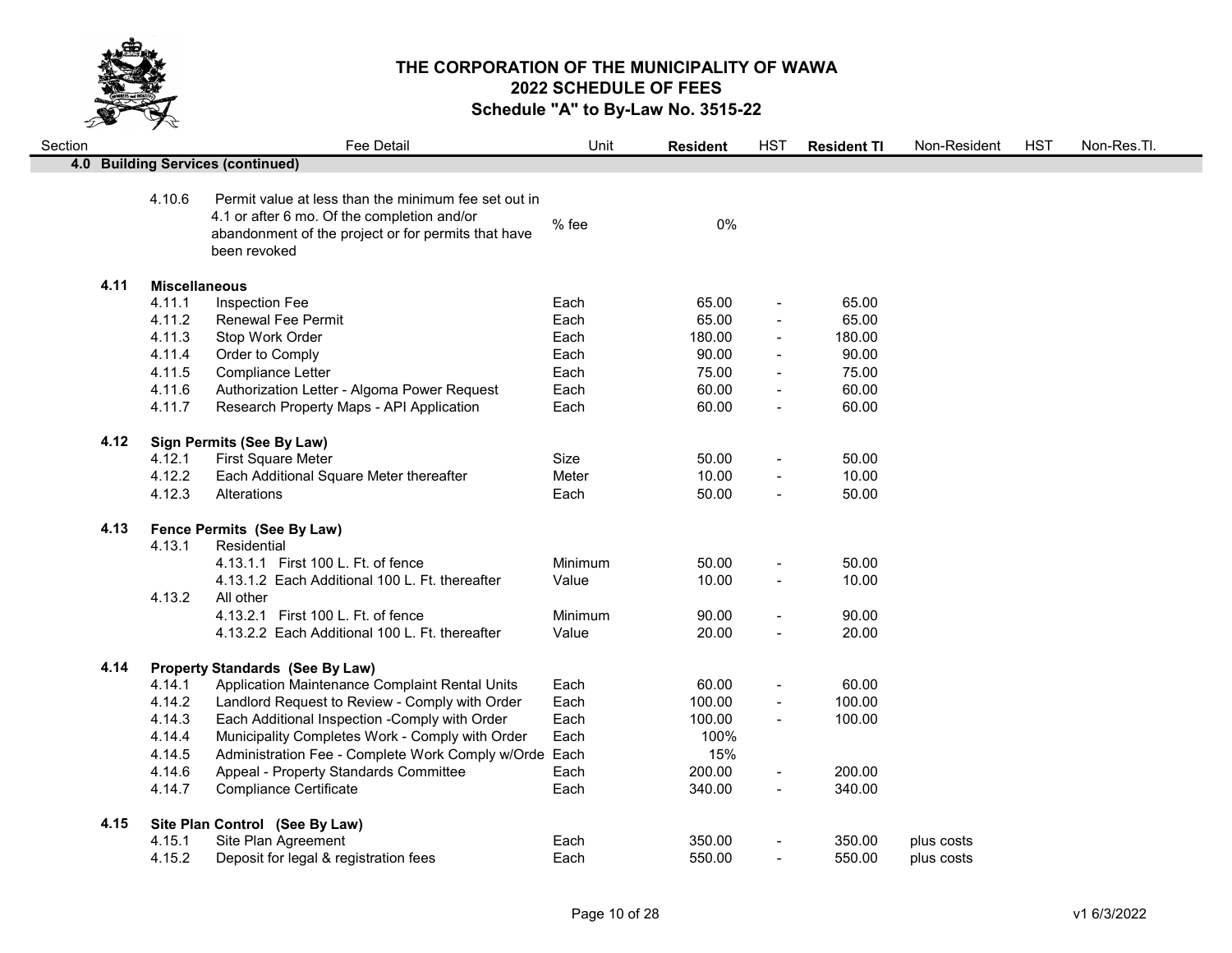

| Section |      |                       | Fee Detail                                   | Unit | <b>Resident</b> | HST                      | <b>Resident TI</b> | Non-Resident | <b>HST</b> | Non-Res.Tl. |
|---------|------|-----------------------|----------------------------------------------|------|-----------------|--------------------------|--------------------|--------------|------------|-------------|
|         |      |                       | 4.0 Building Services (continued)            |      |                 |                          |                    |              |            |             |
|         |      |                       |                                              |      |                 |                          |                    |              |            |             |
|         | 4.16 |                       | <b>Water Connection (See By Law)</b>         |      |                 |                          |                    |              |            |             |
|         |      | 4.16.1                | <b>Water Connection Permit</b>               | Each | 75.00           | $\overline{\phantom{a}}$ | 75.00              |              |            |             |
|         | 4.17 |                       | Driveway Entrance (See By Law)               |      |                 |                          |                    |              |            |             |
|         |      | 4.17.1                | <b>Driveway Permit</b>                       | Each | 100.00          | $\overline{\phantom{a}}$ | 100.00             |              |            |             |
|         |      |                       |                                              |      |                 |                          |                    |              |            |             |
|         |      | 5.0 Land Use Planning |                                              |      |                 |                          |                    |              |            |             |
|         |      |                       |                                              |      |                 |                          |                    |              |            |             |
|         | 5.1  | <b>Applications</b>   |                                              |      |                 |                          |                    |              |            |             |
|         |      | 5.1.1                 | <b>Zoning Amendment</b>                      | Each | 400.00          | $\blacksquare$           | 400.00             | plus costs   |            |             |
|         |      | 5.1.2                 | Official Plan                                | Each | 400.00          | $\blacksquare$           | 400.00             | plus costs   |            |             |
|         |      | 5.1.3                 | Official Plan & Zoning Amendment             | Each | 750.00          | $\sim$                   | 750.00             | plus costs   |            |             |
|         |      | 5.1.4                 | Consent                                      | Each | 300.00          | $\blacksquare$           | 300.00             |              |            |             |
|         |      | 5.1.5                 | Minor Variance                               | Each | 250.00          | $\blacksquare$           | 250.00             |              |            |             |
|         |      | 5.1.6                 | Aggregate Pit Application Review             | Each | 350.00          | $\blacksquare$           | 350.00             |              |            |             |
|         |      | 5.1.7                 | Plan of Subdivision < 10 lots                | Each | 1,500.00        | $\blacksquare$           | 1,500.00           | plus costs   |            |             |
|         |      | 5.1.8                 | Plan of Subdivision > 10 lots                | Each | 2,000.00        | $\blacksquare$           | 2.000.00           | plus costs   |            |             |
|         |      | 5.1.9                 | Fence Viewer Committee (per hearing)         | Each | 250.00          | $\blacksquare$           | 250.00             |              |            |             |
|         |      | 5.1.10                | Fence Viewer LPAT Appeal                     | Each | 335.00          |                          | 335.00             |              |            |             |
|         |      | 5.1.11                | LPAT (Local Planning Appeal Tribunal) Appeal | Each | 1,100.00        | $\blacksquare$           | 1,100.00           |              |            |             |
|         |      | 5.1.12                | Land Use / Encroachment - Application        | Each | 150.00          | $\blacksquare$           | 150.00             |              |            |             |
|         |      | 5.1.12.1              | Land Use / Encroachment - Annual Fee         | Each | 25.00           |                          | 25.00              |              |            |             |
|         |      | 5.1.13                | <b>Consolidation of Parcels</b>              | Each | 100.00          | $\blacksquare$           | 100.00             |              |            |             |
|         |      | 5.1.13                | Land Use Permit - Annual                     | Each | 100.00          |                          | 100.00             |              |            |             |
|         |      |                       |                                              |      |                 |                          |                    |              |            |             |
|         | 5.2  | <b>Certifications</b> |                                              |      |                 |                          |                    |              |            |             |
|         |      | 5.2.1                 | Committee of Adjustment Decision             | Each | 25.00           |                          | 25.00              |              |            |             |

NOTE: The applicant may be subject to further costs and/or expenses which are determined by Council as they relate to the application.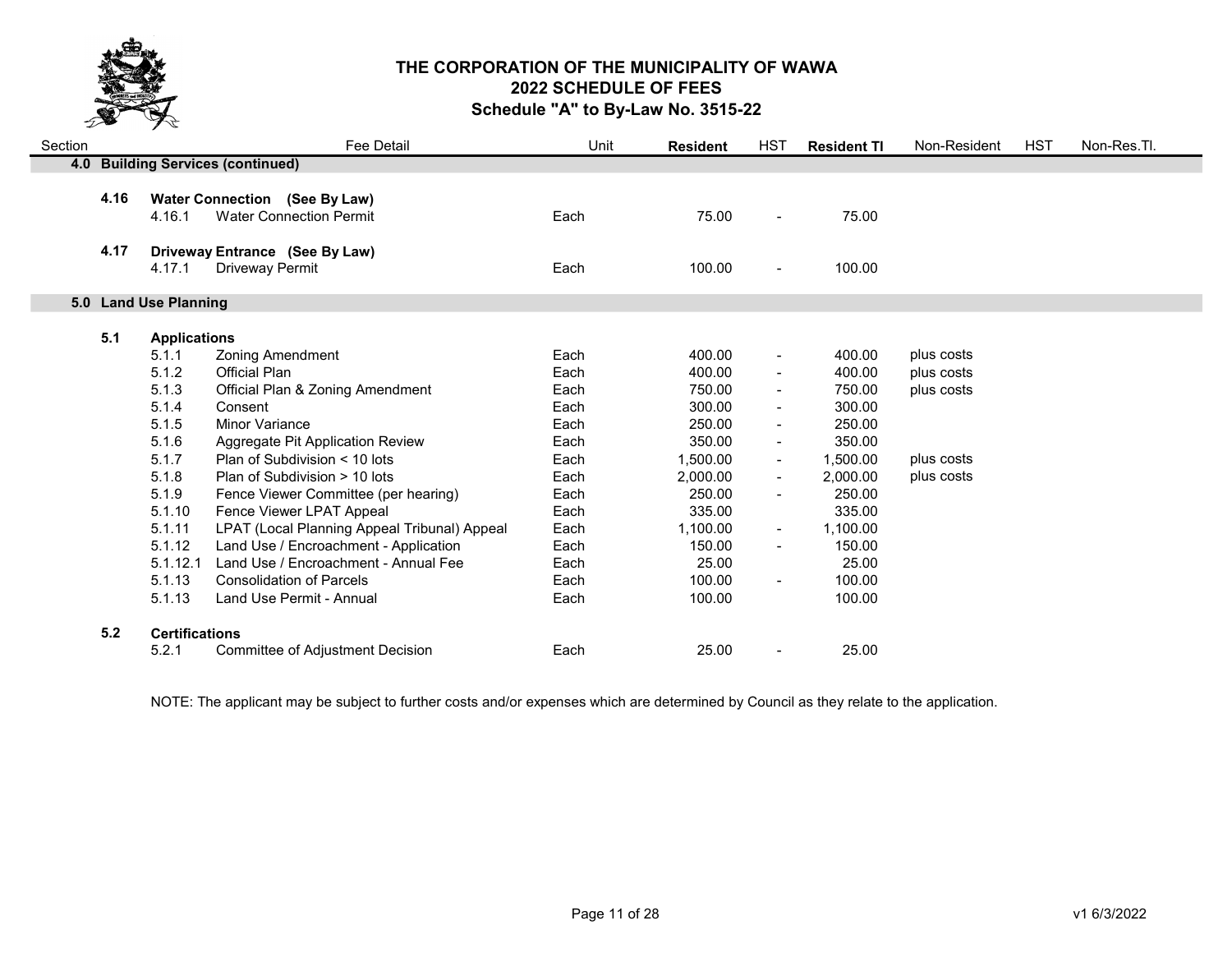

| Section                   |                  |       | Fee Detail                       | Unit           | <b>Resident</b> | <b>HST</b>               | <b>Resident TI</b>       | Non-Resident | <b>HST</b>               | Non-Res.Tl. |
|---------------------------|------------------|-------|----------------------------------|----------------|-----------------|--------------------------|--------------------------|--------------|--------------------------|-------------|
| <b>Community Services</b> |                  |       |                                  |                |                 |                          |                          |              |                          |             |
| 6.0                       | <b>Parklands</b> |       |                                  |                |                 |                          |                          |              |                          |             |
|                           | 6.1              |       | <b>Boat Launch - Marina</b>      |                |                 |                          |                          |              |                          |             |
|                           |                  | 6.1.1 | Daily                            | Pass           | 4.43            | 0.58                     | 5.00                     |              |                          |             |
|                           |                  | 6.1.2 | Weekly                           | Pass           | 17.70           | 2.30                     | 20.00                    |              |                          |             |
|                           |                  | 6.1.3 | Monthly                          | Pass           | 33.19           | 4.31                     | 37.50                    |              |                          |             |
|                           |                  | 6.1.4 | Seasonal                         | Pass           | 66.37           | 8.63                     | 75.00                    |              |                          |             |
|                           |                  |       |                                  |                |                 |                          |                          |              |                          |             |
|                           | 6.2              |       | Slip Fees - Marina               |                |                 |                          |                          |              |                          |             |
|                           |                  | 6.2.1 | Daily                            | Foot           | 2.21            | 0.29                     | 2.50                     |              |                          |             |
|                           |                  | 6.2.2 | Weekly                           | Foot           | 8.85            | 1.15                     | 10.00                    |              |                          |             |
|                           |                  | 6.2.3 | Monthly                          | Foot           | 15.49           | 2.01                     | 17.50                    |              |                          |             |
|                           |                  | 6.2.4 | Seasonal                         | Foot           | 19.91           | 2.59                     | 22.50                    |              |                          |             |
|                           | 6.3              |       | <b>Serviced Slip, Additional</b> |                |                 |                          |                          |              |                          |             |
|                           |                  | 6.3.1 | Daily                            | Slip           | 8.85            | 1.15                     | 10.00                    |              |                          |             |
|                           |                  | 6.3.2 | Weekly                           | Slip           | 26.55           | 3.45                     | 30.00                    |              |                          |             |
|                           |                  | 6.3.3 | Monthly                          | Slip           | 66.37           | 8.63                     | 75.00                    |              |                          |             |
|                           |                  | 6.3.4 | Seasonal                         | Slip           | 132.74          | 17.26                    | 150.00                   |              |                          |             |
|                           |                  |       |                                  |                |                 |                          |                          |              |                          |             |
|                           | 6.4              |       | <b>MMCC Sportsfield</b>          |                |                 |                          |                          |              |                          |             |
|                           |                  | 6.4.1 | Youth - Recreation               | Booking        |                 |                          | $\overline{\phantom{a}}$ |              |                          |             |
|                           |                  | 6.4.2 | Youth - Tournament               | Day            |                 |                          |                          |              |                          |             |
|                           |                  | 6.4.3 | <b>Adult - Recreation</b>        | Booking        | 25.00           | 3.25                     | 28.25                    | 31.25        | 4.06                     | 35.31       |
|                           |                  | 6.4.4 | Adult - Tournament               | Weekend        | 250.00          | 32.50                    | 282.50                   | 312.50       | 40.63                    | 353.13      |
|                           |                  | 6.4.5 | <b>Special Event</b>             | Day            | 500.00          | 65.00                    | 565.00                   | 625.00       | 81.25                    | 706.25      |
|                           | 6.5              |       | <b>Parks - General</b>           |                |                 |                          |                          |              |                          |             |
|                           |                  | 6.5.1 | Youth - Recreation               | <b>Booking</b> |                 | $\overline{\phantom{a}}$ | $\blacksquare$           |              |                          | $\sim$      |
|                           |                  | 6.5.2 | Adult - Recreation               | Booking        | 25.00           | 3.25                     | 28.25                    | 31.25        | $\overline{\phantom{a}}$ | 31.25       |
|                           |                  | 6.5.3 | <b>Special Event</b>             | Day            | 500.00          | 65.00                    | 565.00                   | 625.00       | 81.25                    | 706.25      |
|                           |                  | 6.5.4 | Park Cleanup Deposit / Fee       | Event          | 500.00          | 65.00                    | 565.00                   | 625.00       | 81.25                    | 706.25      |
|                           |                  | 6.5.5 | Admin Fee                        | Event          | 25.00           | 3.25                     | 28.25                    | 31.25        | 4.06                     | 35.31       |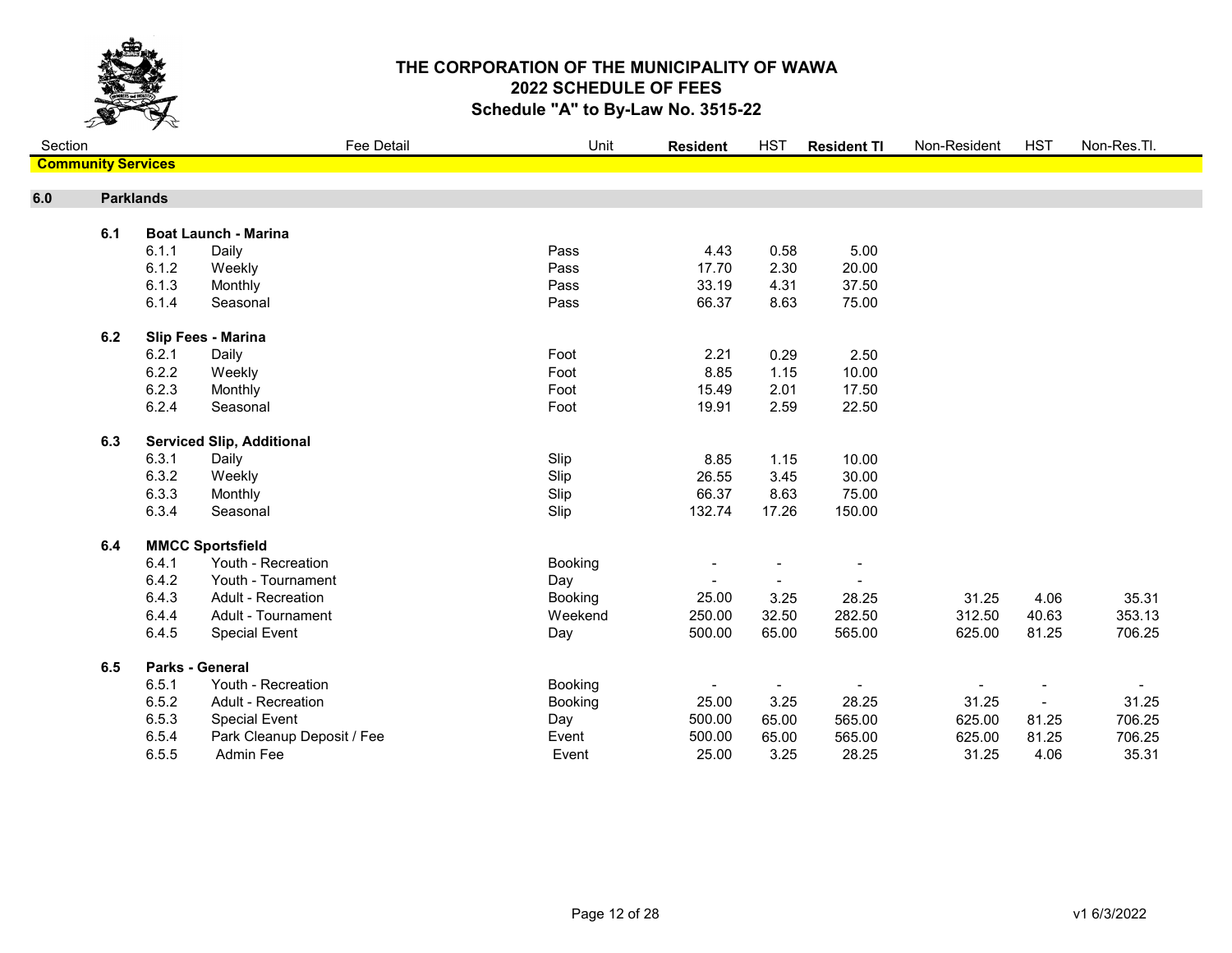

| Section |     |                     | Fee Detail                                                           | Unit   | <b>Resident</b> | <b>HST</b>               | <b>Resident TI</b> | Non-Resident | <b>HST</b>               | Non-Res.Tl.    |
|---------|-----|---------------------|----------------------------------------------------------------------|--------|-----------------|--------------------------|--------------------|--------------|--------------------------|----------------|
|         |     |                     | 7.0 Michipicoten Memorial Community Centre                           |        |                 |                          |                    |              |                          |                |
|         |     |                     |                                                                      |        |                 |                          |                    |              |                          |                |
|         | 7.1 |                     | Arena - Ice In (Section 7.1.1 to 7.1.6 effetive September 1, 2022)   |        |                 |                          |                    |              |                          |                |
|         |     | 7.1.1               | Youth Ice                                                            | Hour   | 81.00           | $\overline{\phantom{a}}$ | 81.00              | 101.25       | $\blacksquare$           | 101.25         |
|         |     | 7.1.2               | Youth Ice - Tournament                                               | Hour   | 71.00           | $\blacksquare$           | 71.00              | 88.75        | $\blacksquare$           | 88.75          |
|         |     | 7.1.3               | Youth - Pick Up                                                      | Pass   | 7.00            | $\blacksquare$           | 7.00               |              |                          | $\sim$         |
|         |     | 7.1.4               | Adult Ice                                                            | Hour   | 132.75          | 17.26                    | 150.01             | 165.94       | 21.57                    | 187.51         |
|         |     | 7.1.5               | Adult Ice - Tournament                                               | Hour   | 92.92           | 12.08                    | 105.00             | 116.15       | 15.10                    | 131.25         |
|         |     | 7.1.6               | Adult - Pick Up                                                      | Pass   | 9.73            | 1.26                     | 10.99              |              |                          | $\blacksquare$ |
|         | 7.2 |                     | Arena - Ice Out                                                      |        |                 |                          |                    |              |                          |                |
|         |     | 7.2.1               | Youth Recreation                                                     | Hour   | 25.00           | $\blacksquare$           | 25.00              | 31.25        | $\overline{\phantom{a}}$ | 31.25          |
|         |     | 7.2.2               | <b>Adult Recreation</b>                                              | Hour   | 50.00           | $\blacksquare$           | 50.00              | 62.50        | 8.13                     | 70.63          |
|         |     | 7.2.3               | Commercial                                                           | Hour   | 150.00          | 19.50                    | 169.50             | 187.50       | 24.38                    | 211.88         |
|         |     | 7.2.4               | <b>Special Event</b>                                                 | Day    | 1,000.00        | 130.00                   | 1,130.00           | 1,250.00     | 162.50                   | 1,412.50       |
|         |     | 7.2.5               | <b>Community Fundraising</b>                                         | Day    | 250.00          | 32.50                    | 282.50             | 312.50       | 40.63                    | 353.13         |
|         | 7.3 |                     | Curling - Ice In (Section 7.1.1 to 7.1.6 effetive September 1, 2022) |        |                 |                          |                    |              |                          |                |
|         |     | 7.3.1               | Youth Ice                                                            | Sheet  | 35.00           | $\blacksquare$           | 35.00              | 43.75        | $\blacksquare$           | 43.75          |
|         |     | 7.3.2               | Youth Ice - Bonspiel                                                 | Person | 3.50            | $\overline{a}$           | 3.50               | 4.38         | $\frac{1}{2}$            | 4.38           |
|         |     | 7.3.3               | Youth / Senior Drop In                                               | Pass   | 4.00            |                          | 4.00               |              |                          |                |
|         |     | 7.3.4               | Adult Ice                                                            | Sheet  | 61.95           | 8.05                     | 70.00              | 70.00        | 9.10                     | 79.10          |
|         |     | 7.3.5               | Adult Ice - Bonspiel                                                 | Person | 6.64            | 0.86                     | 7.50               | 8.30         | 1.08                     | 9.38           |
|         |     | 7.3.6               | Adult Drop In                                                        | Pass   | 5.31            | 0.69                     | 6.00               |              |                          |                |
|         |     |                     |                                                                      |        |                 |                          |                    |              |                          |                |
|         | 7.4 |                     | <b>Curling - Ice Out</b>                                             |        |                 |                          |                    |              |                          |                |
|         |     | 7.4.1               | <b>Youth Recreation</b>                                              | Hour   | 25.00           |                          | 25.00              | 31.25        | $\blacksquare$           | 31.25          |
|         |     | 7.4.2               | <b>Adult Recreation</b>                                              | Hour   | 50.00           | 6.50                     | 56.50              | 62.50        | 8.13                     | 70.63          |
|         |     | 7.4.3               | Commercial                                                           | Hour   | 100.00          | 13.00                    | 113.00             | 125.00       | 16.25                    | 141.25         |
|         |     | 7.4.4               | <b>Special Event</b>                                                 | Day    | 750.00          | 97.50                    | 847.50             | 937.50       | 121.88                   | 1,059.38       |
|         |     | 7.4.5               | <b>Community Fundraising</b>                                         | Day    | 187.50          | 24.38                    | 211.88             | 234.38       | 30.47                    | 264.84         |
|         | 7.5 | <b>Banquet Hall</b> |                                                                      |        |                 |                          |                    |              |                          |                |
|         |     | 7.5.1               | Youth Recreation                                                     | Hour   | 15.04           | 1.96                     | 17.00              | 18.80        | $\blacksquare$           | 18.80          |
|         |     | 7.5.2               | <b>Adult Recreation</b>                                              | Hour   | 30.97           | 4.03                     | 35.00              | 38.71        | 5.03                     | 43.75          |
|         |     | 7.5.3               | Commercial                                                           | Day    | 575.22          | 74.78                    | 650.00             | 719.03       | 93.47                    | 812.50         |
|         |     | 7.5.4               | <b>Special Event</b>                                                 | Day    | 451.33          | 58.67                    | 510.00             | 564.16       | 73.34                    | 637.50         |
|         |     | 7.5.5               | <b>Community Fundraising</b>                                         | Day    | 123.89          | 16.11                    | 140.00             | 154.86       | 20.13                    | 174.99         |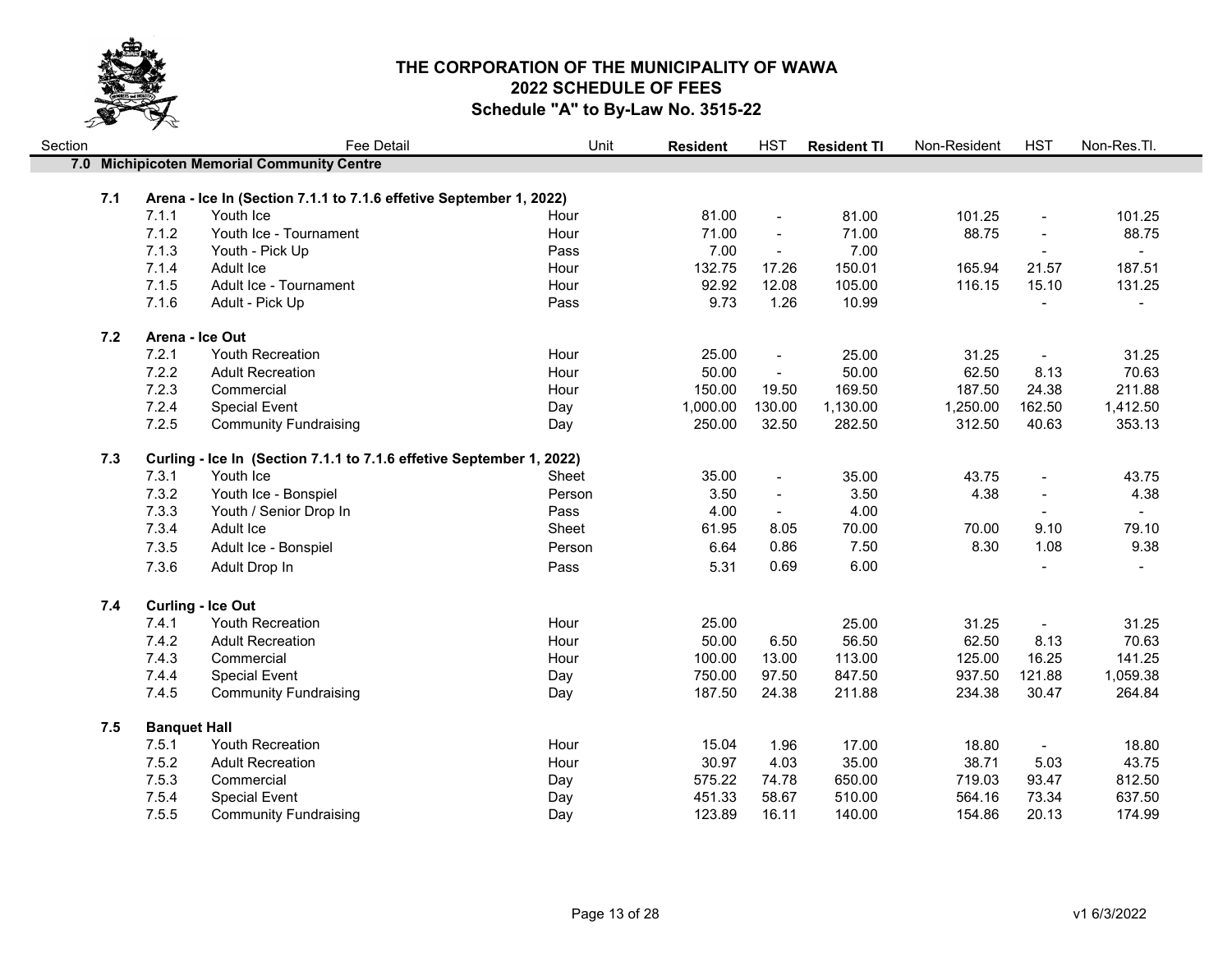

| Section |      |                       | Fee Detail                                             | Unit          | <b>Resident</b>                | <b>HST</b>     | <b>Resident TI</b> | Non-Resident   | <b>HST</b>     | Non-Res.Tl. |
|---------|------|-----------------------|--------------------------------------------------------|---------------|--------------------------------|----------------|--------------------|----------------|----------------|-------------|
|         |      |                       | 7.0 Michipicoten Memorial Community Centre (continued) |               |                                |                |                    |                |                |             |
|         |      |                       |                                                        |               |                                |                |                    |                |                |             |
|         | 7.6  | <b>Curling Lounge</b> |                                                        |               |                                |                |                    |                |                |             |
|         |      | 7.6.1                 | Youth Recreation                                       | Hour          | 8.85                           | 1.15           | 10.00              | 11.06          | $\blacksquare$ | 11.06       |
|         |      | 7.6.2                 | <b>Adult Recreation</b>                                | Hour          | 26.55                          | 3.45           | 30.00              | 33.19          | 4.31           | 37.50       |
|         |      | 7.6.3                 | Commercial                                             | Day           | 451.33                         | 58.67          | 510.00             | 564.16         | 73.34          | 637.50      |
|         |      | 7.6.4                 | <b>Special Event</b>                                   | Day           | 353.98                         | 46.02          | 400.00             | 442.48         | 57.52          | 500.00      |
|         |      | 7.6.5                 | <b>Community Fundraising</b>                           | Day           | 101.77                         | 13.23          | 115.00             | 127.21         | 16.54          | 143.75      |
|         | 7.7  | <b>Meeting Room</b>   |                                                        |               |                                |                |                    |                |                |             |
|         |      | 7.7.1                 | Youth Recreation                                       | Hour          | 8.85                           | 1.15           | 10.00              | 11.06          | $\blacksquare$ | 11.06       |
|         |      | 7.7.2                 | <b>Adult Recreation</b>                                | Hour          | 22.12                          | 2.88           | 25.00              | 27.65          | 3.59           | 31.24       |
|         |      | 7.7.3                 | Commercial                                             | Day           | 123.89                         | 16.11          | 140.00             | 154.86         | 20.13          | 174.99      |
|         |      | 7.7.4                 | <b>Special Event</b>                                   | Day           | 61.95                          | 8.05           | 70.00              | 77.44          | 10.07          | 87.50       |
|         |      | 7.7.5                 | <b>Community Fundraising</b>                           | Day           | 22.12                          | 2.88           | 25.00              | 27.65          | 3.59           | 31.24       |
|         | 7.8  | Kitchen / Bar         |                                                        |               |                                |                |                    |                |                |             |
|         |      | 7.8.1                 | Commercial                                             | Day           | 128.32                         | 16.68          | 145.00             | 160.40         | 20.85          | 181.25      |
|         |      | 7.8.2                 | <b>Special Event</b>                                   | Day           | 88.49                          | 11.50          | 99.99              | 110.61         | 14.38          | 124.99      |
|         |      | 7.8.3                 | <b>Community Fundraising</b>                           | Day           | 22.12                          | 2.88           | 25.00              | 27.65          | 3.59           | 31.24       |
|         |      | 7.8.4                 | Prep / Coffee Fee                                      | Day           | 26.55                          | 3.45           | 30.00              | 33.19          | 4.31           | 37.50       |
|         |      | 7.8.5                 | <b>Cleaning Deposit</b>                                | Event         | 250.00                         |                | 250.00             | 312.50         | 40.63          | 353.13      |
|         |      | 7.8.6                 | <b>Corking Fee</b>                                     | <b>Bottle</b> | 2.65                           | 0.34           | 2.99               | 3.31           | 0.43           | 3.74        |
|         |      |                       |                                                        |               |                                |                |                    |                |                |             |
|         | 7.9  |                       | <b>Fitness Rooms (Upper/Lower)</b>                     |               |                                |                |                    |                |                |             |
|         |      | 7.9.1                 | Youth Recreation                                       | Hour          | 8.85                           | 1.15           | 10.00              | 11.06          | $\blacksquare$ | 11.06       |
|         |      | 7.9.2                 | <b>Adult Recreation</b>                                | Hour          | 17.70                          | 2.30           | 20.00              | 22.13          | 2.88           | 25.00       |
|         |      | 7.9.3                 | Commercial                                             | Hour          | 35.40                          | 4.60           | 40.00              | 44.25          | 5.75           | 50.00       |
|         |      | 7.9.4                 | <b>Special Event</b>                                   | Day           | 123.89                         | 16.11          | 140.00             | 154.86         | 20.13          | 174.99      |
|         |      | 7.9.5                 | <b>Community Fundraising</b>                           | Day           | 61.95                          | 8.05           | 70.00              | 77.44          | 10.07          | 87.50       |
|         | 7.10 |                       | <b>Room Booking Fees</b>                               |               |                                |                |                    |                |                |             |
|         |      | 7.10.1                | <b>Booking Deposit</b>                                 | Event         | 100.00                         | $\blacksquare$ | 100.00             |                |                |             |
|         |      | 7.10.2                | Damage Deposit                                         | Event         | 500.00                         | $\blacksquare$ | 500.00             |                |                |             |
|         |      | 7.10.3                | Admin Fee                                              | Event         | 25.00                          | 3.25           | 28.25              |                |                |             |
|         |      | 7.10.4                | <b>SOCAN Fees</b>                                      | Event         | SEE SOCAN LISTING www.socan.ca |                |                    |                |                |             |
|         |      |                       |                                                        |               |                                |                |                    |                |                |             |
|         | 7.11 | <b>Advertising</b>    |                                                        |               |                                |                |                    |                |                |             |
|         |      | 7.11.1                | Wall Sign - 4'x8'                                      | Year          | 154.87                         | 20.13          | 175.00             | 193.59         | 25.17          | 218.75      |
|         |      | 7.11.2                | Board Sign - 3'x8'                                     | Year          | 265.49                         | 34.51          | 300.00             | 331.86         | 43.14          | 375.00      |
|         |      | 7.11.3                | <b>Reinstallation Fee</b>                              | Each          | 26.55                          | 3.45           | 30.00              | $\blacksquare$ | $\blacksquare$ |             |
|         |      | 7.11.4                | In Ice - First Year                                    | Year          | 100.00                         | 13.00          | 113.00             | 125.00         | 16.25          | 141.25      |
|         |      | 7.11.5                | In Ice - Subsequent Years                              | Year          | 500.00                         | 65.00          | 565.00             | 625.00         | 81.25          | 706.25      |
|         |      | 7.11.6                | Olympia Wrap - Side                                    | Year          | 1,000.00                       | 130.00         | 1,130.00           | 1,250.00       | 162.50         | 1,412.50    |
|         |      |                       |                                                        | Page 14 of 28 |                                |                |                    |                |                | v1 6/3/2022 |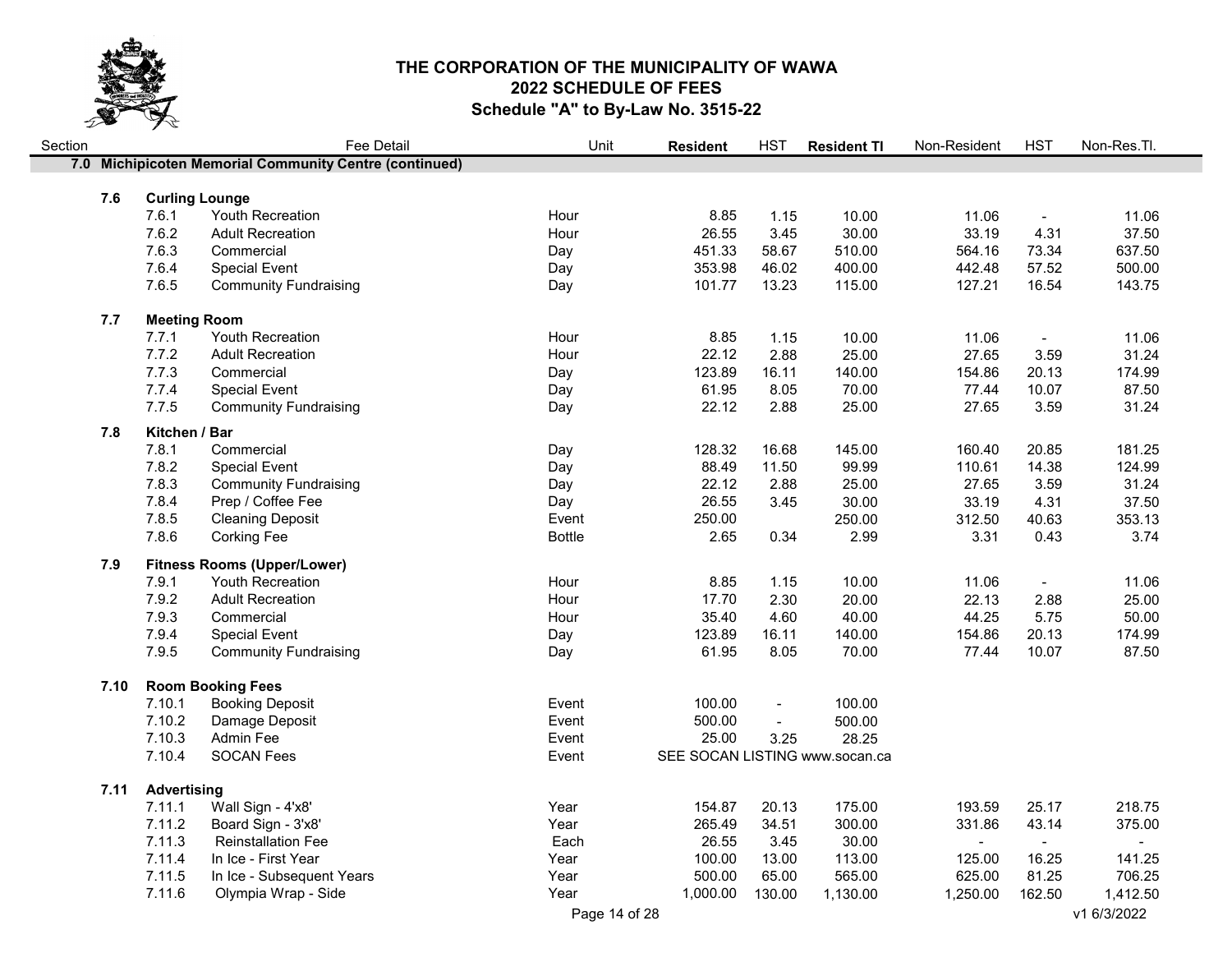

| Section |             |         | <b>Fee Detail</b>                                      | Unit    | <b>Resident</b> | <b>HST</b>     | <b>Resident TI</b> | Non-Resident             | <b>HST</b>               | Non-Res.Tl. |
|---------|-------------|---------|--------------------------------------------------------|---------|-----------------|----------------|--------------------|--------------------------|--------------------------|-------------|
|         |             |         | 7.0 Michipicoten Memorial Community Centre (continued) |         |                 |                |                    |                          |                          |             |
|         |             |         |                                                        |         |                 |                |                    |                          |                          |             |
|         | 7.12        | 7.12.1  | <b>Recreation Programs</b><br>Public Skate - Youth     | Pass    | 3.00            | $\blacksquare$ | 3.00               |                          |                          |             |
|         |             | 7.12.2  | Public Skate - Senior                                  | Pass    | 4.42            | 0.57           | 4.99               |                          |                          |             |
|         |             | 7.12.3  | Public Skate - Youth                                   | Season  | 60.00           | $\sim$         | 60.00              | 75.00                    |                          | 75.00       |
|         |             | 7.12.4  | Public Skate - Senior                                  | Season  | 61.95           | 8.05           | 70.00              |                          |                          |             |
|         |             | 7.12.5  | Public Skate - Adult                                   | Pass    | 5.30            | 0.69           | 5.99               |                          |                          |             |
|         |             | 7.12.6  | Public Skate - Adult                                   | Season  | 79.64           | 10.35          | 89.99              | 99.55                    | 12.94                    | 112.49      |
|         |             | 7.12.7  | Public Skate - Family                                  | Season  | 123.89          | 16.11          | 140.00             | 154.86                   | 20.13                    | 174.99      |
|         |             | 7.12.7  | Summer Youth Program                                   | Program | 30.00           | $\sim$         | 30.00              | 37.50                    | $\blacksquare$           | 37.50       |
|         |             | 7.12.8  | Summer Camp                                            | Week    | 80.00           | $\blacksquare$ | 80.00              | 100.00                   | $\overline{\phantom{a}}$ | 100.00      |
|         |             |         |                                                        |         |                 |                |                    |                          |                          |             |
|         | 7.13        |         | <b>Fitness Memberships</b>                             |         |                 |                |                    |                          |                          |             |
|         |             | 7.13.1  | Youth - Sauna & Shower                                 | Day     | 5.00            | $\blacksquare$ | 5.00               |                          |                          |             |
|         |             |         | Senior - Sauna & Shower                                |         | 4.42            | 0.57           | 4.99               |                          |                          |             |
|         |             | 7.13.2  | Youth - Gym & Class                                    | Day     | 6.00            |                | 6.00               |                          |                          |             |
|         |             |         | Senior - Gym & Class                                   |         | 5.30            | 0.69           | 5.99               |                          |                          |             |
|         |             | 7.13.3  | Youth - Sauna & Shower                                 | Month   | 25.00           |                | 25.00              | 31.25                    | 4.06                     | 35.31       |
|         |             |         | Senior - Sauna & Shower                                |         | 22.12           | 2.88           | 25.00              | 27.65                    | 3.59                     | 31.24       |
|         |             | 7.13.4  | Youth - Gym & Class                                    | Month   | 50.00           |                | 50.00              | 62.50                    | 8.13                     | 70.63       |
|         |             |         | Senior - Gym & Class                                   |         | 44.25           | 5.75           | 50.00              | 55.31                    | 7.19                     | 62.50       |
|         |             | 7.13.5  | Youth - Class - Full Session                           | Class   | 5.00            | $\sim$         | 5.00               | 6.25                     | 0.81                     | 7.06        |
|         |             |         | Senior - Class - Full Session                          |         | 4.42            | 0.57           | 4.99               | 5.53                     | 0.72                     | 6.25        |
|         |             | 7.13.6  | Adult - Sauna & Shower                                 | Day     | 6.20            | 0.81           | 7.01               | $\blacksquare$           | $\blacksquare$           | $\sim$      |
|         |             | 7.13.7  | Adult - Gym & Class                                    | Day     | 8.85            | 1.15           | 10.00              | $\overline{\phantom{a}}$ | $\sim$                   | $\sim$      |
|         |             | 7.13.8  | Adult - Sauna & Shower                                 | Month   | 44.25           | 5.75           | 50.00              | 55.31                    | 7.19                     | 62.50       |
|         |             | 7.13.9  | Adult - Gym & Class                                    | Month   | 57.52           | 7.48           | 65.00              | 71.90                    | 9.35                     | 81.25       |
|         |             | 7.13.10 | <b>Adult Class - Full Session</b>                      | Class   | 8.84            | 1.15           | 9.99               | 11.05                    | 1.44                     | 12.49       |
|         |             | 7.13.11 | Family Membership                                      | Month   | 140.00          | 18.20          | 158.20             | 175.00                   | 22.75                    | 197.75      |
|         |             | 7.13.12 | <b>Entry Fob</b>                                       | Fob     | 15.00           | 1.95           | 16.95              | $\blacksquare$           | $\sim$                   |             |
|         |             | 7.13.13 | Adult 10 Visit Pass                                    |         | 44.75           | 5.82           | 50.57              | 55.31                    | 7.19                     | 62.50       |
|         |             | 7.13.14 | Senior 10 Visit Pass                                   |         | 35.40           | 4.60           | 40.00              | 44.25                    | 5.75                     | 50.00       |
|         |             | 7.13.15 | Youth 10 Visit Pass                                    |         | 35.40           | 4.60           | 40.00              | 44.25                    | 5.75                     | 50.00       |
|         | 8.0 Tourism |         |                                                        |         |                 |                |                    |                          |                          |             |
|         | 8.1         |         | <b>Tourism Development</b>                             |         |                 |                |                    |                          |                          |             |
|         |             | 8.1.1   | Use of Wawa Logo                                       | Licence | 100.00          | 13.00          | 113.00             | 125.00                   | 16.25                    | 141.25      |
|         |             | 8.1.2   | Wall Advertising - TIC                                 | Annual  | 132.74          | 17.26          | 150.00             | 132.74                   | 17.26                    | 150.00      |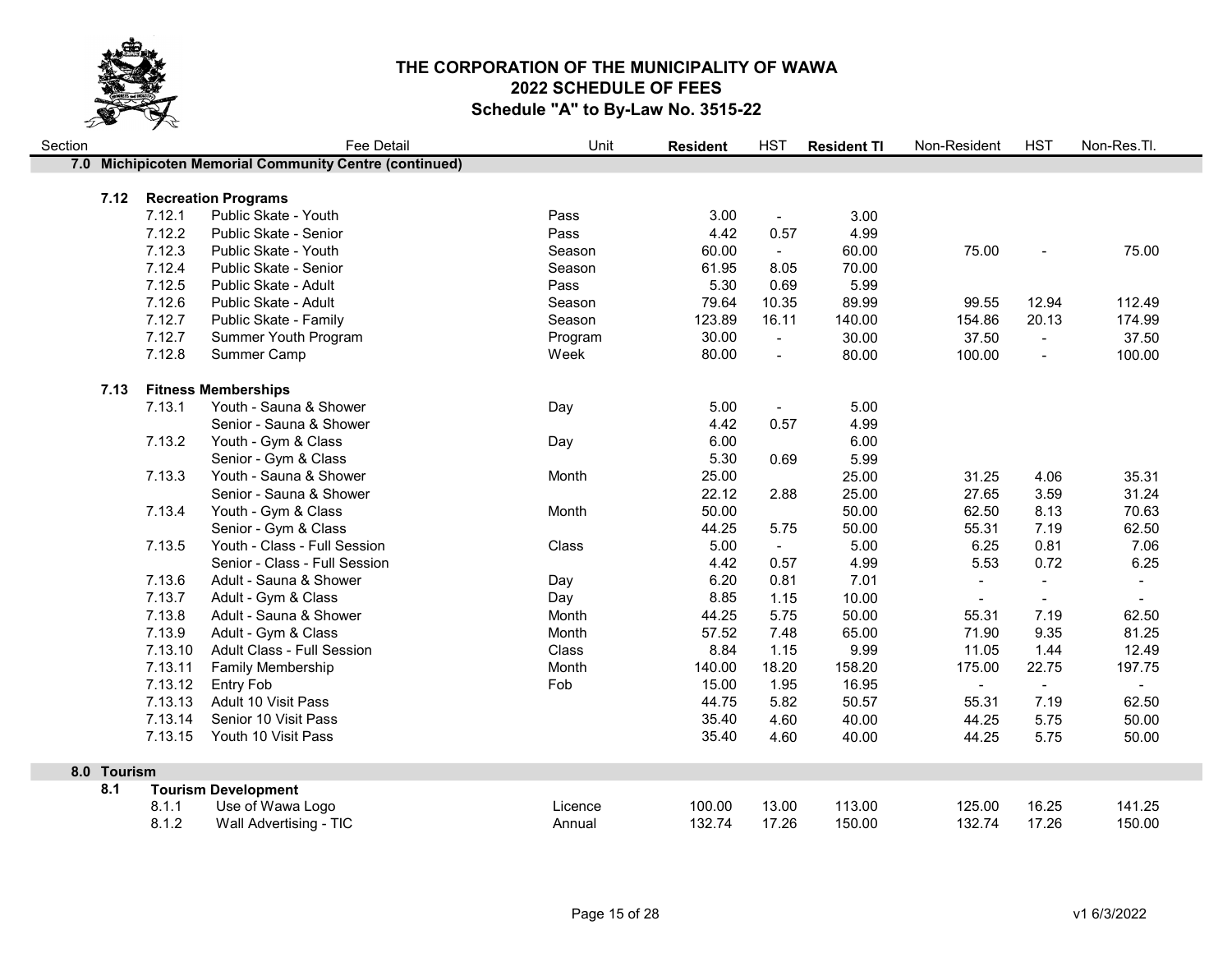

| Section                        |     |                     | <b>Fee Detail</b>                          | Unit        | <b>Resident</b> | HST                      | <b>Resident TI</b> | Non-Resident | <b>HST</b> | Non-Res.Tl. |
|--------------------------------|-----|---------------------|--------------------------------------------|-------------|-----------------|--------------------------|--------------------|--------------|------------|-------------|
| <b>Infrastructure Services</b> |     |                     |                                            |             |                 |                          |                    |              |            |             |
|                                |     |                     |                                            |             |                 |                          |                    |              |            |             |
|                                |     | 9.0 Water and Sewer |                                            |             |                 |                          |                    |              |            |             |
|                                | 9.1 |                     | <b>New Water Meter</b>                     |             |                 |                          |                    |              |            |             |
|                                |     | 9.1.1               | 3/4" Meter                                 | Each        | 300.00          | $\blacksquare$           | 300.00             |              |            |             |
|                                |     | 9.1.2               | 1" Meter                                   | Each        | 390.00          | $\blacksquare$           | 390.00             |              |            |             |
|                                |     | 9.1.3               | 1-1/2" Meter                               | Each        | 2947.00         | $\blacksquare$           | 2947.00            |              |            |             |
|                                |     | 9.1.4               | 2" Meter                                   | Each        | 3128.00         |                          | 3128.00            |              |            |             |
|                                |     | 9.1.5               | 3" Meter                                   | Each        | 4605.00         | $\overline{\phantom{a}}$ | 4605.00            |              |            |             |
|                                |     | 9.1.6               | <b>Fire Rated Meter</b>                    | Each        | 412.00          | $\blacksquare$           | 412.00             |              |            |             |
|                                |     |                     |                                            |             |                 |                          |                    |              |            |             |
|                                | 9.2 | <b>Service Fees</b> |                                            |             |                 |                          |                    |              |            |             |
|                                |     | 9.2.1               | Surcharge for Administration               | Each        | 35.00           | $\blacksquare$           | 35.00              |              |            |             |
|                                |     | 9.2.2               | <b>Connection Installation</b>             | Per Install | Time & Cost*    |                          |                    |              |            |             |
|                                |     | 9.2.3               | Meter Installation                         | Each        | Time & Cost*    |                          |                    |              |            |             |
|                                |     | 9.2.4               | <b>Meter Testing Deposit</b>               | Each        | 50.00           | $\blacksquare$           | 50.00              |              |            |             |
|                                |     | 9.2.5               | Meter Testing (if confirmed working)       | Per Test    | Time & Cost*    |                          |                    |              |            |             |
|                                |     | 9.2.6               | Meter Repair                               | Each        | Time & Cost*    |                          |                    |              |            |             |
|                                |     | 9.2.7               | Temporary Meter Removal - Owner's Request  | Each        | Time & Cost*    |                          |                    |              |            |             |
|                                |     | 9.2.8               | <b>Reinstallation of Water Services</b>    | Each        | Time & Cost*    |                          |                    |              |            |             |
|                                |     | 9.2.9               | Unfreeze Water Line                        | Each        | Time & Cost*    |                          |                    |              |            |             |
|                                |     | 9.2.10              | Non-Scheduled Meter Change                 | Each        | Time & Cost*    |                          |                    |              |            |             |
|                                |     | 9.2.11              | Tapping of Main Line                       | Each        | Time & Cost*    |                          |                    |              |            |             |
|                                |     | 9.2.12              | <b>Builder Development Frontage Charge</b> | Each        | Time & Cost*    |                          |                    |              |            |             |
|                                |     | 9.2.13              | <b>Construction Water Charge</b>           | Each        | Time & Cost*    |                          |                    |              |            |             |
|                                |     | 9.2.14              | Permanent Disconnection of Water           | Each        | Time & Cost*    |                          |                    |              |            |             |
|                                |     | 9.2.15              | <b>Fire Protection Charge</b>              | Per Call    | Time & Cost*    |                          |                    |              |            |             |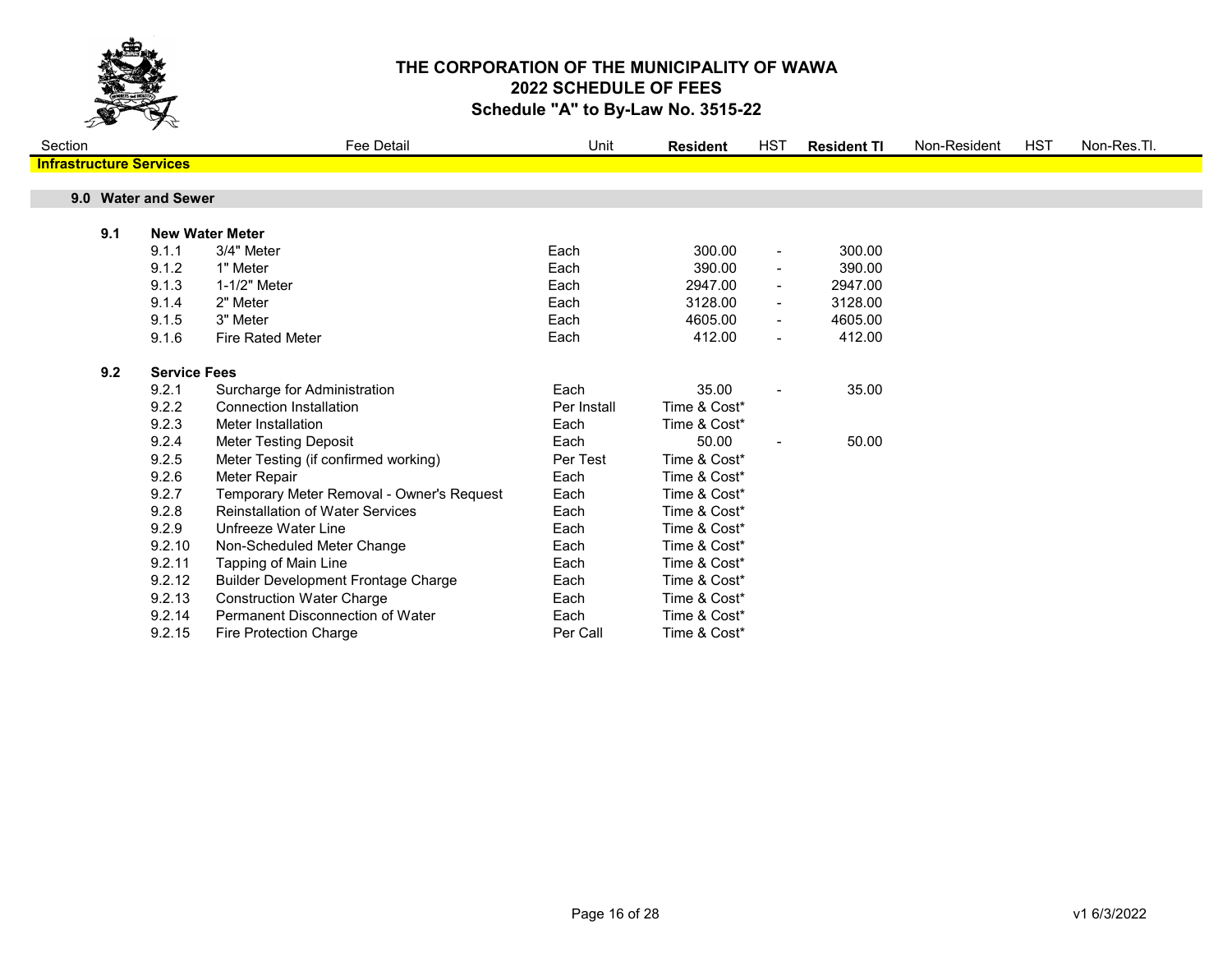

| Section |     |        | Fee Detail                                            | Unit            | <b>Resident</b>              | <b>HST</b>               | <b>Resident TI</b> | Non-Resident | <b>HST</b> | Non-Res.Tl. |
|---------|-----|--------|-------------------------------------------------------|-----------------|------------------------------|--------------------------|--------------------|--------------|------------|-------------|
|         |     |        | 9.0 Water and Sewer (continued)                       |                 |                              |                          |                    |              |            |             |
|         |     |        |                                                       |                 |                              |                          |                    |              |            |             |
|         | 9.3 |        | <b>Miscellaneous Services</b>                         |                 |                              |                          |                    |              |            |             |
|         |     | 9.3.1  | Interest on Outstanding Water & Sewer Accts           | After Due Date  | 5.0%                         | $\blacksquare$           | 5.0%               |              |            |             |
|         |     | 9.3.2  | <b>Account Setup Fee</b>                              | per setup       | 35.00                        | $\sim$                   | 35.00              |              |            |             |
|         |     | 9.3.3  | <b>Final Disconnection Letter</b>                     | Each            | 25.00                        | $\sim$                   | 25.00              |              |            |             |
|         |     | 9.3.4  | Water Disconnection/Connection due to non paymen Each |                 | 140.00                       | $\sim$                   | 140.00             |              |            |             |
|         |     | 9.3.5  | Non Payment Fee in lieu of Water Disconnection        | Each            | 50.00                        |                          | 65.00              |              |            |             |
|         |     | 9.3.6  | Water Disconnect at curb - May 1-Oct 30               | Each            | 70.00                        |                          | 70.00              |              |            |             |
|         |     | 9.3.7  | Water Disconnect at curb - Nov 1-Apr 30               | Each            | 70.00 + Time & Cost          |                          |                    |              |            |             |
|         |     | 9.3.8  | Water Connection at curb - May 1-Oct 30               | Each            | 70.00                        |                          | 70.00              |              |            |             |
|         |     | 9.3.9  | Water Connection at curb - Nov 1-Apr 30               | Each            | 70.00 + Time & Cost          |                          |                    |              |            |             |
|         |     | 9.3.10 | Transfer Water/Sewer to Taxes for Collection          | Each            | 25.00                        | $\sim$                   | 25.00              |              |            |             |
|         |     | 9.3.11 | <b>Hydrant Maintenance</b>                            | Annual          | 193.00                       | $\sim$                   | 193.00             |              |            |             |
|         |     | 9.3.12 | Sewage Dumping - Little Pumper (500 US gallons)       | Each            | 40.00                        | 5.20                     | 45.20              |              |            |             |
|         |     | 9.3.13 | Sewage Dumping - Little Pumper (840 US gallons)       | Each            | 67.20                        | 8.74                     | 75.94              |              |            |             |
|         |     | 9.3.14 | Sewage Dumping - Hydrovac (1,300 US gallons)          | Each            | 104.00                       | 13.52                    | 117.52             |              |            |             |
|         |     | 9.3.15 | Sewage Dumping - Big Pumper (3,000 US gallons)        | Each            | 240.00                       | 31.20                    | 271.20             |              |            |             |
|         |     | 9.3.16 | Sewage Dumping - Big Pumper (3,122 US gallons)        | Each            | 249.76                       | 32.47                    | 282.23             |              |            |             |
|         |     | 9.3.17 | After Hour Call Outs                                  |                 | Minimum 4 hour Labour Charge |                          |                    |              |            |             |
|         |     | 9.3.18 | Water By-Pass Credit                                  |                 | (as determined by DIS)       |                          |                    |              |            |             |
|         |     |        |                                                       |                 |                              |                          |                    |              |            |             |
|         | 9.4 |        | <b>Water Rates and Charges</b>                        |                 |                              |                          |                    |              |            |             |
|         |     | 9.4.1  | Fixed Rate - 3/4" Meter                               | Monthly         | 38.00                        | $\overline{\phantom{a}}$ | 38.00              |              |            |             |
|         |     | 9.4.2  | Fixed Rate - 1" Meter                                 | Monthly         | 76.00                        | $\overline{\phantom{a}}$ | 76.00              |              |            |             |
|         |     | 9.4.3  | Fixed Rate - 1-1/2" Meter                             | Monthly         | 114.00                       | $\overline{\phantom{a}}$ | 114.00             |              |            |             |
|         |     | 9.4.4  | Fixed Rate - 2" Meter                                 | Monthly         | 152.00                       | $\overline{\phantom{a}}$ | 152.00             |              |            |             |
|         |     | 9.4.5  | Fixed Rate - 3" Meter                                 | Monthly         | 190.00                       |                          | 190.00             |              |            |             |
|         |     | 9.4.6  | <b>Consumption Rate</b>                               | per cubic metre | 0.84                         | $\overline{\phantom{a}}$ | 0.84               |              |            |             |
|         | 9.5 |        | <b>Sewer Rates and Charges</b>                        |                 |                              |                          |                    |              |            |             |
|         |     | 9.5.1  | Fixed Rate - 3/4" Meter                               | Monthly         | 21.50                        | $\overline{\phantom{a}}$ | 21.50              |              |            |             |
|         |     | 9.5.2  | Fixed Rate - 1" Meter                                 | Monthly         | 43.00                        | $\blacksquare$           | 43.00              |              |            |             |
|         |     | 9.5.3  | Fixed Rate - 1-1/2" Meter                             | Monthly         | 64.50                        | $\sim$                   | 64.50              |              |            |             |
|         |     | 9.5.4  | Fixed Rate - 2" Meter                                 | Monthly         | 86.00                        | $\overline{\phantom{a}}$ | 86.00              |              |            |             |
|         |     | 9.5.5  | Fixed Rate - 3" Meter                                 | Monthly         | 107.50                       | $\overline{\phantom{a}}$ | 107.50             |              |            |             |
|         |     | 9.5.6  | Variable Rate                                         | per cubic metre | 0.52                         |                          | 0.52               |              |            |             |
|         |     |        |                                                       |                 |                              |                          |                    |              |            |             |
|         |     |        |                                                       |                 |                              |                          |                    |              |            |             |

#### 9.6 Vacant Properties

| 9.6.1 | Vacant Rate | Year |  |  |
|-------|-------------|------|--|--|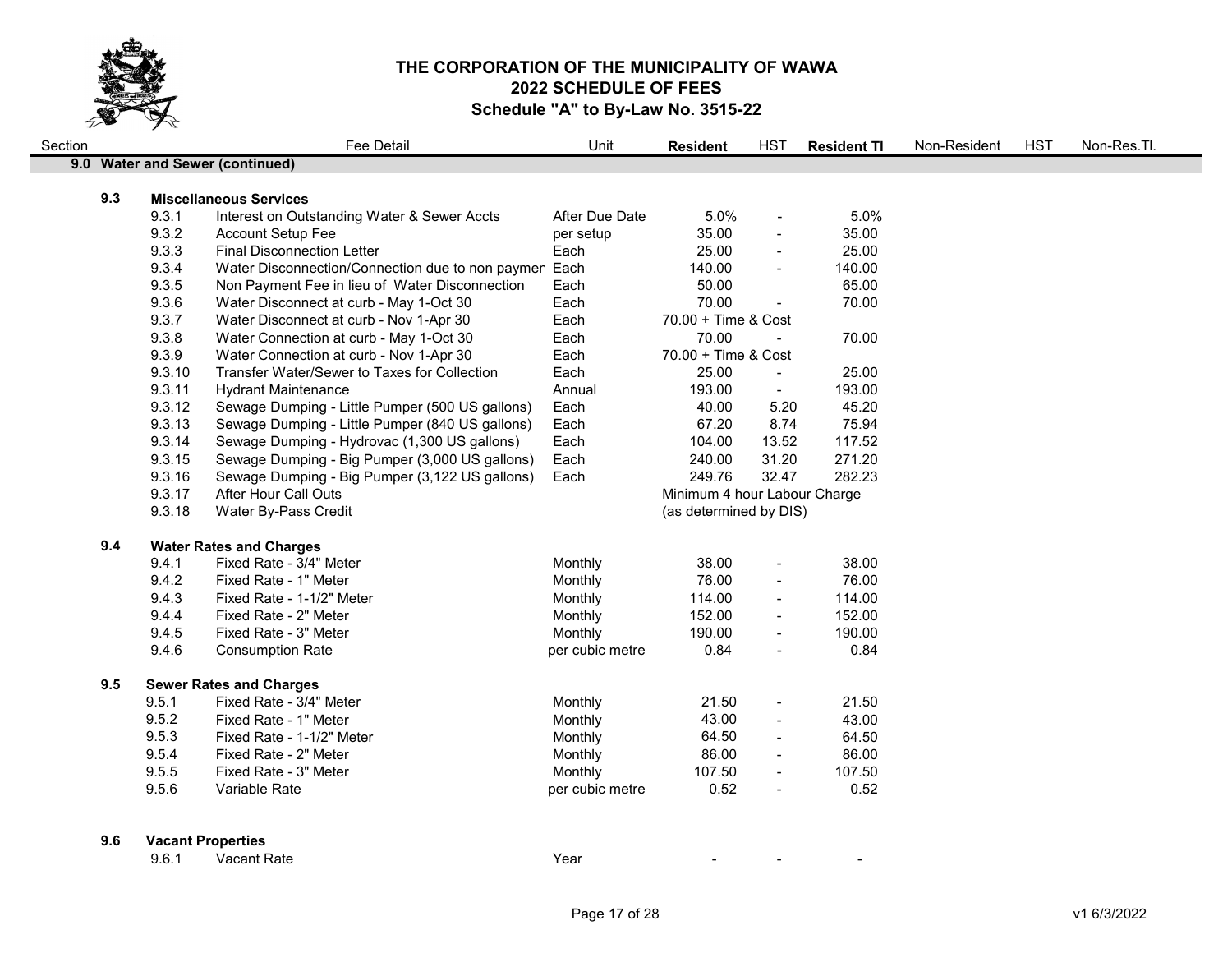

| 9.0 Water and Sewer (continued)<br>9.7<br><b>Hydrants</b><br>9.7.1<br>Opening Fee<br>Each<br>220.00<br>220.00<br>$\sim$<br>*Cost includes labour (section 2.6.6), materials (section 2.6.7) and equipment (section 12.1) |                |
|--------------------------------------------------------------------------------------------------------------------------------------------------------------------------------------------------------------------------|----------------|
|                                                                                                                                                                                                                          |                |
|                                                                                                                                                                                                                          |                |
|                                                                                                                                                                                                                          |                |
|                                                                                                                                                                                                                          |                |
|                                                                                                                                                                                                                          |                |
| 9.8<br><b>Bulk Water - Non Potable</b>                                                                                                                                                                                   |                |
| 9.8.1<br>0 to 2,500 litres<br>82.50<br>10.73<br>93.23<br>Each                                                                                                                                                            |                |
| 9.8.2<br>Each<br>165.00<br>186.45<br>21.45<br>2,501 to 5,000 litres                                                                                                                                                      |                |
| 32.18<br>279.68<br>9.8.3<br>5,001 to 7,500 litres<br>Each<br>247.50                                                                                                                                                      |                |
| 9.8.4<br>330.00<br>372.90<br>7,501 to 10,000 litres<br>Each<br>42.90                                                                                                                                                     |                |
|                                                                                                                                                                                                                          |                |
| 10.0 Airport and Transportation Services                                                                                                                                                                                 |                |
| <b>Parking Fees</b><br>10.1                                                                                                                                                                                              |                |
| 1.38<br>Aircraft<br>10.62<br>12.00<br>10.62<br>1.38<br>10.1.1<br>Day                                                                                                                                                     | 12.00          |
| 99.99<br>10.1.2<br>Month<br>88.49<br>11.50<br>88.49<br>11.50<br>Aircraft                                                                                                                                                 | 99.99          |
| 86.28<br>10.1.3<br>Aircraft<br>663.72<br>86.28<br>750.00<br>663.72<br>Annual                                                                                                                                             | 750.00         |
| 10.1.4<br>Vehicle<br>8.85<br>1.15<br>10.00<br>8.85<br>1.15<br>Day                                                                                                                                                        | 10.00          |
| 10.1.5<br>Vehicle (4-7 days)<br>44.25<br>5.75<br>50.00<br>44.25<br>5.75<br>Week                                                                                                                                          | 50.00          |
| 20.13<br>10.1.6<br>154.86<br>174.99<br>154.86<br>20.13<br>Vehicle ( > 25 days)<br>Month                                                                                                                                  | 174.99         |
|                                                                                                                                                                                                                          |                |
| 10.2<br><b>Landing Fees</b>                                                                                                                                                                                              |                |
| 8.85<br>10.00<br>1.15<br>10.2.1<br>Under 2,000 Kg - Minimum<br>Each<br>1.15<br>8.85                                                                                                                                      | 10.00          |
| 10.2.2<br>Each<br>66.37<br>8.63<br>75.00<br>8.63<br>2,001 - 5,000 Kg<br>66.37                                                                                                                                            | 75.00          |
| 10.2.3<br>Each 1000kg<br>13.27<br>1.73<br>15.00<br>13.27<br>1.73<br>5,001 - 21,000 kgs                                                                                                                                   | 15.00          |
| 2.07<br>18.00<br>2.07<br>10.2.4<br>21,001 - 45,000 kgs<br>Each 1000kg<br>15.93<br>15.93                                                                                                                                  | 18.00          |
| 10.2.5<br>221.24<br>28.76<br>250.00<br>221.24<br>28.76<br><b>Medical Flights</b><br>Each                                                                                                                                 | 250.00         |
| <b>Hydro Fees</b><br>10.3                                                                                                                                                                                                |                |
| 1.38<br>12.00<br>Single Outlet<br>Day<br>10.62<br>10.62<br>1.38<br>10.3.1                                                                                                                                                | 12.00          |
| 199.11<br>25.88<br>224.99<br>199.11<br>25.88<br>10.3.2<br>Single Outlet<br>Month                                                                                                                                         | 224.99         |
| <b>Fuel and Oil</b><br>10.4                                                                                                                                                                                              |                |
| <b>Cost Plus</b><br>10.4.1<br>Fuel<br>litre<br>yes                                                                                                                                                                       |                |
| 10.4.2<br><b>Cost Plus</b><br>Oil<br>litre<br>yes                                                                                                                                                                        | $\blacksquare$ |
| 10.4.3<br>Discount - Base Operators Only<br>0.10<br>litre<br>yes                                                                                                                                                         |                |
| 10.4.4<br>0.30<br>Fuel Surcharge<br>litre<br>yes                                                                                                                                                                         |                |
| 10.4.5<br>Call-out after hours - Standard - Under 2,000kg<br>each<br>66.37<br>8.63<br>75.00<br>66.37<br>8.63                                                                                                             | 75.00          |
| 10.4.6<br>Call-out after hours - Standard - Over 2,000kg<br>132.74<br>17.26<br>150.00<br>132.74<br>17.26<br>each                                                                                                         | 150.00         |
| Call-out after hours - Runway Conditions<br>176.99<br>23.01<br>176.99<br>10.4.7<br>each<br>200.00<br>23.01                                                                                                               | 200.00         |
| 10.4.8<br>Call-out after hours - Runway Snow Clearing<br>309.73<br>40.26<br>309.73<br>40.26<br>each<br>349.99                                                                                                            | 349.99         |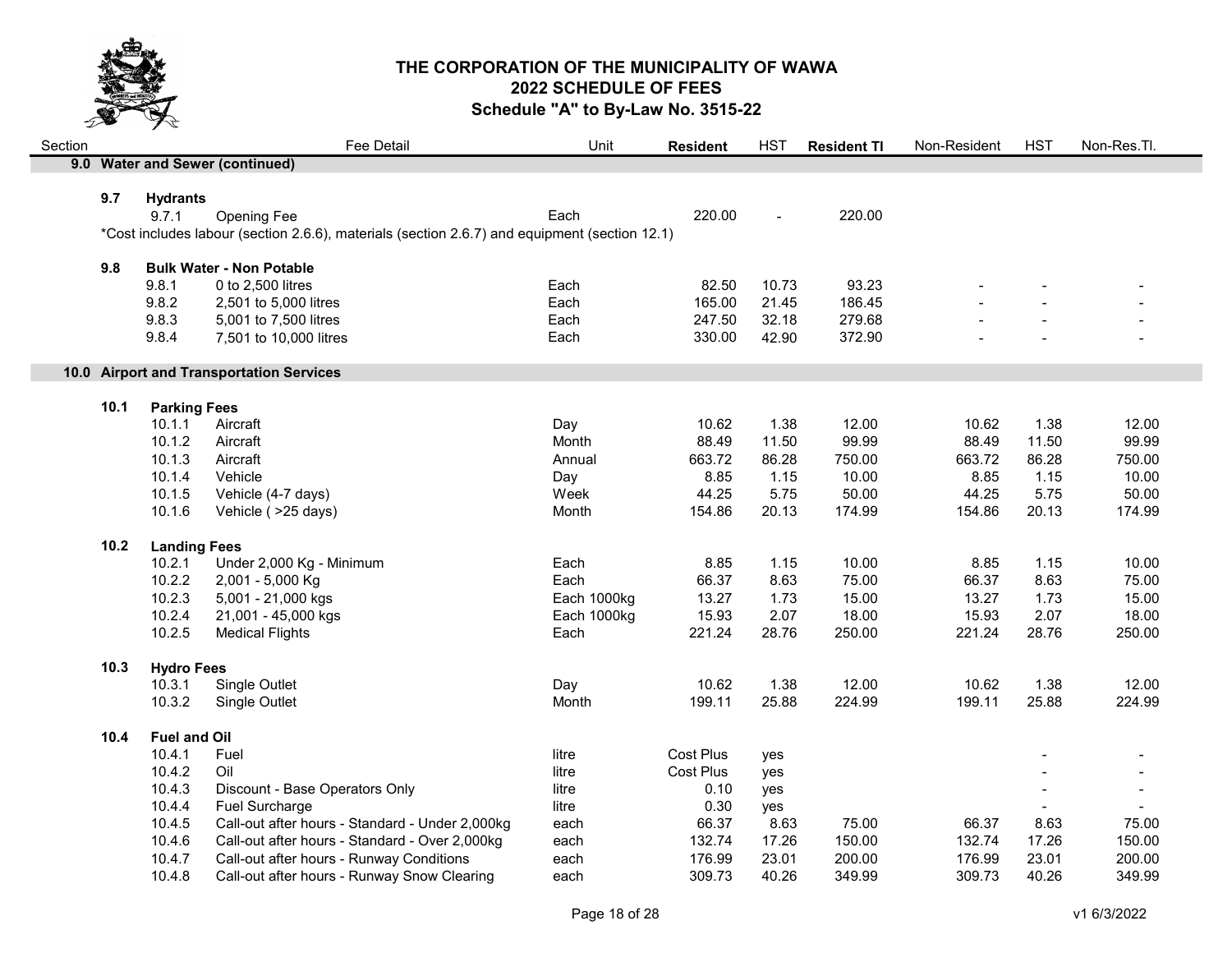

| Section |      |                | Fee Detail                                               | Unit   | <b>Resident</b> | <b>HST</b>               | <b>Resident TI</b> | Non-Resident | <b>HST</b> | Non-Res.Tl. |
|---------|------|----------------|----------------------------------------------------------|--------|-----------------|--------------------------|--------------------|--------------|------------|-------------|
|         |      |                | 10.0 Airport and Transportation Services (con't)         |        |                 |                          |                    |              |            |             |
|         |      |                |                                                          |        |                 |                          |                    |              |            |             |
|         | 10.5 | <b>Rentals</b> |                                                          |        |                 |                          |                    |              |            |             |
|         |      | 10.5.1         | Airport Radio                                            | Day    | 53.10           | 6.90                     | 60.00              | 57.52        | 7.48       | 65.00       |
|         |      | 10.5.2         | <b>Wall Advertising</b>                                  | Annual | 110.62          | 14.38                    | 125.00             | 119.47       | 15.53      | 135.00      |
|         |      | 10.5.3         | Office (large)                                           | Day    | 66.37           | 8.63                     | 75.00              | 70.80        | 9.20       | 80.00       |
|         |      | 10.5.4         | Office (large)                                           | Month  | 407.08          | 52.92                    | 460.00             | 442.48       | 57.52      | 500.00      |
|         |      | 10.5.5         | Office (small)                                           | Month  | 132.74          | 17.26                    | 150.00             | 141.59       | 18.41      | 160.00      |
|         |      | 10.5.6         | Office (small)                                           | Day    | 39.82           | 5.18                     | 45.00              | 44.25        | 5.75       | 50.00       |
|         |      | 10.5.7         | Shack                                                    | Month  | 115.04          | 14.96                    | 130.00             | 128.32       | 16.68      | 145.00      |
|         |      | 10.5.8         | Airport Garage                                           | Day    | 90.25           | 11.73                    | 101.98             | 99.30        | 12.91      | 112.21      |
|         |      | 10.5.9         | Airport Garage                                           | Month  | 1,083.19        | 140.81                   | 1,224.00           | 1,218.58     | 158.42     | 1,377.00    |
|         |      | 10.5.10        | Counter Space - Car Rental Agencies                      | Month  | 106.19          | 13.80                    | 119.99             | 119.47       | 15.53      | 135.00      |
|         |      | 10.5.11        | Car Stalls - Car Rental Agencies                         | Month  | 13.27           | 1.73                     | 15.00              | 14.60        | 1.90       | 16.50       |
|         | 10.6 |                | Wawa Transit Fares - Wawa                                |        |                 |                          |                    |              |            |             |
|         |      | 10.6.1         | Children under 10 years of age                           | Each   | 2.00            |                          | 2.00               |              |            |             |
|         |      | 10.6.2         | Seniors 55 and older / Disabled                          | Each   | 3.00            | $\overline{\phantom{a}}$ | 3.00               |              |            |             |
|         |      | 10.6.3         | Adults                                                   | Each   | 4.00            |                          | 4.00               |              |            |             |
|         |      |                |                                                          |        |                 |                          |                    |              |            |             |
|         | 10.7 |                | Wawa Transit Fares - MRV (Mission)/Hwy                   |        |                 |                          |                    |              |            |             |
|         |      | 10.7.1         | MRV/Hwy (<10 km) - Seniors excluded                      | Each   | 7.00            |                          | 7.00               |              |            |             |
|         |      | 10.7.2         | MRV/Hwy (>10 km) - Seniors excluded                      | Each   | 10.00           |                          | 10.00              |              |            |             |
|         | 10.8 |                | Wawa Transit Fares - Eleven (11) Rides                   |        |                 |                          |                    |              |            |             |
|         |      | 10.8.1         | Children under 10 years of age                           | Each   | 20.00           | $\overline{\phantom{a}}$ | 20.00              |              |            |             |
|         |      | 10.8.2         | Seniors 55 and older / Disabled                          | Each   | 30.00           | $\overline{\phantom{a}}$ | 30.00              |              |            |             |
|         |      | 10.8.3         | Adults                                                   | Each   | 40.00           | $\blacksquare$           | 40.00              |              |            |             |
|         |      | 10.8.4         | MRV (Mission)/Hwy - Seniors excluded                     | Each   | 70.00           | $\blacksquare$           | 70.00              |              |            |             |
|         |      |                |                                                          |        |                 |                          |                    |              |            |             |
|         |      |                | 10.10 Wawa Transit Fares - Monthly Passes                |        |                 |                          |                    |              |            |             |
|         |      | 10.10.1        | Child under 10 years of age                              | Each   | 20.00           | $\blacksquare$           | 20.00              |              |            |             |
|         |      | 10.10.2        | Seniors 55 and older / Disabled                          | Each   | 30.00           | $\overline{\phantom{a}}$ | 30.00              |              |            |             |
|         |      | 10.10.3        | Adults                                                   | Each   | 35.00           |                          | 35.00              |              |            |             |
|         |      | 10.10.4        | Student (require letter from school or student card      | Each   | 25.00           | $\blacksquare$           | 25.00              |              |            |             |
|         |      | 10.10.5        | Child (< 2 yrs old)                                      | Each   | Free            |                          | Free               |              |            |             |
|         |      | 10.10.6        | Child (>2 yrs to 10 years old)                           | Each   | 20.00           | $\overline{\phantom{a}}$ | 20.00              |              |            |             |
|         |      |                | 10.10.7 MRV - (Mission)/Hwy (<10 km) - Adult             | Each   | 70.00           | $\overline{\phantom{a}}$ | 70.00              |              |            |             |
|         |      | 10.10.8        | MRV - Mission / Hwy (>10 km) - Adult                     | Each   | 100.00          |                          | 100.00             |              |            |             |
|         |      |                | 10.10.9 MRV-Student (letter from school or student card) | Each   | 50.00           | $\overline{\phantom{a}}$ | 50.00              |              |            |             |
|         |      |                | 10.10.10 MRV - Child (< 2 yrs old)                       | Each   | Free            |                          | Free               |              |            |             |
|         |      |                | 10.10.11 MRV - Child (>2 yrs to 10 years old)            | Each   | 25.00           |                          | 25.00              |              |            |             |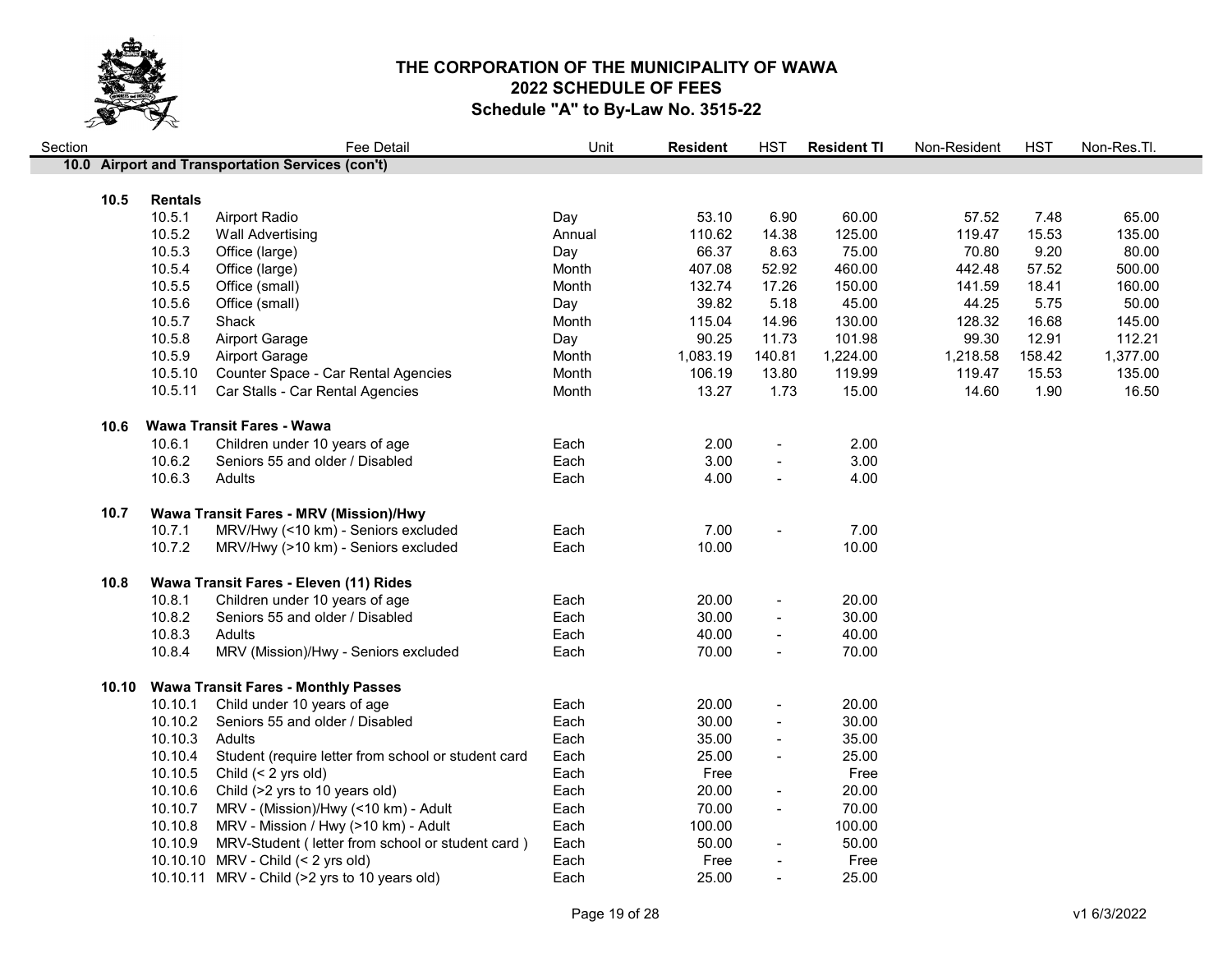

| Section |       |                                                     | Fee Detail                                                                                                                                                                                                                                       | Unit                                 | <b>Resident</b>                  | <b>HST</b>                              | <b>Resident TI</b>                                 | Non-Resident | <b>HST</b> | Non-Res.Tl.                                    |
|---------|-------|-----------------------------------------------------|--------------------------------------------------------------------------------------------------------------------------------------------------------------------------------------------------------------------------------------------------|--------------------------------------|----------------------------------|-----------------------------------------|----------------------------------------------------|--------------|------------|------------------------------------------------|
|         |       |                                                     | 10.0 Airport and Transportation Services (con't)                                                                                                                                                                                                 |                                      |                                  |                                         |                                                    |              |            |                                                |
|         | 10.11 | 10.11.1<br>10.11.2<br>10.11.3<br>10.11.4<br>10.11.5 | Wawa Transit Fares - Miscellaneous<br>Charter Rate - Monday to Friday<br>Charter Rate - Saturday - Sunday<br>Charter Rate - Statutory Holiday<br>Eleven (11) Rider Pass - Service Organizations<br>Non-Profit Charter (approved by Clerk or CAO) | Hour<br>Hour<br>Hour<br>Each<br>Each | 40.00<br>40.00<br>82.00<br>40.00 | 5.20<br>5.20<br>10.66<br>$\blacksquare$ | 45.20<br>45.20<br>92.66<br>40.00<br>$\blacksquare$ |              |            | 2 events/year (ie. Rem. Day, LDHC LTC)-max 3 h |
|         |       |                                                     | 11.0 Garbage and Landfill Services                                                                                                                                                                                                               |                                      |                                  |                                         |                                                    |              |            |                                                |
|         | 11.1  | 11.1.1                                              | <b>Tipping Fees - Common</b><br>Car Trunk - Per Bag - Maximum 3 Bags                                                                                                                                                                             | Each                                 | 2.00                             | $\blacksquare$                          | 2.00                                               |              |            |                                                |
|         |       | 11.1.2                                              | <b>Car Trunk - Full Trunk</b>                                                                                                                                                                                                                    | Each                                 | 5.00                             |                                         | 5.00                                               |              |            |                                                |
|         |       | 11.1.3                                              | Mini-van                                                                                                                                                                                                                                         | 1/2 Load                             | 8.00                             |                                         | 8.00                                               |              |            |                                                |
|         |       | 11.1.4                                              | Mini-van                                                                                                                                                                                                                                         | Full Load                            | 12.00                            |                                         | 12.00                                              |              |            |                                                |
|         |       | 11.1.5                                              | <b>SUV</b>                                                                                                                                                                                                                                       | 1/2 Load                             | 8.00                             |                                         | 8.00                                               |              |            |                                                |
|         |       | 11.16                                               | <b>SUV</b>                                                                                                                                                                                                                                       | <b>Full Load</b>                     | 12.00                            |                                         | 12.00                                              |              |            |                                                |
|         |       | 11.1.7                                              | Pickup Truck - 8 Ft Box Maximum                                                                                                                                                                                                                  | 1/2 Load                             | 20.00                            |                                         | 20.00                                              |              |            |                                                |
|         |       | 11.1.8                                              | Pickup Truck - 8 Ft Box Maximum                                                                                                                                                                                                                  | <b>Full Load</b>                     | 35.00                            |                                         | 35.00                                              |              |            |                                                |
|         |       | 11.1.9                                              | <b>Utility Trailer - Small</b>                                                                                                                                                                                                                   | Trailer                              | 20.00                            | $\sim$                                  | 20.00                                              |              |            |                                                |
|         |       | 11.1.10                                             | Trailer - 8 Ft Box Maximum                                                                                                                                                                                                                       | 1/2 Load                             | 20.00                            |                                         | 20.00                                              |              |            |                                                |
|         |       | 11.1.11                                             | Trailer - 8 Ft Box Maximum                                                                                                                                                                                                                       | <b>Full Load</b>                     | 35.00                            |                                         | 35.00                                              |              |            |                                                |
|         |       | 11.1.12                                             | Trailer - 8 Ft to 14 Ft                                                                                                                                                                                                                          | 1/2 Load                             | 40.00                            |                                         | 40.00                                              |              |            |                                                |
|         |       | 11.1.13                                             | Trailer - 8 Ft to 14 Ft                                                                                                                                                                                                                          | Full Load                            | 75.00                            | $\sim$                                  | 75.00                                              |              |            |                                                |
|         |       | 11.1.14                                             | Single Axle Dump Truck                                                                                                                                                                                                                           | Load                                 | 135.00                           | $\blacksquare$                          | 135.00                                             |              |            |                                                |
|         |       | 11.1.16                                             | Tandem Axle Dump Truck                                                                                                                                                                                                                           | Load                                 | 185.00                           |                                         | 185.00                                             |              |            |                                                |
|         |       | 11.1.17                                             | Tri-Axle Dump Truck                                                                                                                                                                                                                              | Load                                 | 260.00                           |                                         | 260.00                                             |              |            |                                                |
|         |       | 11.1.18                                             | Tri-Axle Dump Trailer                                                                                                                                                                                                                            | Load                                 | 350.00                           |                                         | 350.00                                             |              |            |                                                |
|         |       | 11.1.19                                             | Tanks - All                                                                                                                                                                                                                                      | Gallon                               | 1.00                             |                                         | 1.00                                               |              |            |                                                |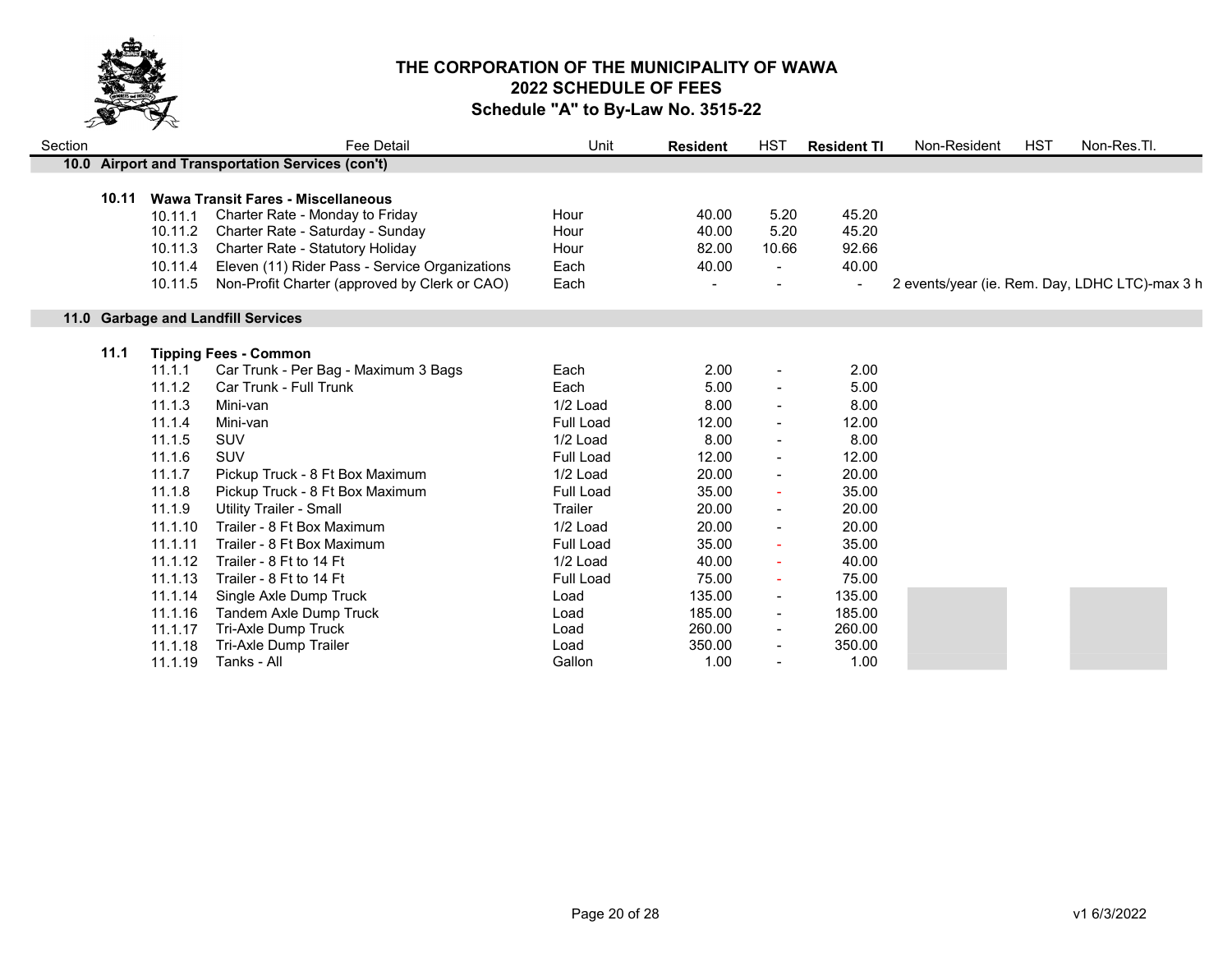

| 11.0 Garbage and Landfill Services<br>11.2<br><b>Tipping Fees - Demolition</b>                                                      |  |
|-------------------------------------------------------------------------------------------------------------------------------------|--|
|                                                                                                                                     |  |
|                                                                                                                                     |  |
| Car Trunk - Per Bag - Maximum 3 Bags<br>Each<br>5.00<br>5.00<br>11.2.1<br>$\blacksquare$                                            |  |
| Each<br>11.2.2<br>Car Trunk - Full Trunk<br>17.00<br>17.00                                                                          |  |
| 28.00<br>28.00<br>11.2.3<br>1/2 Load<br>Mini-van                                                                                    |  |
| 11.2.4<br>Mini-van<br>Full Load<br>42.00<br>42.00<br>$\blacksquare$                                                                 |  |
| 28.00<br>28.00<br>11.2.5<br>SUV<br>1/2 Load<br>$\blacksquare$                                                                       |  |
| 11.2.6<br>SUV<br>42.00<br>42.00<br>Full Load<br>$\blacksquare$                                                                      |  |
| 11.2.7<br>60.00<br>60.00<br>Pickup Truck - 8 Ft Box Maximum<br>1/2 Load<br>$\blacksquare$                                           |  |
| 11.2.8<br>Pickup Truck - 8 Ft Box Maximum<br>Full Load<br>120.00<br>120.00                                                          |  |
| 11.2.9<br>28.00<br>28.00<br><b>Utility Trailer - Small</b><br>Trailer<br>$\blacksquare$                                             |  |
| 11.2.10<br>1/2 Load<br>60.00<br>60.00<br>Trailer - 8 Ft Box Maximum<br>$\blacksquare$                                               |  |
| Full Load<br>120.00<br>120.00<br>11.2.11<br>Trailer - 8 Ft Box Maximum<br>$\blacksquare$                                            |  |
| 120.00<br>120.00<br>11.2.12<br>Trailer - 8 Ft to 14 Ft<br>1/2 Load<br>$\blacksquare$                                                |  |
| 240.00<br>240.00<br>11.2.13<br>Trailer - 8 Ft to 14 Ft<br>Full Load<br>$\blacksquare$                                               |  |
| 11.2.14<br>350.00<br>350.00<br>Single Axle Dump Truck<br>Load<br>$\blacksquare$                                                     |  |
| <b>Tandem Axle Dump Truck</b><br>525.00<br>525.00<br>11.2.15<br>Load<br>$\blacksquare$                                              |  |
| Tri-Axle Dump Truck<br>630.00<br>11.2.16<br>630.00<br>Load<br>$\blacksquare$                                                        |  |
| 11.2.17<br>Tri-Axle Dump Trailer<br>750.00<br>750.00<br>Load<br>$\blacksquare$                                                      |  |
| 11.2.18<br>Tanks - All<br>Gallon                                                                                                    |  |
|                                                                                                                                     |  |
| 11.3<br><b>Tires</b>                                                                                                                |  |
| 11.3.1<br>See Schedule "C" for details and fees                                                                                     |  |
| <b>White Metal / Appliances</b><br>11.4                                                                                             |  |
| Freon must be removed & tagged by licensed technician                                                                               |  |
| 14.00<br>14.00<br>All<br>Each<br>11.4.1                                                                                             |  |
|                                                                                                                                     |  |
| 11.5<br>Contaminated and Demolition Materials - See Director of Infrastructure Services for Approval                                |  |
| <b>Tandem Dump Truck</b><br>550.00<br>11.5.1<br>Load                                                                                |  |
| 650.00<br>11.5.2<br>Tri-Axle Dump Truck<br>Load                                                                                     |  |
| Tri-Axle Dump Trailer<br>11.5.3<br>Load<br>750.00                                                                                   |  |
|                                                                                                                                     |  |
| 11.6<br><b>Additional Garbage Collection costs</b>                                                                                  |  |
| 8.25<br>8.25<br>Additional Collection Costs**<br>Per cubic yard<br>11.6.1                                                           |  |
| **the collection of additional waste in excess of the bylaw is completed and billed accordingly by the refuse collection contractor |  |
|                                                                                                                                     |  |
| 11.7<br><b>Contractors Bins</b>                                                                                                     |  |
| Bin<br>40 Yard Bin<br>340.00<br>340.00<br>11.7.1                                                                                    |  |
| 255.00<br>30 Yard Bin<br>Bin<br>255.00<br>11.7.2<br>$\blacksquare$                                                                  |  |
| 20 Yard Bin<br><b>Bin</b><br>170.00<br>170.00<br>11.7.3<br>$\overline{\phantom{a}}$                                                 |  |
| Un-Numbered Bins See Director of I.S.<br><b>Bin</b><br>11.7.4                                                                       |  |
| see Director IS<br>11.8<br><b>Non - Resident Users</b>                                                                              |  |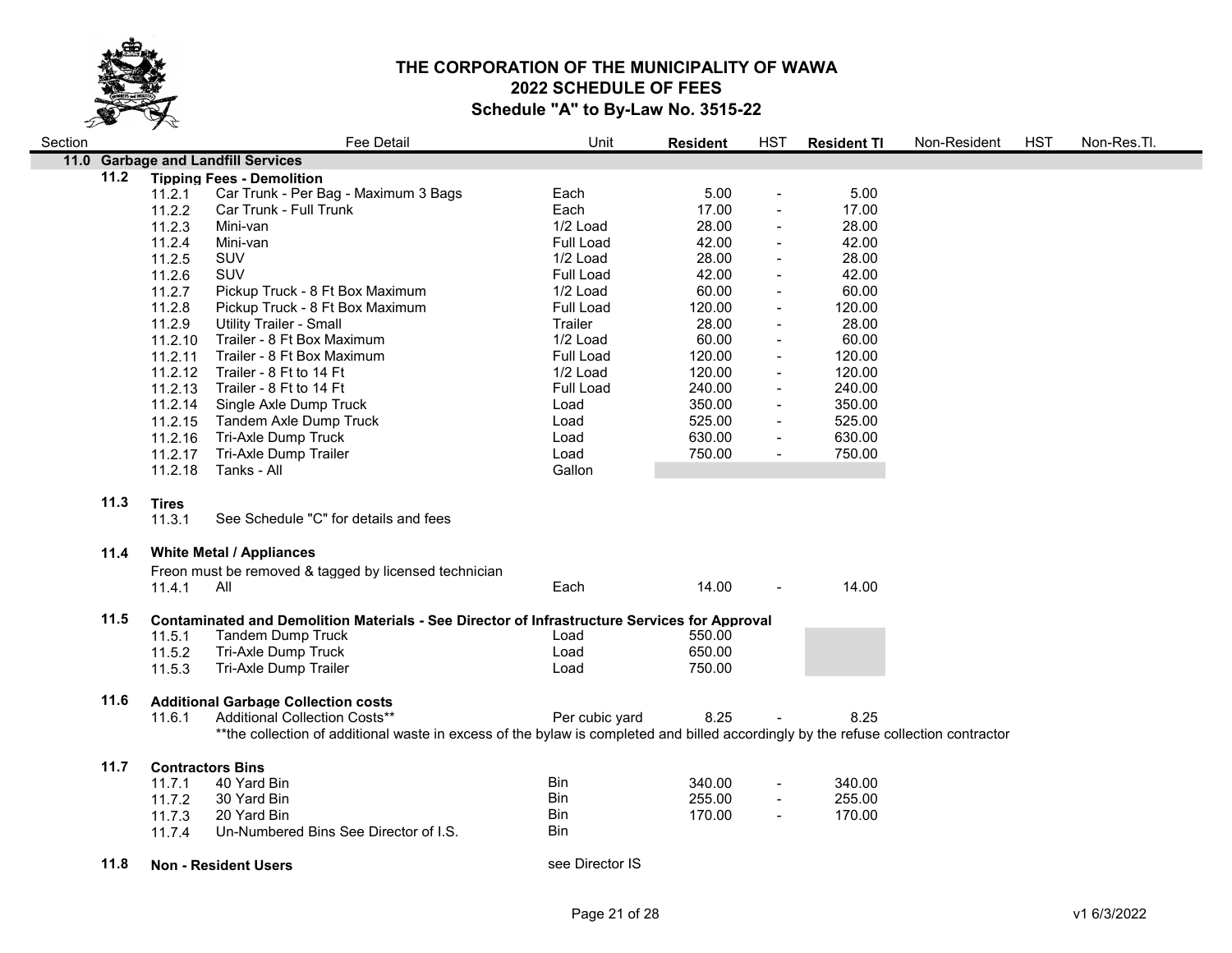

| Section |      |                              | Fee Detail                                                   | Unit | <b>Resident</b> | <b>HST</b> | <b>Resident TI</b> | Non-Resident | <b>HST</b> | Non-Res.Tl. |
|---------|------|------------------------------|--------------------------------------------------------------|------|-----------------|------------|--------------------|--------------|------------|-------------|
|         |      | 12.0 Infrastructure Services |                                                              |      |                 |            |                    |              |            |             |
|         |      |                              |                                                              |      |                 |            |                    |              |            |             |
|         | 12.1 | 12.1.1                       | <b>Equipment Rates</b><br>Water & Sewer Service Truck (4501) | Hour | 57.00           | 7.41       | 64.41              | 140.00       | 18.20      | 158.20      |
|         |      |                              |                                                              |      |                 |            |                    |              |            |             |
|         |      | 12.1.2                       | Water & Sewer Service Truck (4500)                           | Hour | 57.00           | 7.41       | 64.41              | 140.00       | 18.20      | 158.20      |
|         |      | 12.1.3                       | Sterling Truck (3101)                                        | Hour | 125.00          | 16.25      | 141.25             | 315.00       | 40.95      | 355.95      |
|         |      | 12.1.4                       | Sterling Truck w/plow 1988 (3101)                            | Hour | 145.00          | 18.85      | 163.85             | 365.00       | 47.45      | 412.45      |
|         |      | 12.1.5                       | 3/4 Ton Truck-4x4 (3109)                                     | Hour | 67.00           | 8.71       | 75.71              | 165.00       | 21.45      | 186.45      |
|         |      | 12.1.6                       | 2015 Freightliner Dump Only (3103)                           | Hour | 125.00          | 16.25      | 141.25             | 315.00       | 40.95      | 355.95      |
|         |      | 12.1.7                       | 1999 Freightliner Dump with Sander (3103)                    | Hour | 145.00          | 18.85      | 163.85             | 365.00       | 47.45      | 412.45      |
|         |      | 12.1.8                       | All 1/2 Ton Truck (3105/3107/3108)                           | Hour | 47.00           | 6.11       | 53.11              | 123.00       | 15.99      | 138.99      |
|         |      | 12.1.9                       | Compactor (3242)                                             | Hour | 35.00           | 4.55       | 39.55              | 87.50        | 11.38      | 98.88       |
|         |      | 12.1.10                      | Sweeper (3234)                                               | Hour | 125.00          | 16.25      | 141.25             | 315.00       | 40.95      | 355.95      |
|         |      | 12.1.11                      | JD Loader (3225)                                             | Hour | 170.00          | 22.10      | 192.10             | 440.00       | 57.20      | 497.20      |
|         |      | 12.1.12                      | Air Compressor (3235)                                        | Day  | 90.00           | 11.70      | 101.70             | 225.00       | 29.25      | 254.25      |
|         |      | 12.1.13                      | <b>Utility Trailer</b>                                       | Day  | 35.00           | 4.55       | 39.55              | 87.50        | 11.38      | 98.88       |
|         |      | 12.1.14                      | <b>Flat Bed Trailer</b>                                      | Day  | 176.99          | 23.01      | 200.00             | 176.99       | 23.01      | 200.00      |
|         |      | 12.1.15                      | Steamer (3232)                                               | Hour | 80.00           | 10.40      | 90.40              | 200.00       | 26.00      | 226.00      |
|         |      | 12.1.16                      | Grader (3211)                                                | Hour | 210.00          | 27.30      | 237.30             | 525.00       | 68.25      | 593.25      |
|         |      | 12.1.17                      | Snow Blower (3237)                                           | Hour | 80.00           | 10.40      | 90.40              | 200.00       | 26.00      | 226.00      |
|         |      | 12.1.18                      | JD Tractor (3238)                                            | Hour | 35.00           | 4.55       | 39.55              | 62.50        | 8.13       | 70.63       |
|         |      | 12.1.19                      | Backhoe (3239)                                               | Hour | 135.00          | 17.55      | 152.55             | 340.00       | 44.20      | 384.20      |
|         |      | 12.1.20                      | Trackless (3241)                                             | Hour | 93.00           | 12.09      | 105.09             | 235.00       | 30.55      | 265.55      |
|         |      | 12.1.21                      | Ford Tanker / Flusher (3104)                                 | Hour | 80.00           | 10.40      | 90.40              | 200.00       | 26.00      | 226.00      |
|         |      | 12.1.22                      | Sewer Rod Machine                                            | Hour | 75.00           | 9.75       | 84.75              | 187.50       | 24.38      | 211.88      |
|         |      | 12.1.23                      | <b>Thawing Machine</b>                                       | Hour | 47.00           | 6.11       | 53.11              | 115.00       | 14.95      | 129.95      |
|         |      | 12.1.24                      | <b>SUV</b>                                                   | Hour | 47.00           | 6.11       | 53.11              | 115.00       | 14.95      | 129.95      |
|         |      | 12.1.25                      | Water & Sewer Camera                                         | Hour | 75.00           | 9.75       | 84.75              | 187.50       | 24.38      | 211.88      |
|         |      |                              |                                                              |      |                 |            |                    |              |            |             |
|         | 12.2 | <b>Miscellaneous</b>         |                                                              |      |                 |            |                    |              |            |             |
|         |      | 12.2.1                       | <b>Oversize Load Permit</b>                                  | Each | 125.00          | 16.25      | 141.25             | 135.00       | 17.55      | 152.55      |
|         |      | 12.2.2                       | Abandoned Fish Huts Impound Fee                              | Each | 110.00          | 14.30      | 124.30             | 125.00       | 16.25      | 141.25      |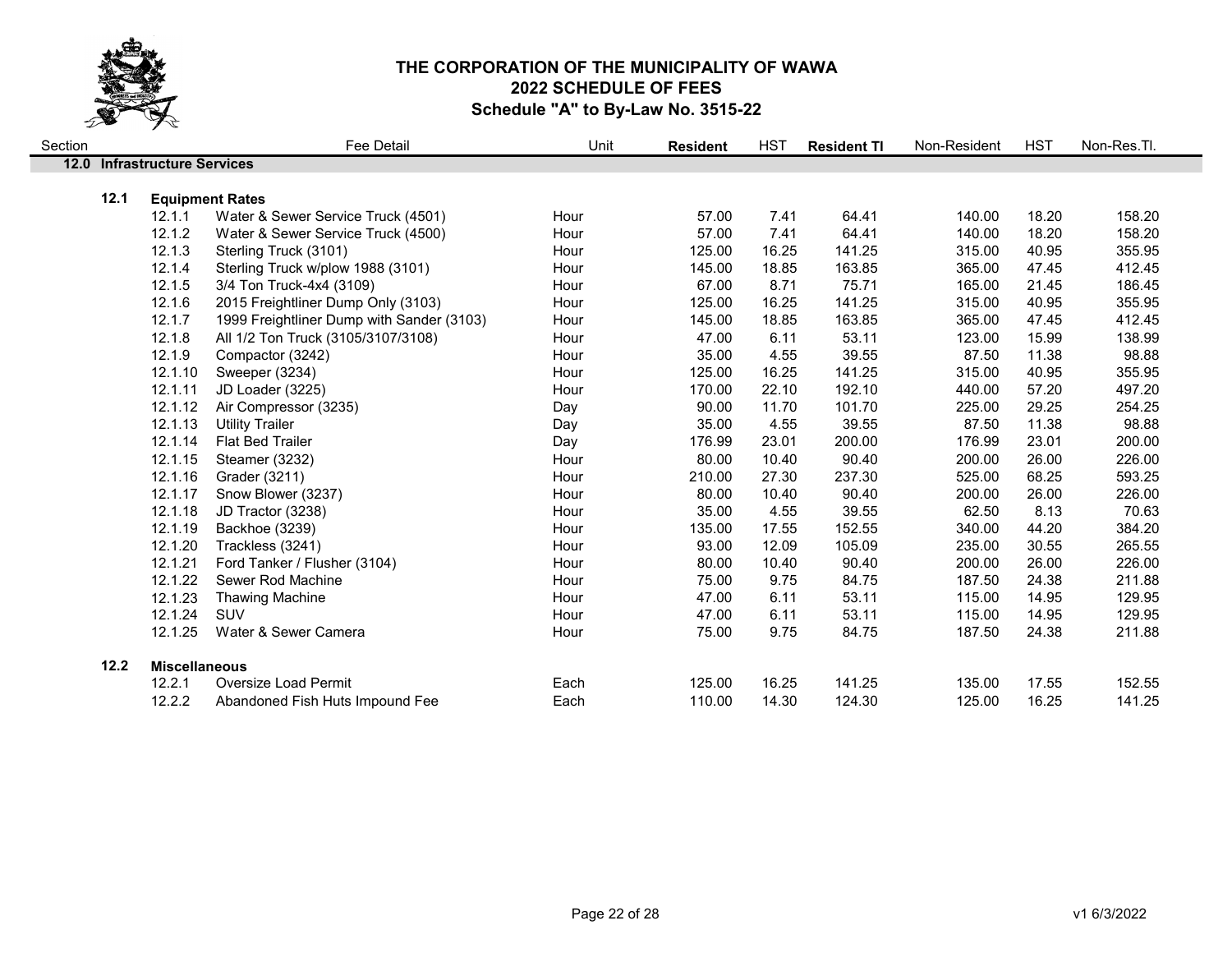

| Section |               |         | <b>Fee Detail</b>                                                    | Unit | <b>Resident</b> | <b>HST</b> | <b>Resident TI</b> | Non-Resident | <b>HST</b> | Non-Res.Tl. |
|---------|---------------|---------|----------------------------------------------------------------------|------|-----------------|------------|--------------------|--------------|------------|-------------|
|         | 13.0 Cemetery |         |                                                                      |      |                 |            |                    |              |            |             |
|         |               |         |                                                                      |      |                 |            |                    |              |            |             |
|         | 13.1          |         | <b>Cemetery Lots (Interment Rights)</b>                              |      |                 |            |                    |              |            |             |
|         |               | 13.1.1  | Adult - Lot                                                          | Each | 250.00          | 32.50      | 282.50             |              |            |             |
|         |               | 13.1.2  | Adult - Care & Maintenance Fund                                      | Each | 290.00          | 37.70      | 327.70             |              |            |             |
|         |               | 13.1.3  | Infant - Lot                                                         | Each | 150.00          | 19.50      | 169.50             |              |            |             |
|         |               | 13.1.4  | Infant - Care & Maintenance Fund                                     | Each | 175.00          | 22.75      | 197.75             |              |            |             |
|         |               | 13.1.5  | Niche                                                                | Each | 150.00          | 19.50      | 169.50             |              |            |             |
|         |               | 13.1.6  | Niche - Care & Maintenance Fund                                      | Each | 165.00          | 21.45      | 186.45             |              |            |             |
|         | 13.2          |         | <b>Opening &amp; Closing (Interment/Disinterment Fees)</b>           |      |                 |            |                    |              |            |             |
|         |               | 13.2.1  | Adult - Monday to Friday 8:00 am - 3:00 pm                           | Each | 750.00          | 97.50      | 847.50             |              |            |             |
|         |               | 13.2.2  | Adult - Monday to Friday after 3:00 pm                               | Each | 950.00          | 123.50     | 1,073.50           |              |            |             |
|         |               | 13.2.3  | Adult - Saturday                                                     | Each | 1,125.00        | 146.25     | 1,271.25           |              |            |             |
|         |               | 13.2.4  | Adult - Sundays/Holidays                                             | Each | 1,500.00        | 195.00     | 1,695.00           |              |            |             |
|         |               | 13.2.5  | Adult Disinterment/Reinterment                                       | Each | 3,498.00        | 454.74     | 3,952.74           |              |            |             |
|         |               | 13.2.6  | Cremation - Monday to Friday 8:00am - 3:00 pm                        | Each | 150.00          | 19.50      | 169.50             |              |            |             |
|         |               | 13.2.7  | Cremation - Monday to Friday after 3:00 pm                           | Each | 225.00          | 29.25      | 254.25             |              |            |             |
|         |               | 13.2.8  | Cremation - Saturday                                                 | Each | 305.00          | 39.65      | 344.65             |              |            |             |
|         |               | 13.2.9  | Cremation - Sunday/Holidays                                          | Each | 500.00          | 65.00      | 565.00             |              |            |             |
|         |               | 13.2.10 | <b>Cremation Disinterment/Reinterment</b>                            | Each | 478.00          | 62.14      | 540.14             |              |            |             |
|         |               | 13.2.11 | Infant Casket - Monday to Friday 8:00am - 3:00 pm                    | Each | 150.00          | 19.50      | 169.50             |              |            |             |
|         |               | 13.2.12 | Infant Casket - Monday to Friday after 3:00 pm                       | Each | 225.00          | 29.25      | 254.25             |              |            |             |
|         |               | 13.2.13 | Infant Casket - Saturday                                             | Each | 305.00          | 39.65      | 344.65             |              |            |             |
|         |               | 13.2.14 | Infant Casket - Sunday/Holidays                                      | Each | 500.00          | 65.00      | 565.00             |              |            |             |
|         |               | 13.2.15 | Infant Casket Disinterment/Reinterment                               | Each | 478.00          | 62.14      | 540.14             |              |            |             |
|         |               | 13.2.16 | Niche Wall (Single) - Monday to Friday 8:00 am -                     | Each | 600.00          | 78.00      | 678.00             |              |            |             |
|         |               | 13.2.17 | $3:00$ pm<br>Niche Wall (Single) - Monday to Friday after 3:00<br>pm | Each | 750.00          | 97.50      | 847.50             |              |            |             |
|         |               | 13.2.18 | Niche Wall (Single) - Saturday                                       | Each | 900.00          | 117.00     | 1,017.00           |              |            |             |
|         |               | 13.2.19 | Niche Wall (Single) - Sundays/Holidays                               | Each | 1,200.00        | 156.00     | 1,356.00           |              |            |             |
|         |               | 13.2.20 | Niche Wall (Single) Disinterment/Reinterment                         | Each | 185.00          | 24.05      | 209.05             |              |            |             |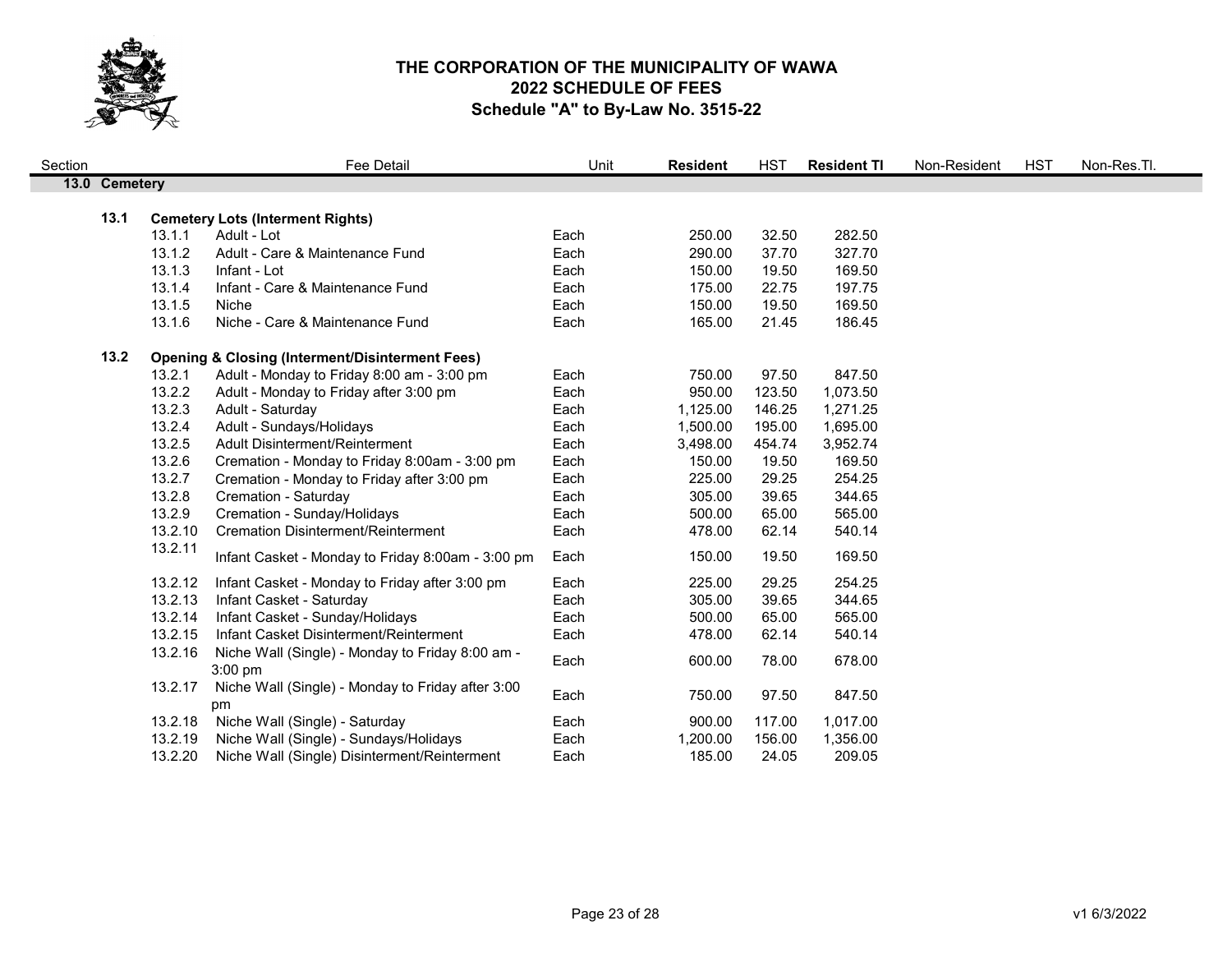

| Section |                              | Fee Detail                                                                                                | Unit | <b>Resident</b> | HST    | <b>Resident TI</b> | Non-Resident | <b>HST</b> | Non-Res.Tl. |
|---------|------------------------------|-----------------------------------------------------------------------------------------------------------|------|-----------------|--------|--------------------|--------------|------------|-------------|
| 13.0    | <b>Cemetery (continued)</b>  |                                                                                                           |      |                 |        |                    |              |            |             |
|         | 13.2.21                      | Niche Wall (Companion) - Monday to Friday 8:00<br>$am - 3:00 pm$                                          | Each | 1,200.00        | 156.00 | 1,356.00           |              |            |             |
|         | 13.2.22                      | Niche Wall (Companion) - Monday to Friday after<br>$3:00$ pm                                              | Each | 1,500.00        | 195.00 | 1,695.00           |              |            |             |
|         | 13.2.23                      | Niche Wall (Companion) - Saturday                                                                         | Each | 1,800.00        | 234.00 | 2,034.00           |              |            |             |
|         | 13.2.24                      | Niche Wall (Companion) - Sundays/Holidays                                                                 | Each | 2,400.00        | 312.00 | 2,712.00           |              |            |             |
|         | 13.2.25                      | Niche Wall (Companion) Disinterment/Reinterment                                                           | Each | 370.00          | 48.10  | 418.10             |              |            |             |
|         | 13.2.26                      | Shells over Feet Wide (additional fee)                                                                    | Each | \$150.00        | 19.50  | 169.50             |              |            |             |
|         | 13.3                         | <b>Monument Care &amp; Maintenance Fund</b>                                                               |      |                 |        |                    |              |            |             |
|         | 13.3.1                       | Flat Marker less than 173 square inches                                                                   | Each | N/C             |        | N/C                |              |            |             |
|         | 13.3.2                       | Flat Marker at least 173 square inches)                                                                   | Each | 100.00          | 13.00  | 113.00             |              |            |             |
|         | 13.3.3                       | Upright Marker measuring 4' or less in height, and<br>four (4) feet or less in length, including the base | Each | 200.00          | 26.00  | 226.00             |              |            |             |
|         | 13.3.4                       | Upright Marker measuring more than four (4) feet in<br>height or length, including the base               | Each | 400.00          | 52.00  | 452.00             |              |            |             |
|         | <b>Miscellaneous</b><br>13.4 |                                                                                                           |      |                 |        |                    |              |            |             |
|         | 13.4.1                       | Winter Burials - December 1 to April 30                                                                   | Each | 2,250.00        | 292.50 | 2,542.50           |              |            |             |
|         | 13.4.2                       | Registration of Death Completion (form 17)                                                                | Each | N/C             |        |                    |              |            |             |
|         | 13.4.3                       | Transfer of Interment Rights                                                                              | Each | 20.00           | 2.60   | 22.60              |              |            |             |
|         | 13.4.4                       | Duplicate Certificate of Interment Rights                                                                 | Each | 20.00           | 2.60   | 22.60              |              |            |             |
|         | 13.4.5                       | Monument or Marker Staking Order Fee                                                                      | Each | 20.00           | 2.60   | 22.60              |              |            |             |
|         | 13.4.6                       | Out of Town Death Registration (burial permit)                                                            | Each | 13.27           | 1.73   | 15.00              |              |            |             |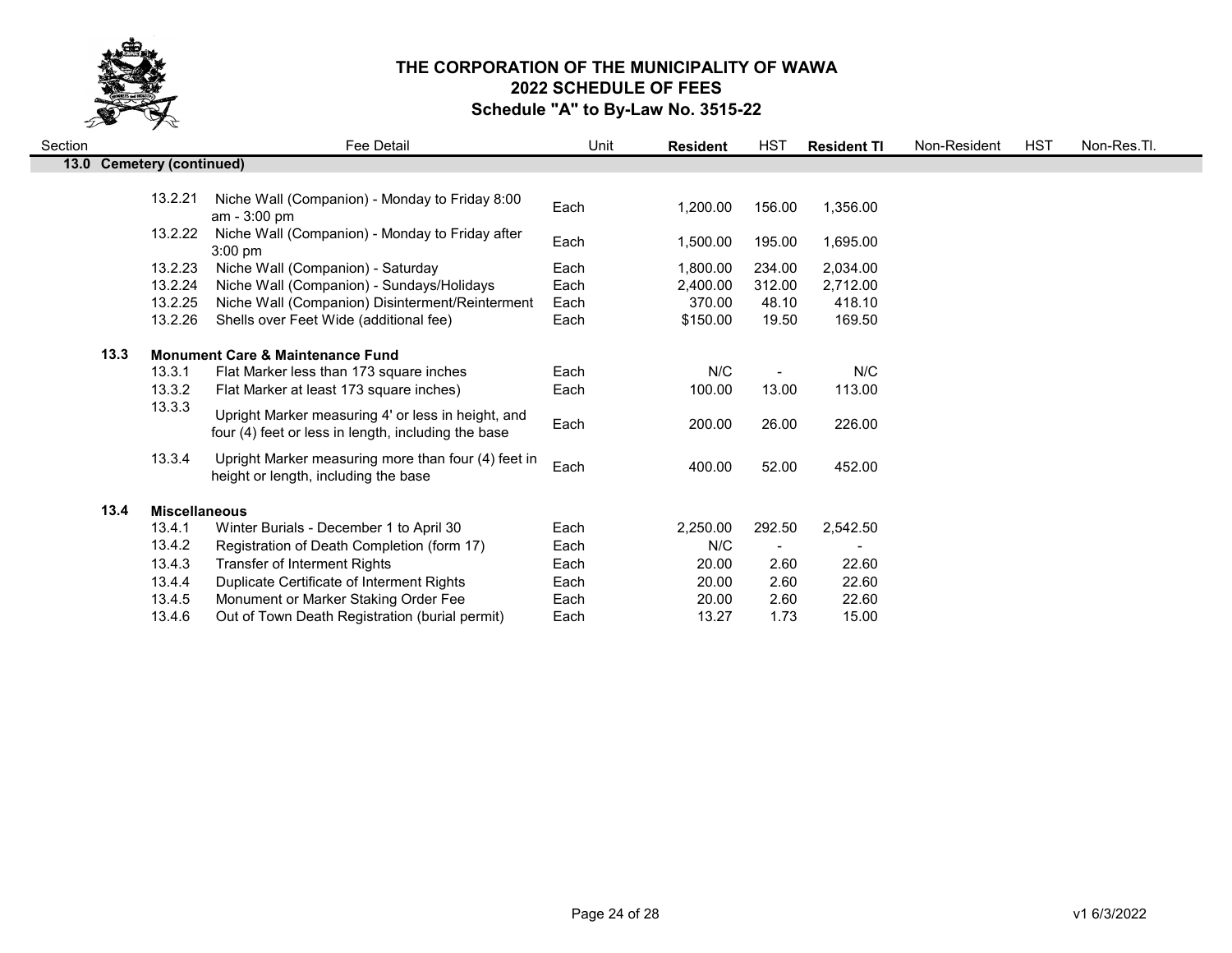

|      | 14.0 Public Library  |                                            |            |                       |                          |       |                                   |       |
|------|----------------------|--------------------------------------------|------------|-----------------------|--------------------------|-------|-----------------------------------|-------|
| 14.1 | <b>Memberships</b>   |                                            |            |                       |                          |       |                                   |       |
|      | 14.1.1               | Monthly                                    | Person     |                       |                          |       | 10.00<br>$\overline{\phantom{a}}$ | 10.00 |
|      | 14.1.2               | Annual                                     | Person     |                       |                          |       | 95.00<br>$\overline{\phantom{a}}$ | 95.00 |
|      | 14.1.3               | Membership Card Replacement                | Person     | 10.00                 | $\sim$                   | 10.00 | 10.00<br>$\blacksquare$           | 10.00 |
| 14.2 | <b>Overdue Items</b> |                                            |            |                       |                          |       |                                   |       |
|      | 14.2.1               | Adult Membership Three Week Loan Item      | item/daily | 0.20                  | $\blacksquare$           | 0.20  |                                   |       |
|      | 14.2.2               | Child Membership Three Week Loan Item      | item/daily | 0.10                  | $\blacksquare$           | 0.10  |                                   |       |
|      | 14.2.3               | Videos/DVD's                               | item/daily | 3.00                  | $\blacksquare$           | 3.00  |                                   |       |
|      | 14.2.4               | Inter-Library Loan Materials               | item/daily | 1.00                  |                          | 1.00  |                                   |       |
|      | 14.2.5               | Replacement Cost for Non-Returned Items    | each       | item replacement cost |                          |       |                                   |       |
|      | 14.2.6               | Adult Membership One Week Loan Item        | item/daily | 1.00                  |                          |       |                                   |       |
| 14.3 | <b>Miscellaneous</b> |                                            |            |                       |                          |       |                                   |       |
|      | 14.3.1               | Non-Pick up of Inter-Library Loan Material | Each       | 10.00                 | $\overline{\phantom{a}}$ | 10.00 |                                   |       |
|      | 14.3.2               | Copy - Black Ink - letter                  | Copy/Page  | 0.30                  | $\blacksquare$           | 0.30  |                                   |       |
|      | 14.3.3               | Copy - Colour Ink - letter                 | Copy/Page  | 0.60                  | $\blacksquare$           | 0.60  |                                   |       |
|      | 14.3.4               | Copy - Black Ink - legal                   | Copy/Page  | 0.40                  | $\blacksquare$           | 0.40  |                                   |       |
|      | 14.3.5               | Copy - Colour Ink - legal                  | Copy/Page  | 0.70                  | $\blacksquare$           | 0.70  |                                   |       |
|      | 14.3.6               | Faxes - Send - 1st page                    | Page       | 2.50                  | $\blacksquare$           | 2.50  |                                   |       |
|      | 14.3.7               | Faxes - Send - remaining pages             | Page       | 1.00                  | $\blacksquare$           | 1.00  |                                   |       |
|      | 14.3.8               | Faxes - Receive                            | Page       | 1.00                  | $\blacksquare$           | 1.00  |                                   |       |
|      | 14.3.9               | Printing - Black Ink                       | Page       | 0.25                  | $\blacksquare$           | 0.25  |                                   |       |
|      | 14.3.10              | Printing - Colour Ink                      | Page       | 0.50                  | $\blacksquare$           | 0.50  |                                   |       |
|      | 14.3.11              | Laminating - Letter Size                   | Page       | 2.00                  | $\blacksquare$           | 2.00  |                                   |       |
|      | 14.3.12              | Laminating - Legal Size                    | Page       | 2.50                  | $\blacksquare$           | 2.50  |                                   |       |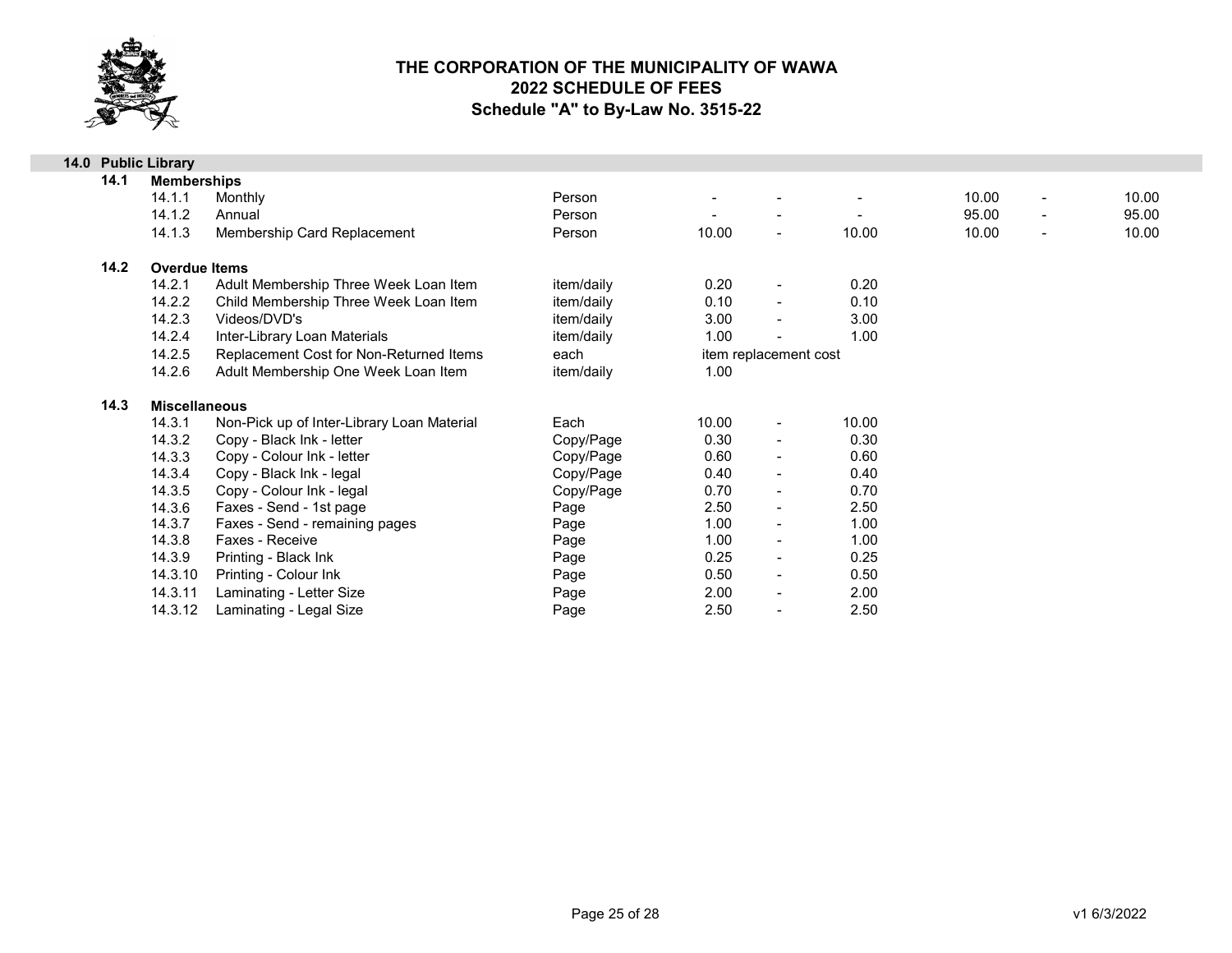

| Section |      |                      | Fee Detail                                                                                        | Unit        | <b>Resident</b>  | <b>HST</b>                       | <b>Resident TI</b> | Non-Resident     | <b>HST</b>                       | Non-Res.Tl.      |
|---------|------|----------------------|---------------------------------------------------------------------------------------------------|-------------|------------------|----------------------------------|--------------------|------------------|----------------------------------|------------------|
| 15.0    |      | <b>Fire Services</b> |                                                                                                   |             |                  |                                  |                    |                  |                                  |                  |
|         |      |                      |                                                                                                   |             |                  |                                  |                    |                  |                                  |                  |
|         | 15.1 | <b>Call-Outs</b>     |                                                                                                   |             |                  |                                  |                    |                  |                                  |                  |
|         |      | 15.1.1<br>15.1.2     | Highway Call - Out - 1st Hour                                                                     | Hour        | 509.89<br>254.94 | $\blacksquare$<br>$\blacksquare$ | 509.89<br>254.94   | 509.89<br>254.94 | $\blacksquare$<br>$\blacksquare$ | 509.89<br>254.94 |
|         |      | 15.1.3               | Highway Call - Out - Each additional 1/2 hour or part<br>Highway Call - Out - No service required | Flat        | 509.89           | $\blacksquare$                   | 509.89             | 509.89           | $\blacksquare$                   | 509.89           |
|         |      |                      |                                                                                                   |             |                  |                                  |                    |                  |                                  |                  |
|         | 15.2 | <b>Permits</b>       |                                                                                                   |             |                  |                                  |                    |                  |                                  |                  |
|         |      | 15.2.1               | Burning Permit (Incinerator or Brush Piles)                                                       | Each        | 35.00            |                                  | 35.00              |                  |                                  |                  |
|         |      | 15.2.2               | <b>Burning Permit (Additional Inspections)</b>                                                    | Each        | 30.00            |                                  | 30.00              |                  |                                  |                  |
|         |      | 15.2.3               | Burning Permit (Administration / enforcement)                                                     | Each        | 30.00            | $\blacksquare$                   | 30.00              |                  |                                  |                  |
|         |      | 15.2.4               | Burning Permit (Firefighter call-out)                                                             | Man Hour    | 55.00            |                                  | 55.00              |                  |                                  |                  |
|         |      | 15.2.5               | Burning Permit (Grass/Leaves)                                                                     | Each        | 12.50            | $\overline{a}$                   | 12.50              |                  |                                  |                  |
|         |      | 15.2.6               | <b>Burning Permit (Recreational)</b>                                                              | Each/Annual | 25.00            | $\overline{\phantom{a}}$         | 25.00              |                  |                                  |                  |
|         | 15.3 |                      | <b>Inspections and Reports</b>                                                                    |             |                  |                                  |                    |                  |                                  |                  |
|         |      | 15.3.1               | Incident Report                                                                                   | Each        | 39.82            | 5.18                             | 45.00              | 44.25            | 5.75                             | 50.00            |
|         |      | 15.3.2               | Inspection                                                                                        | Each        | 39.82            | 5.18                             | 45.00              |                  |                                  |                  |
|         |      | 15.3.3               | Compliance Letter                                                                                 | Each        | 75.00            |                                  | 75.00              |                  |                                  |                  |
|         | 15.4 | <b>Miscellaneous</b> |                                                                                                   |             |                  |                                  |                    |                  |                                  |                  |
|         |      | 15.4.1               | Fire Extinguisher Training                                                                        | Person      | 42.45            | $\overline{a}$                   | 42.45              | 44.57            |                                  | 44.57            |
|         |      |                      |                                                                                                   |             |                  |                                  |                    |                  |                                  |                  |
|         | 15.5 | <b>Fines</b>         |                                                                                                   |             |                  |                                  |                    |                  |                                  |                  |
|         |      | 15.5.1               | Open Burning Fines (See By Law)                                                                   | Each        | 205.00           |                                  | 205.00             | 205.00           |                                  | 205.00           |
|         |      |                      | See Schedule "D" for details                                                                      |             |                  |                                  |                    |                  |                                  |                  |
|         | 15.6 |                      | <b>Nuisance False Alarm Response</b>                                                              |             |                  |                                  |                    |                  |                                  |                  |
|         |      | 15.6.1               | For all properties required by legislation to be provided with a code-                            |             |                  |                                  |                    |                  |                                  |                  |
|         |      | (i)                  | First false alarm where monitoring is not augmented                                               |             |                  |                                  |                    |                  |                                  |                  |
|         |      |                      | by a direct electronic data connection to the fire dept                                           | Annual      | nil              |                                  | nil                |                  |                                  |                  |
|         |      | (ii)                 | First 4 false alarms where monitoring is augmented                                                | Annual      | nil              |                                  | nil                |                  |                                  |                  |
|         |      | (iii)                | each subsequent false alarm                                                                       | Annual      | 700.00           | $\overline{a}$                   | 700.00             |                  |                                  |                  |
|         |      | 15.6.2               | For all other properties. Nuisance alarms within a                                                |             |                  |                                  |                    |                  |                                  |                  |
|         |      | (i)                  | First false alarm                                                                                 | Annual      | nil              |                                  | nil                |                  |                                  |                  |
|         |      | (ii)                 | Second false alarm                                                                                | Annual      | 200.00           |                                  | 200.00             |                  |                                  |                  |
|         |      | (iii)                | Third & subsequent false alarms                                                                   | Annual      | 700.00           |                                  | 700.00             |                  |                                  |                  |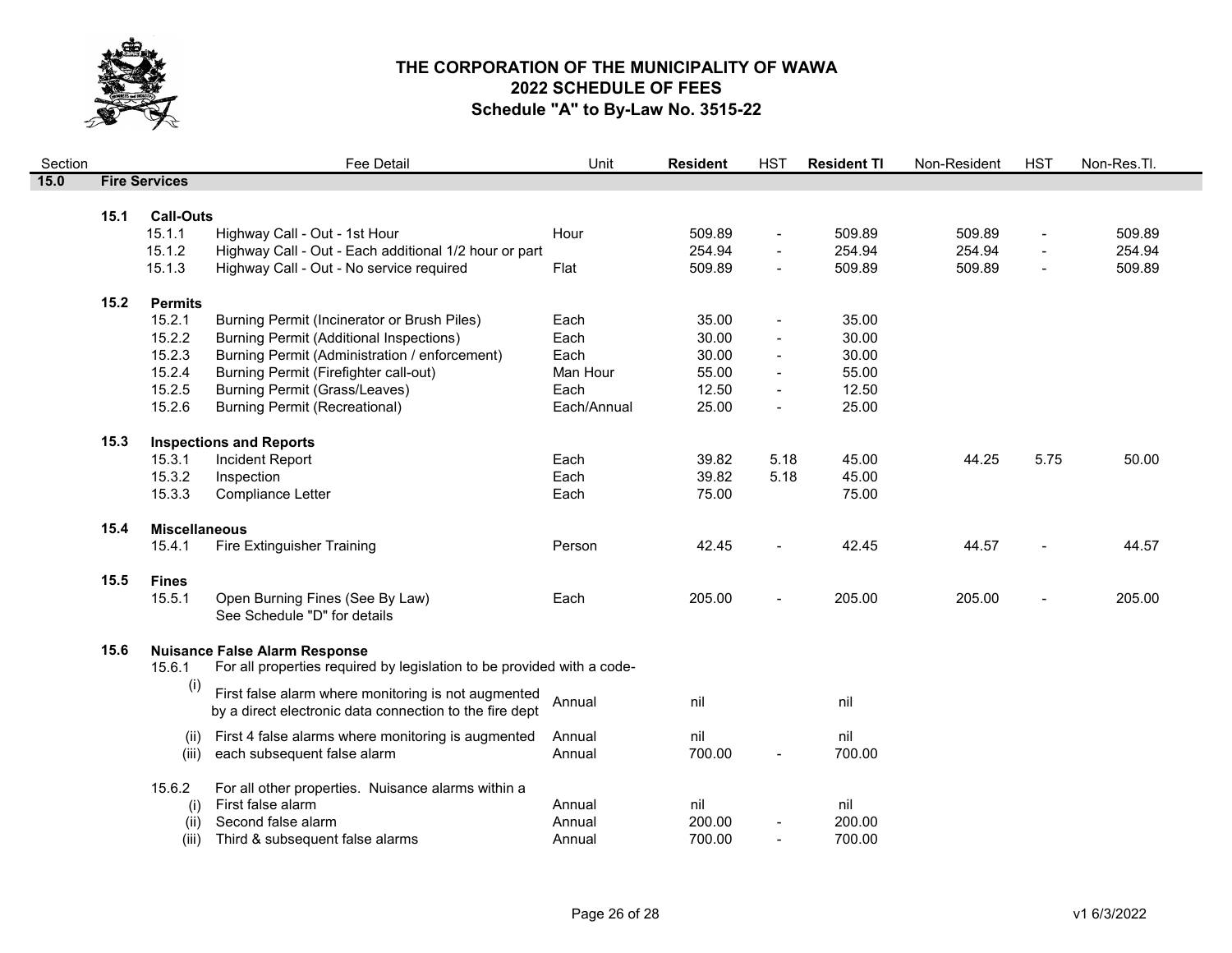

| Section |       |                                | Fee Detail                                                                                                                                                                                                                                                | Unit                       | <b>Resident</b>         | <b>HST</b>     | <b>Resident TI</b>      | Non-Resident | <b>HST</b>     | Non-Res.Tl. |
|---------|-------|--------------------------------|-----------------------------------------------------------------------------------------------------------------------------------------------------------------------------------------------------------------------------------------------------------|----------------------------|-------------------------|----------------|-------------------------|--------------|----------------|-------------|
| 15.0    |       |                                | <b>Fire Services (continued)</b>                                                                                                                                                                                                                          |                            |                         |                |                         |              |                |             |
|         | 15.7  | 15.7.1<br>(i)                  | For responding to false alarms occurring as a result of work being performed on<br>For all properties required by legislation to be provided with a code-<br>Where monitoring is not augmented by a direct<br>electronic data connection to the fire dept | Each                       | 700.00                  | $\blacksquare$ | 700.00                  |              |                |             |
|         |       | (i)                            | First false alarm where monitoring is augmented by<br>a direct electronic data connection to the fire dept.                                                                                                                                               | Annual                     | nil                     |                | nil                     |              |                |             |
|         |       | (iii)                          | Each subsequent false alarm                                                                                                                                                                                                                               | Annual                     | 700.00                  |                | 700.00                  |              |                |             |
|         |       | 15.7.2<br>(i)<br>(ii)<br>(iii) | For all other properties<br>First false alarm<br>Second false alarm<br>Third & subsequent false alarms                                                                                                                                                    | Annual<br>Annual<br>Annual | nil<br>200.00<br>700.00 | $\blacksquare$ | nil<br>200.00<br>700.00 |              |                |             |
|         | 15.8  |                                | For responding to false alarms occurring as a result of a                                                                                                                                                                                                 |                            |                         |                |                         |              |                |             |
|         |       | 15.8.1                         | First false alarm for properties where monitoring is<br>not augmented by a direct electronic data connection Annual<br>to the fire dept.                                                                                                                  |                            |                         |                | nil                     |              |                |             |
|         |       | 15.8.2                         | First 4 false alarms where monitoring is augmented<br>by a direct electronic data connection to the fire dept.                                                                                                                                            | Annual                     |                         |                | nil                     |              |                |             |
|         |       | 15.8.3                         | Each subsequent false alarm                                                                                                                                                                                                                               | Annual                     | 700.00                  |                | 700.00                  |              |                |             |
|         | 15.9  |                                | For attending at the scene of a motor vehicle accident or                                                                                                                                                                                                 |                            |                         |                |                         |              |                |             |
|         |       | 15.9.1                         | for the first hour or any part thereof                                                                                                                                                                                                                    | per truck<br>dispatched    |                         |                |                         | 488.40       |                | 488.40      |
|         |       | 15.9.2                         | for each additional one-half hour or part thereof                                                                                                                                                                                                         | per truck<br>dispatched    |                         |                |                         | 244.20       | $\overline{a}$ | 244.20      |
|         | 15.10 |                                | For attending a non-emergency elevator incident                                                                                                                                                                                                           |                            |                         |                |                         |              |                |             |
|         |       | 15.10.1                        | for the first hour or any part thereof                                                                                                                                                                                                                    | per truck<br>dispatched    | 509.89                  |                | 509.89                  | 509.89       |                | 509.89      |
|         |       | 15.10.2                        | for each additional one-half hour or part thereof                                                                                                                                                                                                         | per truck<br>dispatched    | 254.94                  |                | 254.94                  | 254.94       |                | 254.94      |